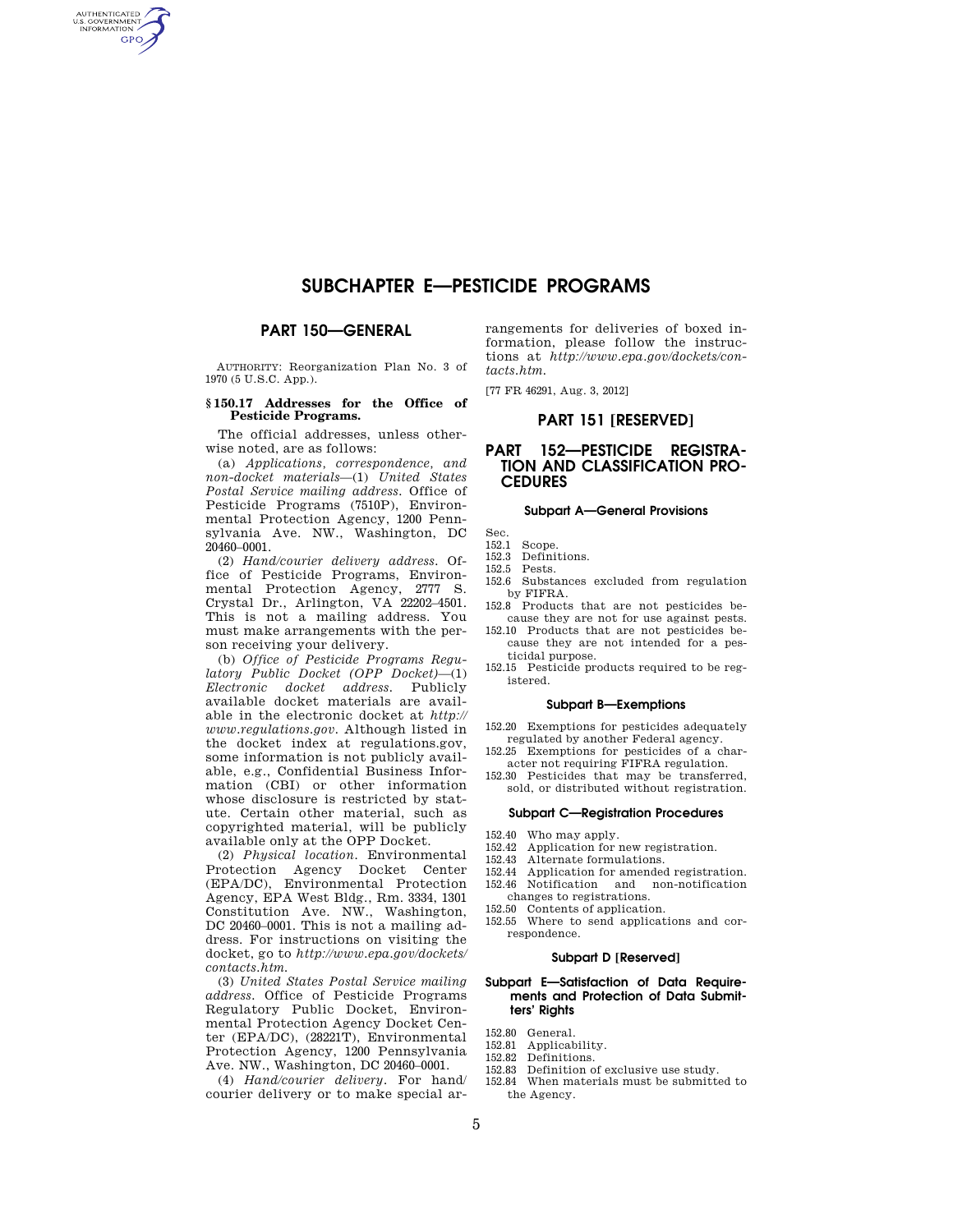- 152.85 Formulators' exemption.
- 152.86 The cite-all method.<br>152.90 The selective method.
- The selective method.
- 152.91 Waiver of a data requirement.
- 152.92 Submission of a new valid study. 152.93 Citation of a previously submitted valid study.
- 152.94 Citation of a public literature study or study generated at government expense.
- 152.95 Citation of all studies in the Agency's files pertinent to a specific data requirement.
- 152.96 Claim of data gap.
- 152.97 Rights and obligations regarding the Data Submitters List.
- 152.98 Procedures for transfer of exclusive use or compensation rights to another person.
- 152.99 Petitions to cancel registration.

#### **Subpart F—Agency Review of Applications**

- 152.100 Scope.
- 152.102 Publication.
- 152.104 Completeness of applications.
- 152.105 Incomplete applications.<br>152.107 Review of data Review of data.
- 
- 152.108 Review of labeling.
- 152.110 Time for agency review. 152.111 Choice of standards for review of applications.
- 152.112 Approval of registration under FIFRA sec. 3(c)(5).
- 152.113 Approval of registration under FIFRA sec. 3(c)(7)—Products that do not contain a new active ingredient.
- 152.114 Approval of registration under FIFRA sec. 3(c)(7)—Products that contain a new active ingredient.
- 152.115 Conditions of registration.
- 152.116 Notice of intent to register to original submitters of exclusive use data.
- 152.117 Notification to applicant.
- 152.118 Denial of application.
- 152.119 Availability of material submitted in support of registration.

#### **Subpart G—Obligations and Rights of Registrants**

- 152.122 Currency of address of record and authorized agent.
- 152.125 Submission of information pertaining to adverse effects.
- 152.130 Distribution under approved labeling.
- 152.132 Supplemental distribution.
- 152.135 Transfer of registration.

#### **Subpart H [Reserved]**

### **Subpart I—Classification of Pesticides**

- 152.160 Scope.
- 152.161 Definitions.
- 152.164 Classification procedures.

#### **§ 152.1 40 CFR Ch. I (7–1–21 Edition)**

- 152.166 Labeling of restricted use products.
- 152.167 Distribution and sale of restricted
- use products. 152.168 Advertising of restricted use products.
- 152.170 Criteria for restriction to use by certified applicators.
- 152.171 Restrictions other than those relating to use by certified applicators.
- 152.175 Pesticides classified for restricted use.

#### **Subparts J–T [Reserved]**

#### **Subpart U—Registration Fees**

- 152.400 Purpose.
- 152.401 Inapplicability of fee provisions to
	- applications filed prior to October 1, 1997.
- 152.403 Definitions of fee categories.
- 152.404 Fee amounts.
- 152.406 Submission of supplementary data.
- 152.408 Special considerations.
- 152.410 Adjustment of fees.
- 152.412 Waivers and refunds.
- 152.414 Procedures.

#### **Subparts V–Y [Reserved]**

#### **Subpart Z—Devices**

152.500 Requirements for devices.

AUTHORITY: 7 U.S.C. 136–136y; Subpart U is also issued under 31 U.S.C. 9701.

# **Subpart A—General Provisions**

SOURCE: 53 FR 15975, May 4, 1988, unless otherwise noted.

#### **§ 152.1 Scope.**

(a) Part 152 sets forth procedures, requirements and criteria concerning the registration of pesticide products under FIFRA section 3, including plant-incorporated protectants (PIPs). Unless specifically superseded by part 174, the regulations in part 152 apply to PIPs.

(b) Part 152 also describes associated regulatory activities affecting registration, as described in this paragraph.

(1) *Data compensation and exclusive use of data in support of registration.*  Refer to subpart E of this part.

(2) *Rights and obligations of registrants.*  Refer to subpart G of this part.

(3) *Classification of pesticide uses.*  Refer to subpart I of this part.

(4) *Fees.* Refer to subpart U of this part.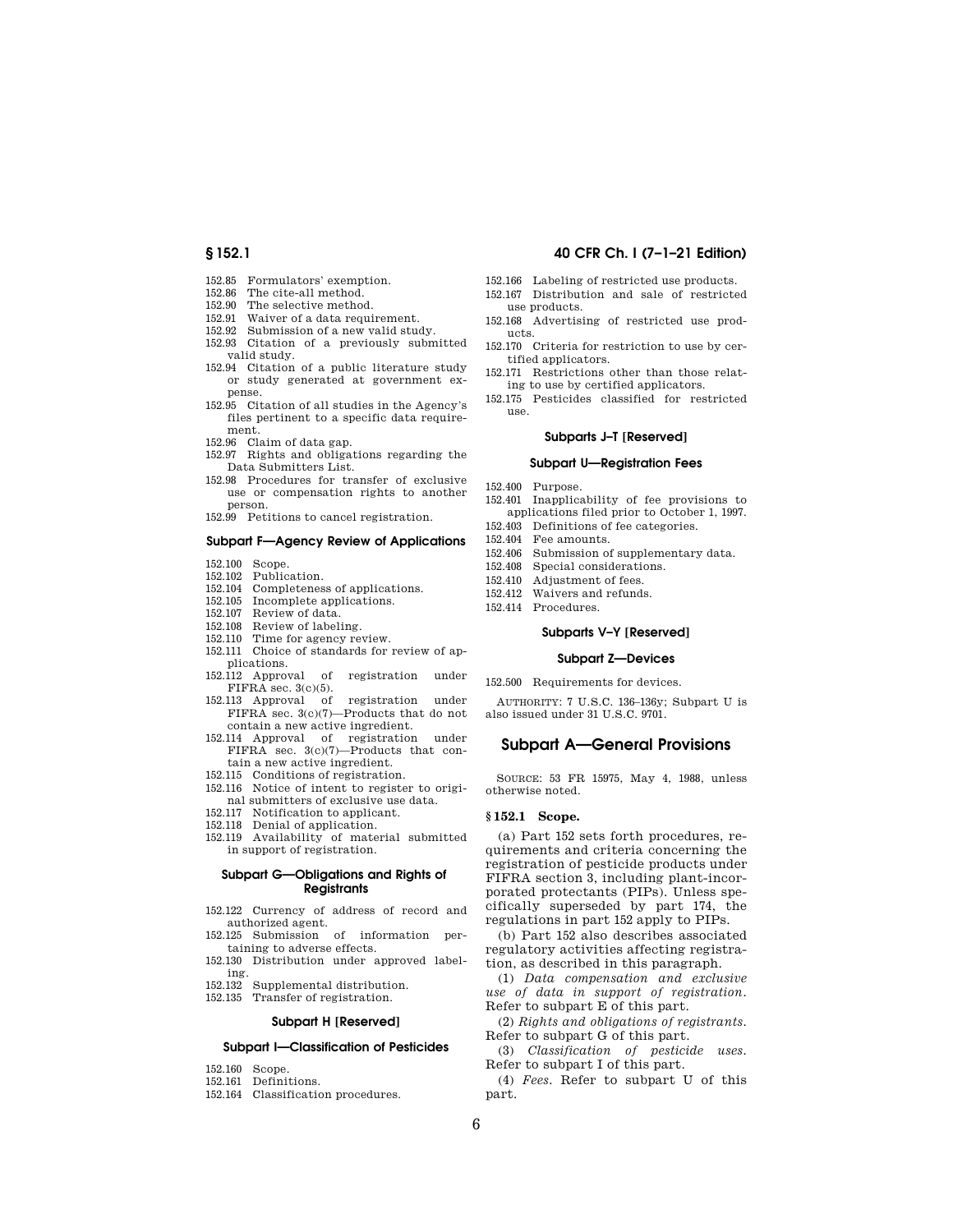(5) *Requirements pertaining to pesticide devices.* Refer to subpart Z of this part.

[73 FR 75594, Dec. 12, 2008]

### **§ 152.3 Definitions.**

Terms used in this part have the same meaning as in the Act. In addition, the following terms have the meanings set forth in this section.

*Act* or *FIFRA* means the Federal Insecticide, Fungicide, and Rodenticide Act, as amended (7 U.S.C. 136–136y).

*Active ingredient* means any substance (or group of structurally similar substances if specified by the Agency) that will prevent, destroy, repel or mitigate any pest, or that functions as a plant regulator, desiccant, or defoliant within the meaning of FIFRA sec. 2(a), except as provided in §174.3 of this chapter.

*Acute dermal LD*<sub>50</sub> means a statistically derived estimate of the single dermal dose of a substance that would cause 50 percent mortality to the test population under specified conditions.

*Acute inhalation LC*<sup>50</sup> means a statistically derived estimate of the concentration of a substance that would cause 50 percent mortality to the test population under specified conditions.

*Acute oral LD*<sup>50</sup> means a statistically derived estimate of the single oral dose of a substance that would cause 50 percent mortality to the test population under specified conditions.

*Administrator* means the Administrator of the United States Environmental Protection Agency or his delegate.

*Agency* means the United States Environmental Protection Agency (EPA), unless otherwise specified.

*Applicant* means a person who applies for a registration or amended registration under FIFRA sec. 3.

*Biological control agent* means any living organism applied to or introduced into the environment that is intended to function as a pesticide against another organism declared to be a pest by the Administrator.

*Distribute or sell* and other grammatical variations of the term such as ''distributed or sold'' and ''distribution or sale,'' means the acts of distributing, selling, offering for sale, holding for sale, shipping, holding for shipment, delivering for shipment, or receiving and (having so received) delivering or offering to deliver, or releasing for shipment to any person in any State.

*End use product* means a pesticide product whose labeling

(1) Includes directions for use of the product (as distributed or sold, or after combination by the user with other substances) for controlling pests or defoliating, desiccating, or regulating the growth of plants, and

(2) Does not state that the product may be used to manufacture or formulate other pesticide products.

*Final printed labeling* means the label or labeling of the product when distributed or sold. Final printed labeling does not include the package of the product, unless the labeling is an integral part of the package.

*Inert ingredient* means any substance (or group of structurally similar substances if designated by the Agency), other than an active ingredient, which is intentionally included in a pesticide product, except as provided by §174.3 of this chapter.

*Institutional use* means any application of a pesticide in or around any property or facility that functions to provide a service to the general public or to public or private organizations, including but not limited to:

(1) Hospitals and nursing homes.

(2) Schools other than preschools and day care facilities.

(3) Museums and libraries.

(4) Sports facilities.

(5) Office buildings.

*Living plant* means a plant, plant organ, or plant part that is alive, viable, or dormant. Examples of plant parts include, but are not limited to, seeds, fruits, leaves, roots, stems, flowers, and pollen.

*Manufacturing use product* means any pesticide product that is not an end-use product.

*New use,* when used with respect to a product containing a particular active ingredient, means:

(1) Any proposed use pattern that would require the establishment of, the increase in, or the exemption from the requirement of a tolerance or food additive regulation under section 408 of the Federal Food, Drug and Cosmetic Act;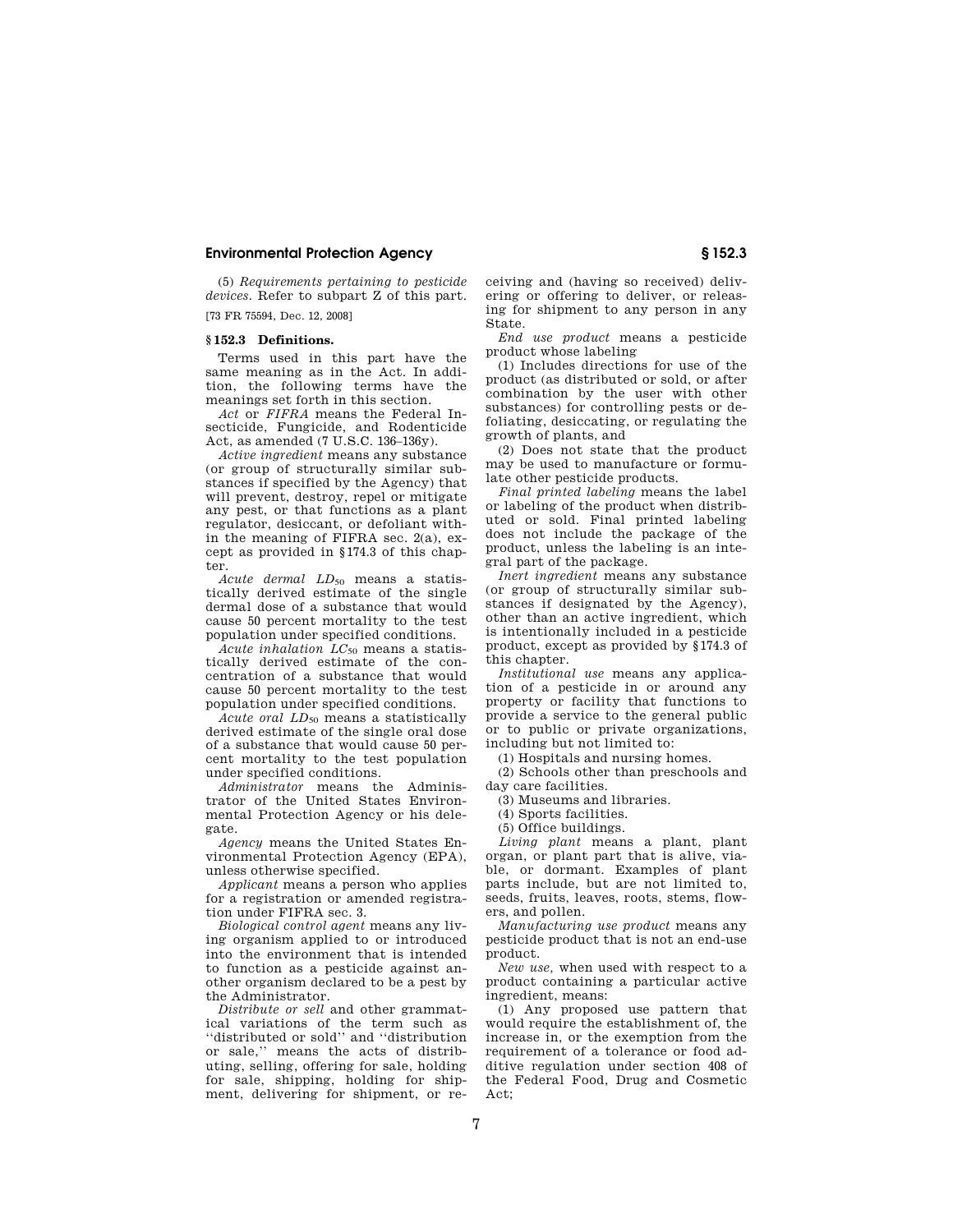(2) Any aquatic, terrestrial, outdoor, or forestry use pattern, if no product containing the active ingredient is currently registered for that use pattern; or

(3) Any additional use pattern that would result in a significant increase in the level of exposure, or a change in the route of exposure, to the active ingredient of man or other organisms.

*Operated by the same producer,* when used with respect to two establishments, means that each such establishment is either owned by, or leased for operation by and under the control of, the same person. The term does not include establishments owned or operated by different persons, regardless of contractural agreement between such persons.

*Package* or *packaging* means the immediate container or wrapping, including any attached closure(s), in which the pesticide is contained for distribution, sale, consumption, use, or storage. The term does not include any shipping or bulk container used for transporting or delivering the pesticide unless it is the only such package.

*Pesticide* means any substance or mixture of substances intended for preventing, destroying, repelling, or mitigating any pest, or intended for use as a plant regulator, defoliant, or desiccant, other than any article that:

(1) Is a new animal drug under FFDCA sec. 201(w), or

(2) Is an animal drug that has been determined by regulation of the Secretary of Health and Human Services not to be a new animal drug, or

(3) Is an animal feed under FFDCA sec.  $201(x)$  that bears or contains any substances described by paragraph (s) (1) or (2) of this section.

*Pesticide product* means a pesticide in the particular form (including composition, packaging, and labeling) in which the pesticide is, or is intended to be, distributed or sold. The term includes any physical apparatus used to deliver or apply the pesticide if distributed or sold with the pesticide.

*Plant-incorporated protectant* means a pesticidal substance that is intended to be produced and used in a living plant, or in the produce thereof, and the genetic material necessary for production of such a pesticidal substance. It

**§ 152.5 40 CFR Ch. I (7–1–21 Edition)** 

also includes any inert ingredient contained in the plant, or produce thereof.

*Released for shipment.* A product becomes released for shipment when the producer has packaged and labeled it in the manner in which it will be distributed or sold, or has stored it in an area where finished products are ordinarily held for shipment. Products stored in an area where finished products are ordinarily held for shipment, but which are not intended to be released for shipment must be physically separated and marked as not yet released for shipment. Once a product becomes released for shipment, the product remains in the condition of being released for shipment unless subsequent activities, such as relabeling or repackaging, constitute production.

*Residential use* means use of a pesticide directly:

(1) On humans or pets,

(2) In, on, or around any structure, vehicle, article, surface, or area associated with the household, including but not limited to areas such as non-agricultural outbuildings, non-commercial greenhouses, pleasure boats and recreational vehicles, or

(3) In any preschool or day care facility.

[53 FR 15975, May 4, 1988, as amended at 66 FR 37814, July 19, 2001; 73 FR 64224, Oct. 29, 2008; 73 FR 75594, Dec. 12, 2008]

#### **§ 152.5 Pests.**

An organism is declared to be a pest under circumstances that make it deleterious to man or the environment, if it is:

(a) Any vertebrate animal other than man;

(b) Any invertebrate animal, including but not limited to, any insect, other arthropod, nematode, or mollusk such as a slug and snail, but excluding any internal parasite of living man or other living animals;

(c) Any plant growing where not wanted, including any moss, alga, liverwort, or other plant of any higher order, and any plant part such as a root; or

(d) Any fungus, bacterium, virus, prion, or other microorganism, except for those on or in living man or other living animals and those on or in processed food or processed animal feed,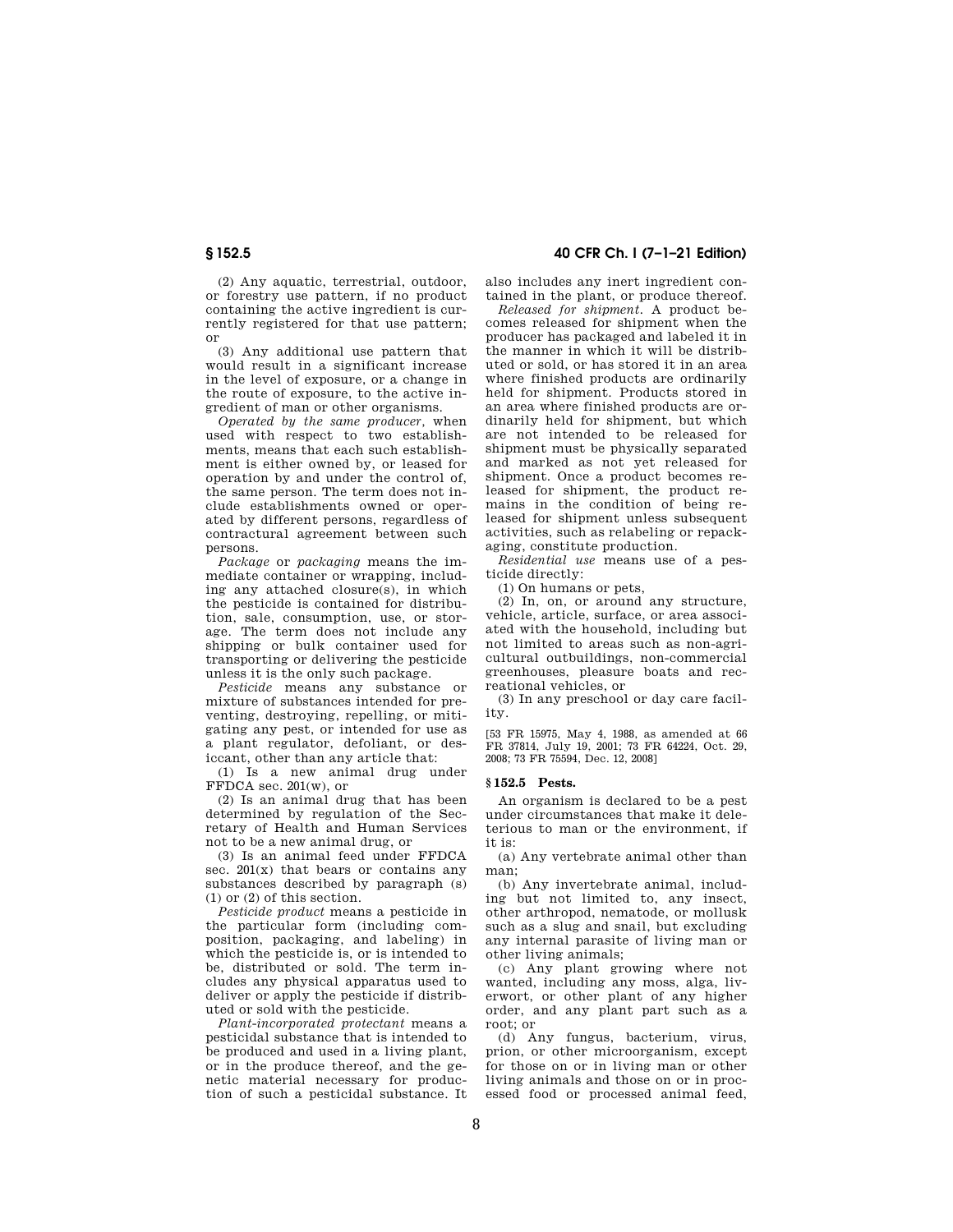beverages, drugs (as defined in FFDCA section  $201(g)(1)$  and cosmetics (as defined in FFDCA section 201(i)).

[53 FR 15975, May 4, 1988, as amended at 78 FR 13507, Feb. 28, 2013]

#### **§ 152.6 Substances excluded from regulation by FIFRA.**

Products and substances listed in this section are excluded from FIFRA regulation if they meet the specified conditions or criteria.

(a) *Liquid chemical sterilants.* A liquid chemical sterilant product is not a pesticide under section 2(u) of FIFRA if it meets all of the following criteria. Excluded products are regulated by the Food and Drug Administration (FDA). Products excluded are those meeting all of the following criteria:

(1) *Composition.* The product must be in liquid form as sold or distributed. Pressurized gases or products in dry or semi-solid form are not excluded by this provision. Ethylene oxide products are not liquid products and are not excluded by this provision.

(2) *Claims.* The product must bear a sterilant claim, or a sterilant plus subordinate level disinfection claim. Products that bear antimicrobial claims solely at a level less than ''sterilant'' are not excluded and are jointly regulated by EPA and FDA.

(3) *Use site.* (i) The product must be intended and labeled only for use on ''critical or semi-critical devices.'' A ''critical device'' is any device which is introduced directly into the human body, either into or in contact with the bloodstream or normally sterile areas of the body. A *semi-critical device* is any device which contacts intact mucous membranes but which does not ordinarily penetrate the blood barrier or otherwise enter normally sterile areas of the body.

(ii) Liquid chemical sterilants that bear claims solely for use on non-critical medical devices are jointly regulated by EPA and FDA.

(iii) Liquid chemical sterilants that bear claims solely for use on sites that are not medical devices, such as veterinary equipment, are not excluded and are regulated solely by EPA.

(b) *Nitrogen stabilizers.* A nitrogen stabilizer is excluded from regulation under FIFRA if it is a substance (or mixture of substances), meeting all of the following criteria:

(1) The substance prevents or hinders the process of nitrification, denitrification, ammonia volatilization, or urease production through action affecting soil bacteria and is distributed and sold solely for those purposes and no other pesticidal purposes. For purposes of this section, living organisms are not considered to be substances, and the actions of living organisms are not relevant to whether a substance is deemed to be a nitrogen stabilizer.

(2) The substance was in ''commercial agronomic use'' in the United States before January 1, 1992. EPA considers a substance to be in commercial agronomic use if it is available for sale or distribution to users for direct agronomic benefit, as opposed to limited research, experimental or demonstration use.

(3) The substance was not registered under FIFRA before January 1, 1992.

(4) Since January 1, 1992, the distributor or seller has made no claim that the product prevents or hinders the process of nitrification, denitrification, ammonia volatilization or urease production. EPA considers any of the following claims (or their equivalents) to be a claim that the product prevents or hinders nitrification, denitrification, ammonia volatilization or urease production:

(i) Improves crop utilization of applied nitrogen.

(ii) Reduces leaching of applied nitrogen or reduces groundwater nitrogen contamination.

(iii) Prevents nitrogen loss.

(iv) Prolongs availability of nitrogen. (v) Increases nitrogen uptake, availability, usage, or efficiency.

(5) A product will be considered to have met the criterion of paragraph  $(b)(4)$  of this section that no nitrogen stabilization claim has been made if:

(i) The nitrogen stabilization claim, in whatever terms expressed, is made solely in compliance with a State requirement to include the claim in materials required to be submitted to a State legislative or regulatory authority, or in the labeling or other literature accompanying the product; and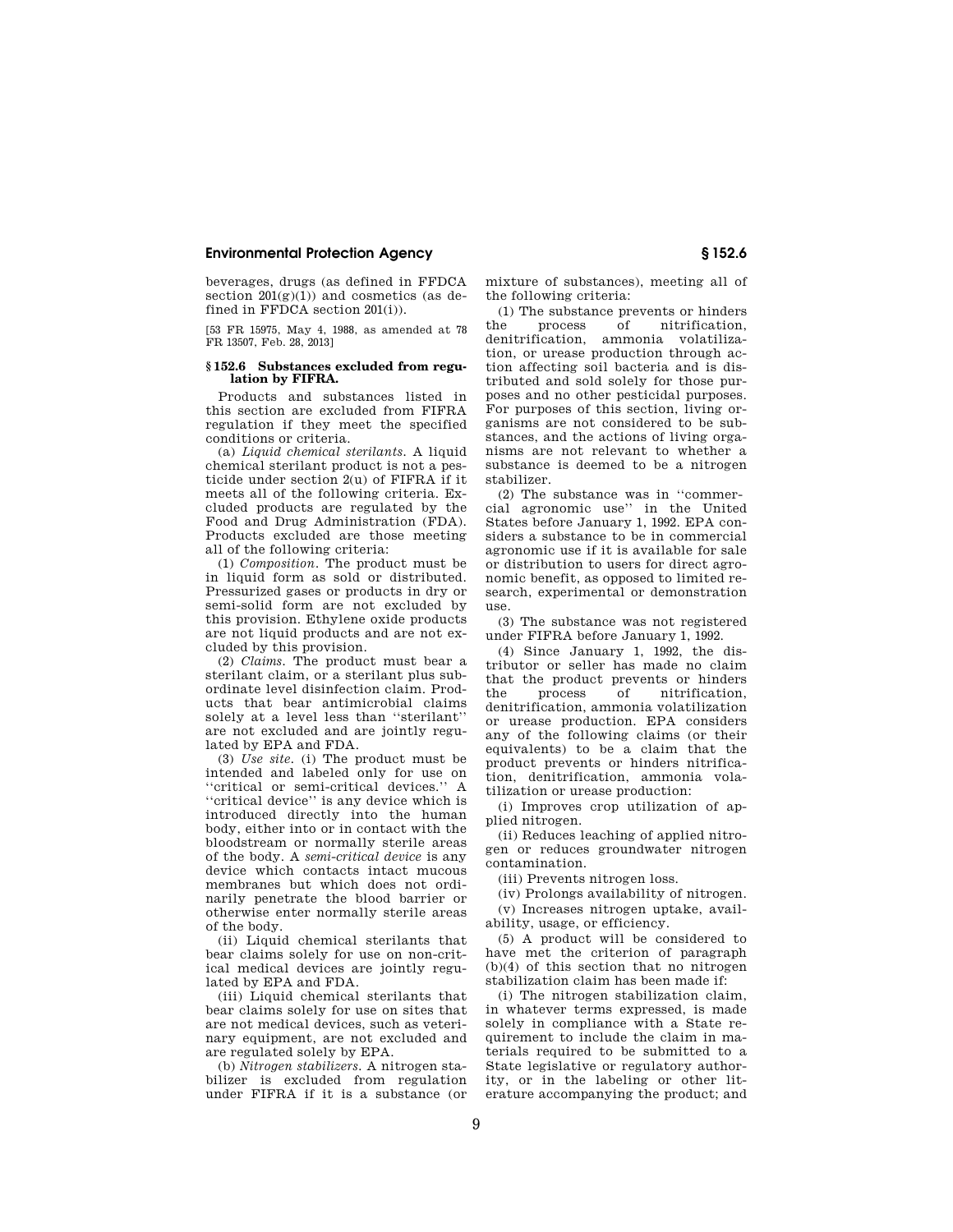(ii) The State requirement to include the claim was in effect both before the product bearing the claim was introduced into commercial agronomic use, and before the effective date of this rule.

(6) A product that meets all of the criteria of this paragraph with respect to one State is not thereby excluded from FIFRA regulation if distributed and sold in another State whose nitrogen stabilization statement requirement does not meet the requirements of paragraph (b)(5)(ii) of this section.

(c) *Human drugs.* Fungi, bacteria, viruses or other microorganisms in or on living man are not ''pests'' as defined in section 2(t) of FIFRA. Products intended and labeled for use against such organisms are human drugs subject to regulation by the FDA under the FFDCA.

(d) *Animal drugs.* (1) Fungi, viruses, bacteria or other microorganisms on or in living animals are not ''pests'' under section  $2(t)$  of FIFRA. Products intended for use against such organisms are ''animal drugs'' regulated by the FDA under the FFDCA.

(2) A ''new animal drug'' as defined in section 201(w) of the FFDCA, or an animal drug that FDA has determined is not a ''new animal drug'' is not a pesticide under section  $2(u)$  of FIFRA. Animal drugs are regulated by the FDA under the FFDCA.

(e) *Animal feeds.* An animal feed containing a new animal drug is not a pesticide under section 2(u) of FIFRA. An animal feed containing a new animal drug is subject to regulation by the FDA under the FFDCA.

(f) *Vitamin hormone products.* A product consisting of a mixture of plant hormones, plant nutrients, inoculants, or soil amendments is not a ''plant regulator" under section  $2(v)$  of FIFRA. provided it meets the following criteria:

(1) The product, in the undiluted package concentration at which it is distributed or sold, meets the criteria of §156.62 of this chapter for Toxicity Category III or IV; and

(2) The product is not intended for use on food crop sites, and is labeled accordingly.

(g) *Products intended to aid the growth of desirable plants.* A product of any of

**§ 152.8 40 CFR Ch. I (7–1–21 Edition)** 

the following types, intended only to aid the growth of desirable plants, is not a ''plant regulator'' under section  $2(v)$  of FIFRA, and therefore is not a pesticide:

(1) A plant nutrient product, consisting of one or more macronutrients or micronutrient trace elements necessary to normal growth of plants and in a form readily usable by plants.

(2) A plant inoculant product consisting of microorganisms to be applied to the plant or soil for the purpose of enhancing the availability or uptake of plant nutrients through the root system.

(3) A soil amendment product containing a substance or substances intended for the purpose of improving soil characteristics favorable for plant growth.

[66 FR 64763, Dec. 14, 2001, as amended at 73 FR 75594, Dec. 12, 2008]

#### **§ 152.8 Products that are not pesticides because they are not for use against pests.**

A substance or article is not a pesticide, because it is not intended for use against ''pests'' as defined in §152.5, if it is:

(a) A fertilizer product not containing a pesticide.

(b) A product intended to force bees from hives for the collection of honey crops.

[53 FR 15975, May 4, 1988, as amended at 66 FR 64764, Dec. 14, 2001]

#### **§ 152.10 Products that are not pesticides because they are not intended for a pesticidal purpose.**

A product that is not intended to prevent, destroy, repel, or mitigate a pest, or to defoliate, desiccate or regulate the growth of plants, is not considered to be a pesticide. The following types of products or articles are not considered to be pesticides unless a pesticidal claim is made on their labeling or in connection with their sale and distribution:

(a) Deodorizers, bleaches, and cleaning agents;

(b) Products not containing toxicants, intended only to attract pests for survey or detection purposes, and labeled accordingly;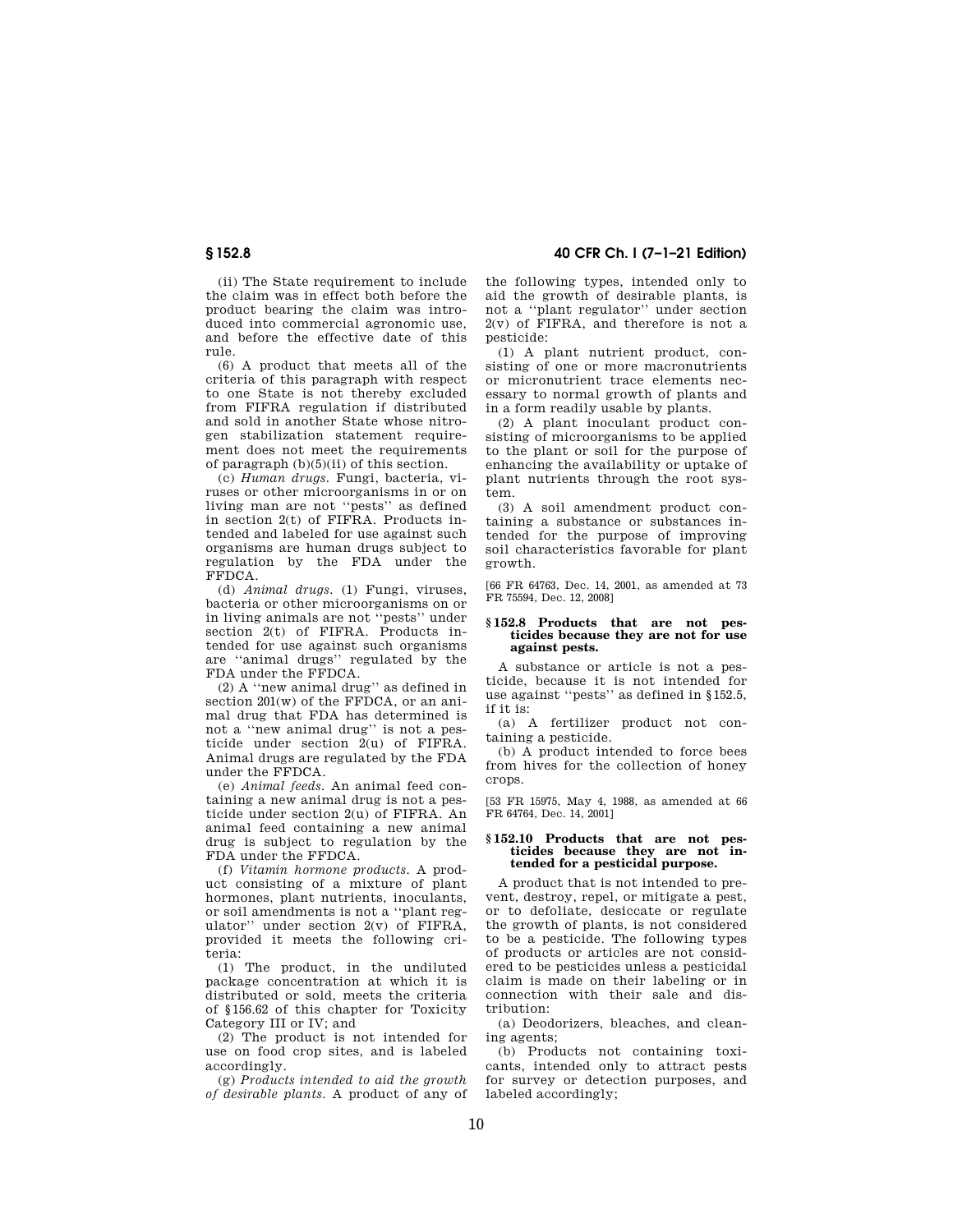(c) Products that are intended to exclude pests only by providing a physical barrier against pest access, and which contain no toxicants, such as certain pruning paints to trees.

#### **§ 152.15 Pesticide products required to be registered.**

No person may distribute or sell any pesticide product that is not registered under the Act, except as provided in §§152.20, 152.25, and 152.30. A pesticide is any substance (or mixture of substances) intended for a pesticidal purpose, *i.e.*, use for the purpose of preventing, destroying, repelling, or mitigating any pest or use as a plant regulator, defoliant, or desiccant. A substance is considered to be intended for a pesticidal purpose, and thus to be a pesticide requiring registration, if:

(a) The person who distributes or sells the substance claims, states, or implies (by labeling or otherwise):

(1) That the substance (either by itself or in combination with any other substance) can or should be used as a pesticide; or

(2) That the substance consists of or contains an active ingredient and that it can be used to manufacture a pesticide; or

(b) The substance consists of or contains one or more active ingredients and has no significant commercially valuable use as distributed or sold other than (1) use for pesticidal purpose (by itself or in combination with any other substance), (2) use for manufacture of a pesticide; or

(c) The person who distributes or sells the substance has actual or constructive knowledge that the substance will be used, or is intended to be used, for a pesticidal purpose.

## **Subpart B—Exemptions**

SOURCE: 53 FR 15977, May 4, 1988, unless otherwise noted.

#### **§ 152.20 Exemptions for pesticides adequately regulated by another Federal agency.**

The pesticides or classes of pesticide listed in this section are exempt from all requirements of  $FIFRA$ . The Agency has determined, in accordance with FIFRA sec.  $25(b)(1)$ , that they are adequately regulated by another Federal agency.

(a) *Certain biological control agents.* (1) Except as provided by paragraphs  $(a)(3)$ and (a)(4) of this section, all biological control agents are exempt from FIFRA requirements

(2) If the Agency determines that an individual biological control agent or class of biological control agents is no longer adequately regulated by another Federal agency, and that it should not otherwise be exempted from the requirements of FIFRA, the Agency will revoke this exemption by amending paragraph (a)(3) of this section.

(3) The following biological control agents are not exempt from FIFRA requirements:

(i) A eucaryotic microorganism including, but not limited to, protozoa, algae and fungii

(ii) A procaryotic microorganism including, but not limited to, Eubacteria and Archaebacteria; or

(iii) A parasitically-replicating microscopic element, including, but not limited to, viruses.

(4) All living plants intended for use as biological control agents are exempt from the requirements of FIFRA. However, plant-incorporated protectants are not exempt pursuant to this section. Regulations, including exemptions, for plant-incorporated protectants are addressed in part 174 of this chapter.

(b) *Non-liquid chemical sterilants.* A non-liquid chemical sterilant, except ethylene oxide, that meets the criteria of §152.6(a)(2) with respect to its claims and §152.6(a)(3) with respect to its use sites is exempted from regulation under FIFRA.

[53 FR 15977, May 4, 1988, as amended at 66 FR 37814, July 19, 2001; 66 FR 64764, Dec. 14, 2001; 72 FR 61027, Oct. 26, 2007]

#### **§ 152.25 Exemptions for pesticides of a character not requiring FIFRA regulation.**

The pesticides or classes of pesticides listed in this section have been determined to be of a character not requiring regulation under FIFRA, and are therefore exempt from all provisions of FIFRA when intended for use, and used, only in the manner specified.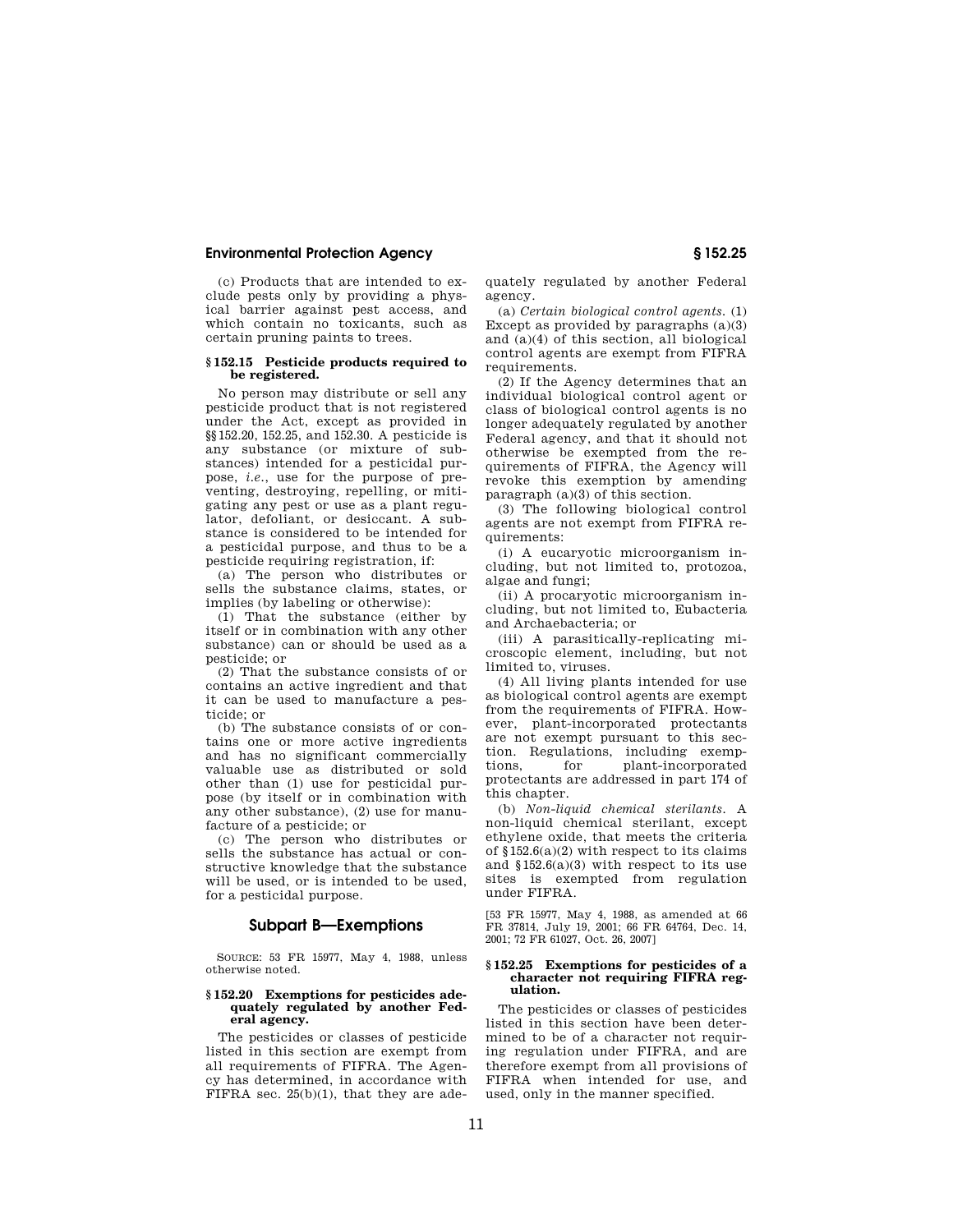(a) *Treated articles or substances.* An article or substance treated with, or containing, a pesticide to protect the article or substance itself (for example, paint treated with a pesticide to protect the paint coating, or wood products treated to protect the wood against insect or fungus infestation), if the pesticide is registered for such use.

(b) *Pheromones and pheromone traps.*  Pheromones and identical or substantially similar compounds labeled for use only in pheromone traps (or labeled for use in a manner which the Administrator determines poses no greater risk of adverse effects on the environment than use in pheromone traps), and pheromone traps in which those compounds are the sole active ingredient(s).

(1) For the purposes of this paragraph, a pheromone is a compound produced by an arthropod which, alone or in combination with other such compounds, modifies the behavior of other individuals of the same species.

(2) For the purposes of this paragraph, a synthetically produced compound is identical to a pheromone only when their molecular structures are identical, or when the only differences between the molecular structures are between the stereochemical isomer ratios of the two compounds, except that a synthetic compound found to have toxicological properties significantly different from a pheromone is not identical.

(3) When a compound possesses many characteristics of a pheromone but does not meet the criteria in paragraph  $(a)(2)$  of this section, it may, after review by the Agency, be deemed a substantially similar compound.

(4) For the purposes of this paragraph, a pheromone trap is a device containing a pheromone or an identical or substantially similar compound used for the sole purpose of attracting, and trapping or killing, target arthropods. Pheromone traps are intended to achieve pest control by removal of target organisms from their natural environment and do not result in increased levels of pheromones or identical or substantially similar compounds over a significant fraction of the treated area.

(c) *Preservatives for biological specimens.* (1) Embalming fluids.

(2) Products used to preserve animal or animal organ specimens, in mortuaries, laboratories, hospitals, muse-

ums and institutions of learning. (3) Products used to preserve the integrity of milk, urine, blood, or other body fluids for laboratory analysis.

(d) *Foods.* Products consisting of foods and containing no active ingredients, which are used to attract pests.

(e) *Natural cedar.* (1) Natural cedar blocks, chips, shavings, balls, chests, drawer liners, paneling, and needles that meet all of the following criteria:

(i) The product consists totally of cedarwood or natural cedar.

(ii) The product is not treated, combined, or impregnated with any additional substance(s).

(iii) The product bears claims or directions for use solely to repel arthropods other than ticks or to retard mildew, and no additional claims are made in sale or distribution. The labeling must be limited to specific arthropods, or must exclude ticks if any general term such as "arthropods," "insects," ''bugs,'' or any other broad inclusive term, is used. The exemption does not apply to natural cedar products claimed to repel ticks.

(2) The exemption does not apply to cedar oil, or formulated products which contain cedar oil, other cedar extracts, or ground cedar wood as part of a mixture.

(f) *Minimum risk pesticides*—(1) *Exempted products.* Products containing the following active ingredients, alone or in combination with other substances listed in table 1 of this paragraph, are exempt from the requirements of FIFRA provided that all of the criteria of this section are met. All listed active ingredients may be used in non-food use products. Under section 408 of the Federal Food, Drug, and Cosmetic Act and EPA (FFDCA) implementing regulations at part 180 of this chapter, food and animal feed in commerce can bear pesticide residues only for those ingredients that have tolerances or tolerance exemptions in part 180 of this chapter. Such tolerances or exemptions may be found, for example, in §§180.950, 180.1071, 180.1087, 180.1233, and 180.1251 of this chapter.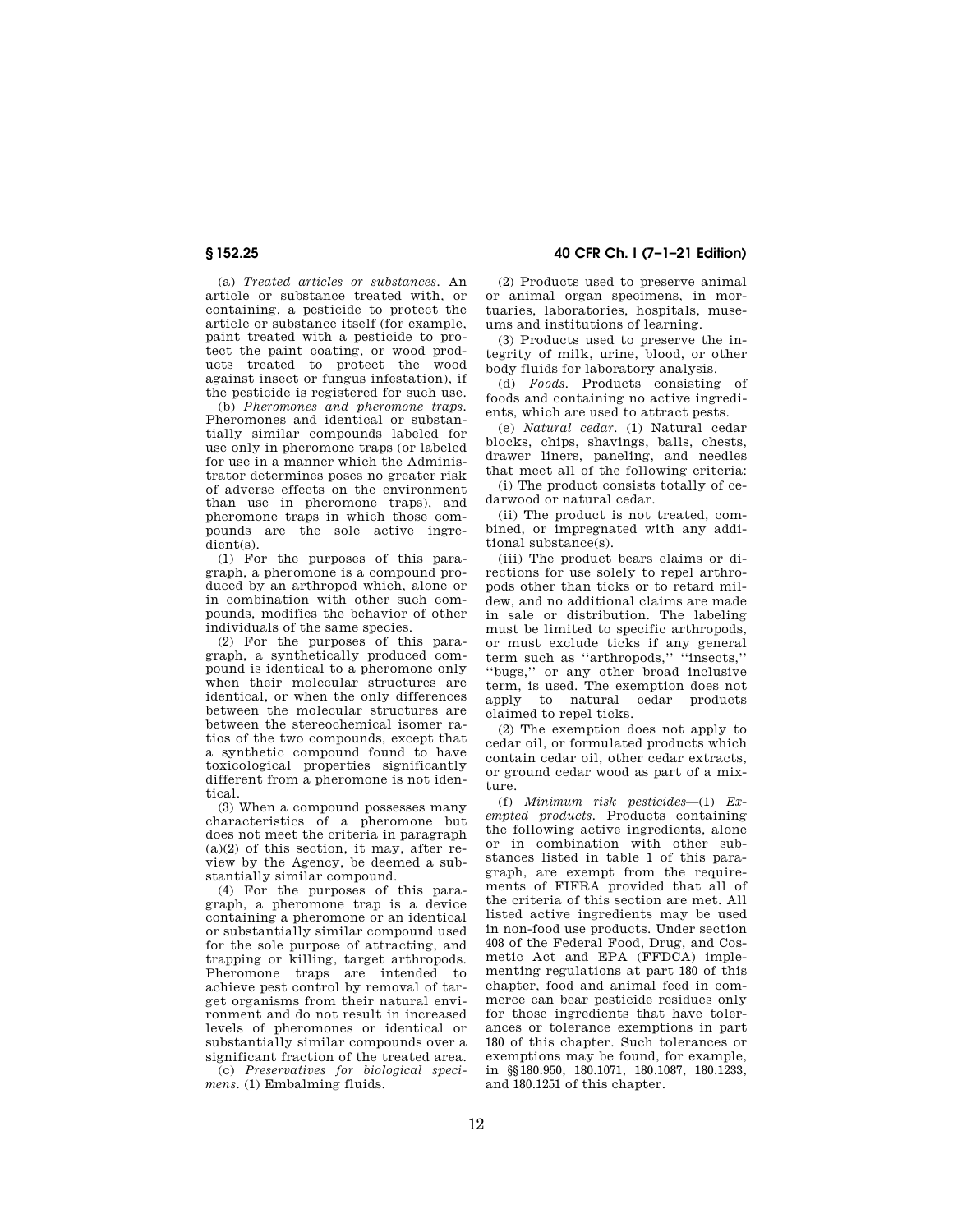| Castor oil<br>United States Pharma-<br>8001-79-4<br>copeia (U.S.P.) or<br>equivalent.<br>Cedarwood oil<br>85085-29-6<br>Cedarwood oil<br>68990-83-0<br>Cedarwood oil<br>8000-27-9<br>Cinnamon<br>N/A<br>Cinnamon oil<br>$8015 - 91 - 6$<br>Citric acid<br>2-Hydroxypropane-1,2,3-tricarboxylic acid<br>$77 - 92 - 9$<br>Citronella<br>N/A<br>Citronella oil<br>8000-29-1<br>Cloves<br>N/A<br>Clove oil<br>8000-34-8<br>Corn gluten meal<br>66071-96-3<br>$8001 - 30 - 7$<br>Corn oil<br>Cornmint<br>N/A<br>Cornmint oil<br>68917-18-0<br>Cottonseed oil<br>$8001 - 29 - 4$<br>Dried blood<br>68991-49-9<br>$97 - 53 - 0$<br>Eugenol<br>Garlic<br>N/A<br>Garlic oil<br>8000-78-0<br>Geraniol<br>(2E)-3,7-Dimethylocta-2,6-dien-1-ol<br>$106 - 24 - 1$ |  |
|------------------------------------------------------------------------------------------------------------------------------------------------------------------------------------------------------------------------------------------------------------------------------------------------------------------------------------------------------------------------------------------------------------------------------------------------------------------------------------------------------------------------------------------------------------------------------------------------------------------------------------------------------------------------------------------------------------------------------------------------------|--|
|                                                                                                                                                                                                                                                                                                                                                                                                                                                                                                                                                                                                                                                                                                                                                      |  |
|                                                                                                                                                                                                                                                                                                                                                                                                                                                                                                                                                                                                                                                                                                                                                      |  |
|                                                                                                                                                                                                                                                                                                                                                                                                                                                                                                                                                                                                                                                                                                                                                      |  |
|                                                                                                                                                                                                                                                                                                                                                                                                                                                                                                                                                                                                                                                                                                                                                      |  |
|                                                                                                                                                                                                                                                                                                                                                                                                                                                                                                                                                                                                                                                                                                                                                      |  |
|                                                                                                                                                                                                                                                                                                                                                                                                                                                                                                                                                                                                                                                                                                                                                      |  |
|                                                                                                                                                                                                                                                                                                                                                                                                                                                                                                                                                                                                                                                                                                                                                      |  |
|                                                                                                                                                                                                                                                                                                                                                                                                                                                                                                                                                                                                                                                                                                                                                      |  |
|                                                                                                                                                                                                                                                                                                                                                                                                                                                                                                                                                                                                                                                                                                                                                      |  |
|                                                                                                                                                                                                                                                                                                                                                                                                                                                                                                                                                                                                                                                                                                                                                      |  |
|                                                                                                                                                                                                                                                                                                                                                                                                                                                                                                                                                                                                                                                                                                                                                      |  |
|                                                                                                                                                                                                                                                                                                                                                                                                                                                                                                                                                                                                                                                                                                                                                      |  |
|                                                                                                                                                                                                                                                                                                                                                                                                                                                                                                                                                                                                                                                                                                                                                      |  |
|                                                                                                                                                                                                                                                                                                                                                                                                                                                                                                                                                                                                                                                                                                                                                      |  |
|                                                                                                                                                                                                                                                                                                                                                                                                                                                                                                                                                                                                                                                                                                                                                      |  |
|                                                                                                                                                                                                                                                                                                                                                                                                                                                                                                                                                                                                                                                                                                                                                      |  |
|                                                                                                                                                                                                                                                                                                                                                                                                                                                                                                                                                                                                                                                                                                                                                      |  |
|                                                                                                                                                                                                                                                                                                                                                                                                                                                                                                                                                                                                                                                                                                                                                      |  |
|                                                                                                                                                                                                                                                                                                                                                                                                                                                                                                                                                                                                                                                                                                                                                      |  |
|                                                                                                                                                                                                                                                                                                                                                                                                                                                                                                                                                                                                                                                                                                                                                      |  |
|                                                                                                                                                                                                                                                                                                                                                                                                                                                                                                                                                                                                                                                                                                                                                      |  |
|                                                                                                                                                                                                                                                                                                                                                                                                                                                                                                                                                                                                                                                                                                                                                      |  |
| Geranium oil<br>8000-46-2                                                                                                                                                                                                                                                                                                                                                                                                                                                                                                                                                                                                                                                                                                                            |  |
| Lauryl sulfate<br>$151 - 41 - 7$                                                                                                                                                                                                                                                                                                                                                                                                                                                                                                                                                                                                                                                                                                                     |  |
| Lemongrass oil<br>$8007 - 02 - 1$                                                                                                                                                                                                                                                                                                                                                                                                                                                                                                                                                                                                                                                                                                                    |  |
| Linseed oil<br>$8001 - 26 - 1$                                                                                                                                                                                                                                                                                                                                                                                                                                                                                                                                                                                                                                                                                                                       |  |
| Malic acid<br>6915-15-7                                                                                                                                                                                                                                                                                                                                                                                                                                                                                                                                                                                                                                                                                                                              |  |
| N/A<br>Peppermint                                                                                                                                                                                                                                                                                                                                                                                                                                                                                                                                                                                                                                                                                                                                    |  |
| Peppermint oil<br>8006-90-4                                                                                                                                                                                                                                                                                                                                                                                                                                                                                                                                                                                                                                                                                                                          |  |
| 2-Phenylethyl propionate<br>$122 - 70 - 3$                                                                                                                                                                                                                                                                                                                                                                                                                                                                                                                                                                                                                                                                                                           |  |
| Potassium sorbate<br>Potassium (2E,4E)-hexa-2,4-dienoate<br>24634-61-5                                                                                                                                                                                                                                                                                                                                                                                                                                                                                                                                                                                                                                                                               |  |
| Putrescent whole egg<br>51609-52-0<br>solids.                                                                                                                                                                                                                                                                                                                                                                                                                                                                                                                                                                                                                                                                                                        |  |
| N/A<br>Rosemary                                                                                                                                                                                                                                                                                                                                                                                                                                                                                                                                                                                                                                                                                                                                      |  |
| 8000-25-7<br>Rosemary oil<br>                                                                                                                                                                                                                                                                                                                                                                                                                                                                                                                                                                                                                                                                                                                        |  |
| Sesame<br>Includes ground sesame<br>N/A<br>plant.                                                                                                                                                                                                                                                                                                                                                                                                                                                                                                                                                                                                                                                                                                    |  |
| Sesame oil<br>8008-74-0                                                                                                                                                                                                                                                                                                                                                                                                                                                                                                                                                                                                                                                                                                                              |  |
| Sodium chloride<br>7647-14-5                                                                                                                                                                                                                                                                                                                                                                                                                                                                                                                                                                                                                                                                                                                         |  |
| Sulfuric acid monododecyl ester, sodium salt<br>Sodium lauryl sulfate<br>$151 - 21 - 3$                                                                                                                                                                                                                                                                                                                                                                                                                                                                                                                                                                                                                                                              |  |
| Soybean oil<br>$8001 - 22 - 7$                                                                                                                                                                                                                                                                                                                                                                                                                                                                                                                                                                                                                                                                                                                       |  |
| Spearmint<br>N/A                                                                                                                                                                                                                                                                                                                                                                                                                                                                                                                                                                                                                                                                                                                                     |  |
| 8008-79-5<br>Spearmint oil                                                                                                                                                                                                                                                                                                                                                                                                                                                                                                                                                                                                                                                                                                                           |  |
| N/A<br>Thyme                                                                                                                                                                                                                                                                                                                                                                                                                                                                                                                                                                                                                                                                                                                                         |  |
| Thyme oil<br>$8007 - 46 - 3$                                                                                                                                                                                                                                                                                                                                                                                                                                                                                                                                                                                                                                                                                                                         |  |
| White pepper<br>N/A                                                                                                                                                                                                                                                                                                                                                                                                                                                                                                                                                                                                                                                                                                                                  |  |
| Zinc<br>Zinc metal strips (con-<br>7440-66-6                                                                                                                                                                                                                                                                                                                                                                                                                                                                                                                                                                                                                                                                                                         |  |
|                                                                                                                                                                                                                                                                                                                                                                                                                                                                                                                                                                                                                                                                                                                                                      |  |
| sisting solely of zinc<br>metal and impurities).                                                                                                                                                                                                                                                                                                                                                                                                                                                                                                                                                                                                                                                                                                     |  |
|                                                                                                                                                                                                                                                                                                                                                                                                                                                                                                                                                                                                                                                                                                                                                      |  |

TABLE 1—ACTIVE INGREDIENTS PERMITTED IN EXEMPTED MINIMUM RISK PESTICIDE PRODUCTS

(2) *Permitted inert ingredients.* A pesticide product exempt under paragraph (f)(1) of this section may only include the inert ingredients listed in paragraphs  $(f)(2)(i)$  through (iv) of this section. All listed inert ingredients may be used in non-food use products. Under FFDCA section 408 and EPA implementing regulations at part 180 of this chapter, food and animal feed in commerce can bear pesticide residues only for those ingredients that have tolerances or tolerance exemptions in part 180 of this chapter. Such tolerances or exemptions may be found, for example, in §§180.910, 180.920. 180.930, 180.940, 180.950, and 180.1071 of this chapter.

(i) *Commonly consumed food commodities,* as described in §180.950(a) of this chapter.

(ii) *Animal feed items,* as described in §180.950(b) of this chapter.

(iii) *Edible fats and oils,* as described in §180.950(c) of this chapter.

(iv) *Specific chemical substances,* as listed in the following table.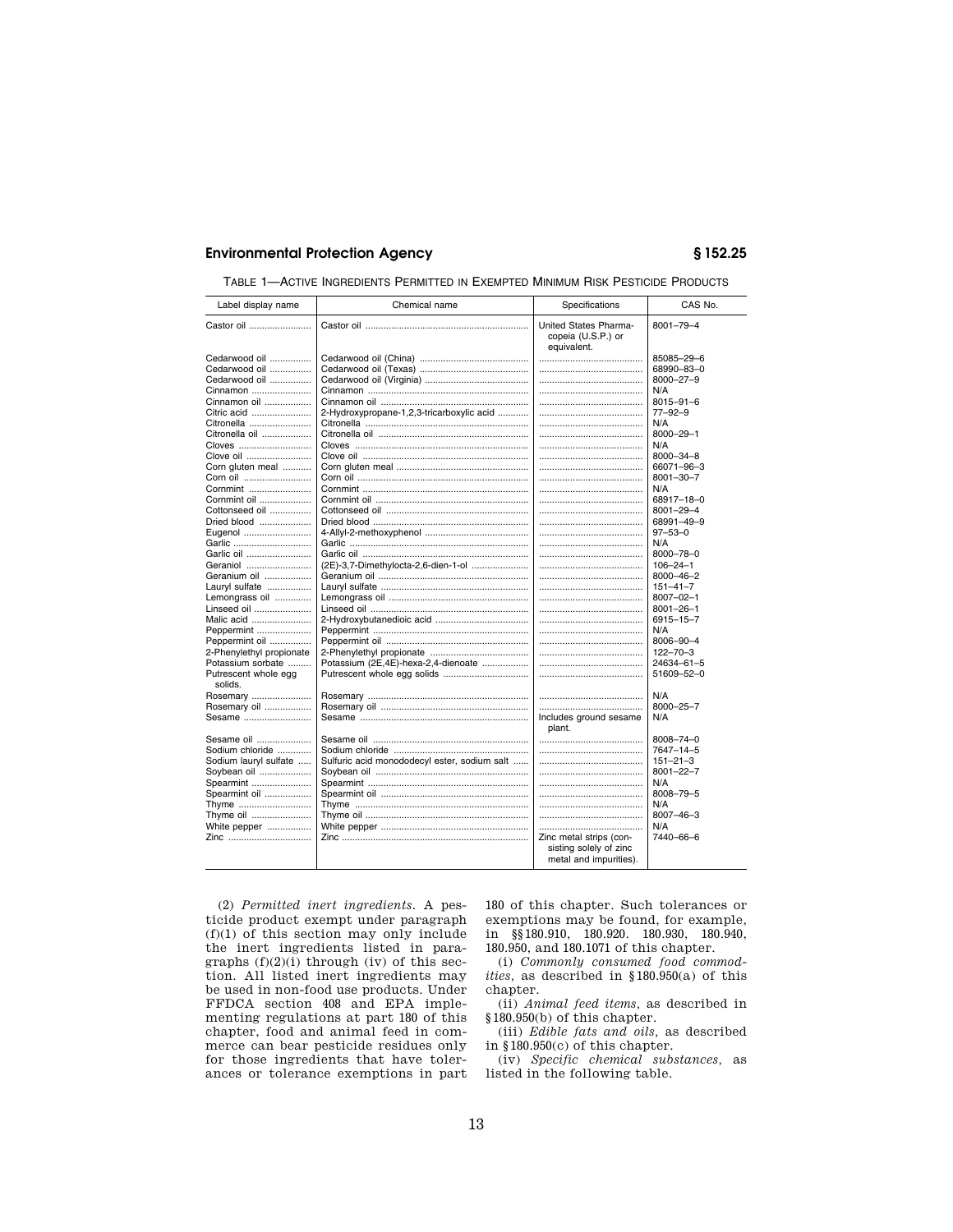# § 152.25

# 40 CFR Ch. I (7-1-21 Edition)

| Label display name                                                        | Chemical name                                                      | CAS No.          |
|---------------------------------------------------------------------------|--------------------------------------------------------------------|------------------|
| Acetyl tributyl citrate                                                   |                                                                    | $77 - 90 - 7$    |
|                                                                           |                                                                    | $9002 - 18 - 0$  |
| Almond hulls                                                              |                                                                    | N/A              |
|                                                                           |                                                                    | 8007-69-0        |
| Almond shells                                                             |                                                                    | N/A              |
| alpha-Cyclodextrin                                                        |                                                                    | 10016-20-3       |
| Aluminatesilicate                                                         |                                                                    | 1327-36-2        |
| Aluminum magnesium silicate                                               |                                                                    | 1327-43-1        |
| Aluminum potassium sodium sili-<br>cate.                                  |                                                                    | 12736-96-8       |
| Aluminum silicate                                                         |                                                                    | 1335-30-4        |
| Aluminum sodium silicate                                                  |                                                                    | 1344-00-9        |
| Aluminum sodium silicate                                                  | Silicic acid (H4 SiO4), aluminum sodium salt (1:1:1)               | 12003-51-9       |
| Ammonium benzoate                                                         |                                                                    | 1863-63-4        |
| Ammonium stearate                                                         |                                                                    | 1002-89-7        |
| Amylopectin, acid-hydrolyzed, 1-<br>octenylbutanedioate.                  | Amylopectin, acid-hydrolyzed, 1-octenylbutanedioate                | 113894-85-2      |
| Amylopectin,<br>hydrogen<br>$1 -$<br>octadecenylbutanedioate.             | Amylopectin, hydrogen 1-octadecenylbutanedioate                    | 125109-81-1      |
|                                                                           |                                                                    | N/A              |
| Ascorbyl palmitate                                                        |                                                                    | $137 - 66 - 6$   |
| Attapulgite-type clay                                                     |                                                                    | 12174-11-7       |
|                                                                           |                                                                    | $8012 - 89 - 3$  |
|                                                                           |                                                                    | 1302-78-9        |
| Bentonite, sodian                                                         |                                                                    | 85049-30-5       |
| beta-Cyclodextrin                                                         |                                                                    | 7585-39-9        |
|                                                                           |                                                                    | 68409-75-6       |
|                                                                           |                                                                    | N/A              |
| Bread crumbs                                                              |                                                                    | N/A              |
|                                                                           |                                                                    | 34451-19-9       |
|                                                                           |                                                                    | $138 - 22 - 7$   |
| Butyl stearate                                                            |                                                                    | $123 - 95 - 5$   |
| Calcareous shale                                                          |                                                                    | N/A              |
|                                                                           |                                                                    | 13397-26-7       |
| Calcium acetate                                                           |                                                                    | $62 - 54 - 4$    |
| Calcium acetate monohydrate                                               |                                                                    | 5743-26-0        |
| Calcium benzoate                                                          |                                                                    | $2090 - 05 - 3$  |
| Calcium carbonate                                                         |                                                                    | 471-34-1         |
| Calcium citrate                                                           |                                                                    | 7693-13-2        |
| Calcium octanoate                                                         |                                                                    | 6107-56-8        |
| Calcium oxide silicate                                                    |                                                                    | 12168-85-3       |
| Calcium silicate                                                          |                                                                    | 1344-95-2        |
| Calcium stearate                                                          |                                                                    | 1592-23-0        |
| Calcium sulfate                                                           |                                                                    | 7778-18-9        |
| Calcium sulfate dihydrate                                                 |                                                                    | $10101 - 41 - 4$ |
| Calcium sulfate hemihydrate                                               |                                                                    | 10034-76-1       |
|                                                                           |                                                                    | N/A              |
|                                                                           |                                                                    | 7440-44-0        |
| Carbon dioxide                                                            |                                                                    | 124-38-9         |
| Carboxymethyl cellulose                                                   |                                                                    | $9000 - 11 - 7$  |
|                                                                           |                                                                    | N/A              |
| Carnauba wax                                                              |                                                                    | 8015-86-9        |
|                                                                           |                                                                    | $9000 - 40 - 2$  |
|                                                                           |                                                                    | $9000 - 07 - 1$  |
|                                                                           |                                                                    | $9000 - 71 - 9$  |
|                                                                           |                                                                    | 8001-79-4        |
| Castor oil, hydrogenated                                                  |                                                                    | $8001 - 78 - 3$  |
|                                                                           |                                                                    | N/A              |
|                                                                           |                                                                    | $9004 - 34 - 6$  |
| Cellulose acetate                                                         |                                                                    | 9004-35-7        |
| Cellulose, mixture with cellulose<br>carboxymethyl ether, sodium<br>salt. | Cellulose, mixture with cellulose carboxymethyl ether, sodium salt | 51395-75-6       |
| Cellulose, pulp                                                           |                                                                    | 65996-61-4       |
| Cellulose, regenerated                                                    |                                                                    | 68442-85-3       |
|                                                                           |                                                                    | N/A              |
|                                                                           |                                                                    | $479 - 61 - 8$   |
| Chlorophyll b                                                             |                                                                    | $519 - 62 - 0$   |
|                                                                           |                                                                    | $77 - 92 - 9$    |
| Citric acid, monohydrate                                                  |                                                                    | 5949-29-1        |
|                                                                           |                                                                    | N/A              |
|                                                                           |                                                                    | $9000 - 69 - 5$  |
|                                                                           |                                                                    |                  |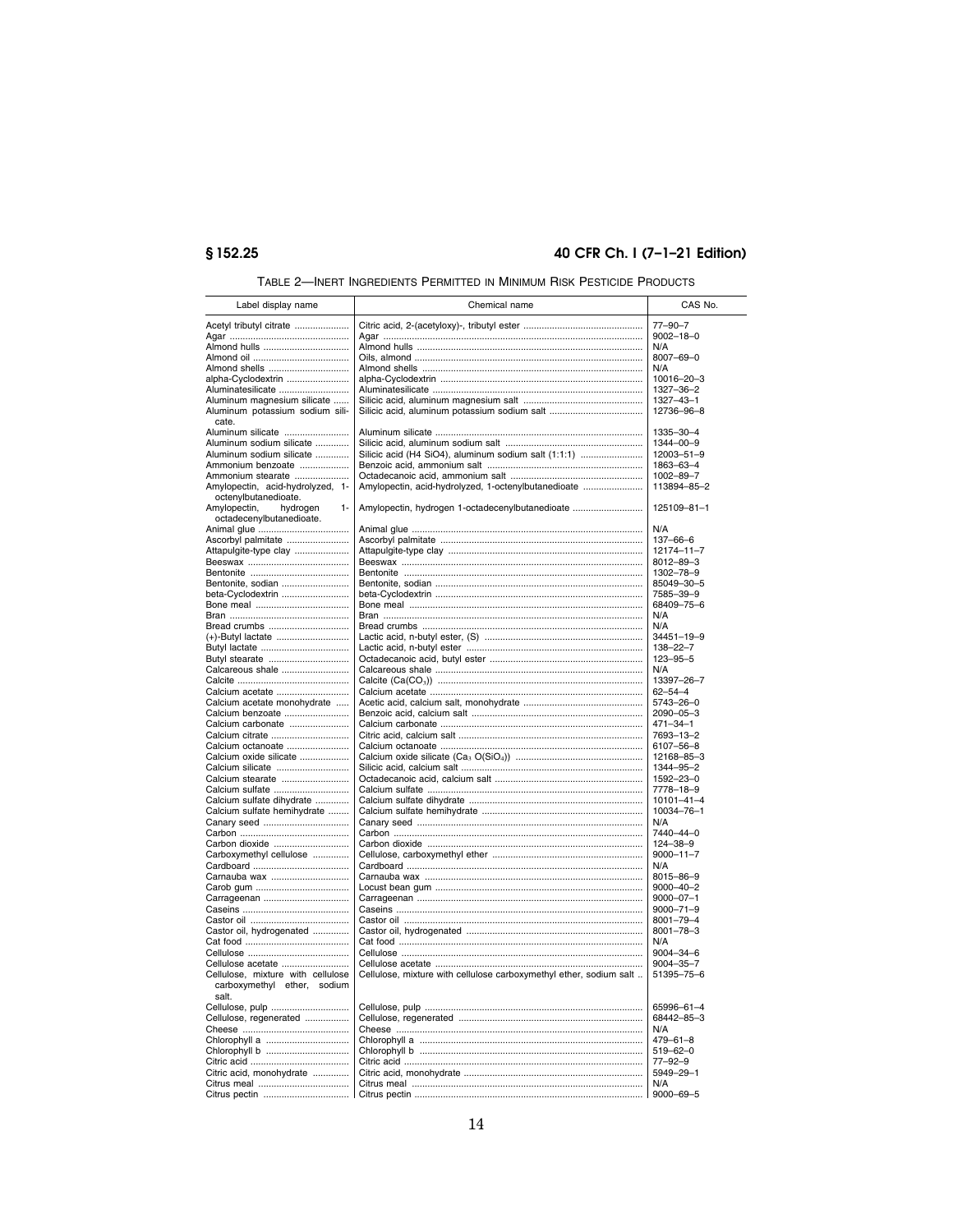TABLE 2—INERT INGREDIENTS PERMITTED IN MINIMUM RISK PESTICIDE PRODUCTS—Continued

| Label display name                            | Chemical name                                                                                               | CAS No.                           |
|-----------------------------------------------|-------------------------------------------------------------------------------------------------------------|-----------------------------------|
|                                               |                                                                                                             | 68514-76-1                        |
|                                               |                                                                                                             | N/A                               |
|                                               |                                                                                                             | $8002 - 31 - 1$                   |
| Cocoa shell flour                             |                                                                                                             | N/A                               |
| Cocoa shells                                  |                                                                                                             | N/A                               |
|                                               |                                                                                                             | $8001 - 69 - 2$                   |
| Coffee grounds                                |                                                                                                             | 68916-18-7                        |
|                                               |                                                                                                             | N/A                               |
|                                               |                                                                                                             | 61789-98-8<br>N/A                 |
|                                               |                                                                                                             | N/A                               |
| Cottonseed meal                               |                                                                                                             | 68424-10-2                        |
| Cracked wheat                                 |                                                                                                             | N/A                               |
| Decanoic acid, monoester with                 | Decanoic acid, monoester with 1,2,3-propanetriol                                                            | 26402-22-2                        |
| 1,2,3-propanetriol.                           |                                                                                                             | $9004 - 53 - 9$                   |
| Diglyceryl monooleate                         | 9-Octadecenoic acid, ester with 1.2.3-propanetriol                                                          | 49553-76-6                        |
| Diglyceryl monostearate                       | 9-Octadecanoic acid, monoester with oxybis(propanediol)                                                     | 12694-22-3                        |
|                                               | Dodecanoic acid, diester with 1,2,3-propanetriol                                                            | 27638-00-2                        |
|                                               | Hexadecanoic acid, diester with 1,2,3-propanetriol                                                          | 26657-95-4                        |
| Dipotassium citrate                           |                                                                                                             | 3609-96-9                         |
| Disodium citrate                              |                                                                                                             | $144 - 33 - 2$                    |
| Disodium sulfate decahydrate                  |                                                                                                             | 7727-73-3                         |
| Diatomaceous earth                            | Kieselguhr; Diatomite (less than 1% crystalline silica)                                                     | 61790-53-2                        |
| Dodecanoic acid, monoester with               | Dodecanoic acid, monoester with 1,2,3-propanetriol                                                          | 27215-38-9                        |
| 1,2,3-propanetriol.                           |                                                                                                             | 16389-88-1                        |
| Douglas fir bark                              |                                                                                                             | N/A                               |
|                                               |                                                                                                             | N/A                               |
|                                               |                                                                                                             | N/A                               |
|                                               |                                                                                                             | $687 - 47 - 8$                    |
|                                               |                                                                                                             | $97 - 64 - 3$                     |
|                                               |                                                                                                             | 68476-25-5                        |
|                                               |                                                                                                             | 1309-37-1                         |
| Ferrous oxide                                 |                                                                                                             | 1345-25-1                         |
|                                               |                                                                                                             | N/A                               |
|                                               |                                                                                                             | 8016-13-5                         |
| Fuller's earth<br>Fumaric acid                |                                                                                                             | $8031 - 18 - 3$<br>$110 - 17 - 8$ |
| gamma-Cyclodextrin                            |                                                                                                             | 17465-86-0                        |
|                                               |                                                                                                             | $9000 - 70 - 8$                   |
|                                               |                                                                                                             | 71010-52-1                        |
|                                               |                                                                                                             | 68476-37-9                        |
|                                               |                                                                                                             | $56 - 81 - 5$                     |
| Glycerol monooleate                           | 9-Octadecenoic acid (Z)-, 2,3-dihydroxypropyl ester                                                         | $111 - 03 - 5$                    |
| Glyceryl dicaprylate                          |                                                                                                             | 36354-80-0                        |
| Glyceryl dimyristate                          | Tetradecanoic acid, diester with 1,2,3-propanetriol                                                         | 53563-63-6                        |
| Glyceryl dioleate                             | 9-Octadecenoic acid (9Z)-, diester with 1,2,3-propanetriol                                                  | 25637-84-7                        |
| Glyceryl distearate<br>Glyceryl monomyristate | Octadecanoic acid, diester with 1,2,3-propanetriol<br>Tetradecanoic acid, monoester with 1,2,3-propanetriol | 1323-83-7<br>27214-38-6           |
| Glyceryl monooctanoate                        | Octanoic acid, monoester with 1,2,3-propanetriol                                                            | 26402-26-6                        |
| Glyceryl monooleate                           | 9-Octadecenoic acid (9Z)-, monoester with 1,2,3-propanetriol                                                | 25496-72-4                        |
| Glyceryl monostearate                         | Octadecanoic acid, monoester with 1,2,3-propanetriol                                                        | 31566-31-1                        |
| Glyceryl stearate                             | Octadecanoic acid, ester with 1,2,3-propanetriol                                                            | 11099-07-3                        |
|                                               |                                                                                                             | N/A                               |
|                                               |                                                                                                             | 7782-42-5                         |
|                                               |                                                                                                             | $9000 - 30 - 0$                   |
|                                               |                                                                                                             | $9000 - 01 - 5$                   |
| Gum tragacanth                                |                                                                                                             | $9000 - 65 - 1$                   |
|                                               |                                                                                                             | 13397-24-5<br>1317-60-8           |
|                                               |                                                                                                             | 1415-93-6                         |
| Hydrogenated cottonseed oil                   |                                                                                                             | 68334-00-9                        |
| Hydrogenated rapeseed oil                     |                                                                                                             | 84681-71-0                        |
| Hydrogenated soybean oil                      |                                                                                                             | 8016-70-4                         |
| Hydroxyethyl cellulose                        |                                                                                                             | $9004 - 62 - 0$                   |
| Hydroxypropyl cellulose                       |                                                                                                             | $9004 - 64 - 2$                   |
| Hydroxypropyl methyl cellulose                |                                                                                                             | $9004 - 65 - 3$                   |
| Iron magnesium oxide                          |                                                                                                             | 12068-86-9                        |
| Iron oxide, hydrate                           |                                                                                                             | $12259 - 21 - 1$                  |
|                                               |                                                                                                             | $1317 - 61 - 9$                   |
| Isopropyl alcohol                             |                                                                                                             | $67 - 63 - 0$                     |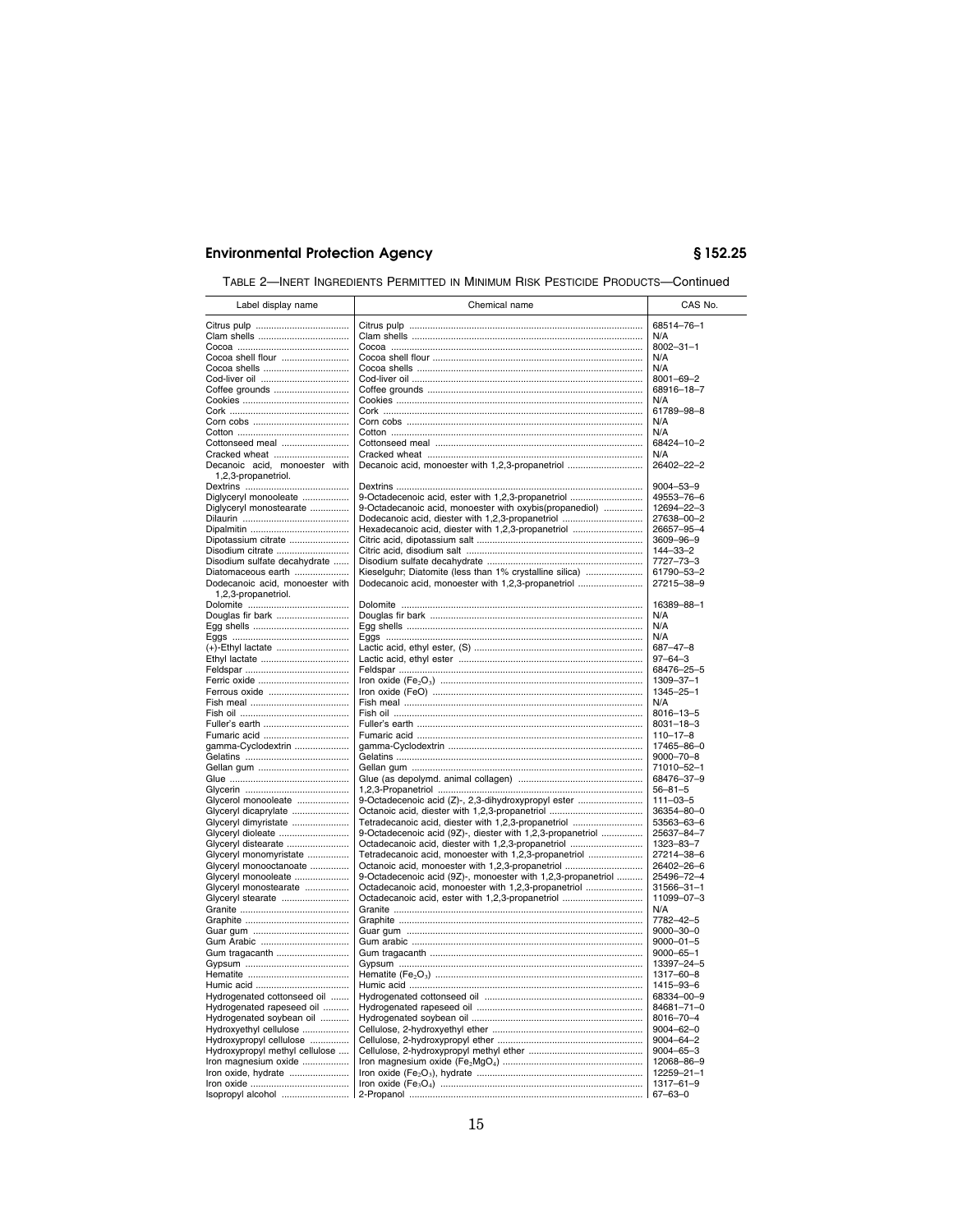# § 152.25

# 40 CFR Ch. I (7-1-21 Edition)

| TABLE 2—INERT INGREDIENTS PERMITTED IN MINIMUM RISK PESTICIDE PRODUCTS—Continued |  |
|----------------------------------------------------------------------------------|--|
|----------------------------------------------------------------------------------|--|

| Label display name               | Chemical name                                                                                            | CAS No.         |
|----------------------------------|----------------------------------------------------------------------------------------------------------|-----------------|
|                                  |                                                                                                          |                 |
| Isopropyl myristate              |                                                                                                          | $110 - 27 - 0$  |
|                                  |                                                                                                          | 1332-58-7       |
|                                  |                                                                                                          | $63 - 42 - 3$   |
| Lactose monohydrate              |                                                                                                          | 64044-51-5      |
|                                  |                                                                                                          | 8006-54-0       |
|                                  |                                                                                                          | N/A             |
|                                  |                                                                                                          | $143 - 07 - 7$  |
|                                  |                                                                                                          | 8002-43-5       |
| Licorice extract                 |                                                                                                          | 68916-91-6      |
| Lime dolomitic                   |                                                                                                          | 12001-27-3      |
|                                  |                                                                                                          | 1317-65-3       |
|                                  |                                                                                                          | $8001 - 26 - 1$ |
| Magnesium carbonate              |                                                                                                          | 546-93-0        |
| Magnesium benzoate               |                                                                                                          | $553 - 70 - 8$  |
| Magnesium oxide                  |                                                                                                          | 1309-48-4       |
| Magnesium oxide silicate         | Magnesium oxide silicate (Mg <sub>3</sub> O(Si <sub>2</sub> O <sub>5</sub> ) <sub>2</sub> ), monohydrate | 12207-97-5      |
| Magnesium silicate               |                                                                                                          | 1343-88-0       |
| Magnesium silicate hydrate       |                                                                                                          | 1343-90-4       |
| Magnesium silicon oxide          |                                                                                                          | 14987-04-3      |
| Magnesium stearate               |                                                                                                          | 557-04-0        |
| Magnesium sulfate                |                                                                                                          | 7487-88-9       |
| Magnesium sulfate heptahydrate   |                                                                                                          | 10034-99-8      |
|                                  |                                                                                                          | 6915-15-7       |
|                                  |                                                                                                          | $8002 - 48 - 0$ |
|                                  |                                                                                                          | N/A             |
|                                  |                                                                                                          | 9050-36-6       |
| Methylcellulose                  |                                                                                                          | $9004 - 67 - 5$ |
|                                  |                                                                                                          | 12003-38-2      |
| Mica-group minerals              |                                                                                                          | 12001-26-2      |
|                                  |                                                                                                          | 8049-98-7       |
|                                  |                                                                                                          | N/A             |
|                                  |                                                                                                          | 8012-95-1       |
| 1-Monolaurin                     |                                                                                                          | $142 - 18 - 7$  |
| 1-Monomyristin                   | Tetradecanoic acid, 2,3-dihydroxypropyl ester                                                            | 589-68-4        |
| Monomyristin                     | Decanoic acid, diester with 1,2,3-propanetriol                                                           | 53998-07-1      |
| Monopalmitin                     | Hexadecanoic acid, monoester with 1,2,3-propanetriol                                                     | 26657-96-5      |
| Monopotassium citrate            |                                                                                                          | $866 - 83 - 1$  |
| Monosodium citrate               |                                                                                                          | 18996-35-5      |
| Montmorillonite                  |                                                                                                          | 1318-93-0       |
|                                  |                                                                                                          | 544-63-8        |
| Nepheline syenite                |                                                                                                          | 37244-96-5      |
|                                  |                                                                                                          | 7727-37-9       |
|                                  |                                                                                                          | N/A             |
|                                  |                                                                                                          | N/A             |
| Octanoic acid, potassium salt    |                                                                                                          | 764-71-6        |
| Octanoic acid, sodium salt       |                                                                                                          | 1984-06-1       |
|                                  |                                                                                                          | $112 - 80 - 1$  |
|                                  |                                                                                                          | N/A             |
|                                  |                                                                                                          | 8002-75-3       |
| Palm oil, hydrogenated           |                                                                                                          | 68514-74-9      |
|                                  |                                                                                                          | $57 - 10 - 3$   |
|                                  |                                                                                                          | N/A             |
|                                  |                                                                                                          | 8002-74-2       |
| Peanut butter                    |                                                                                                          | N/A             |
| Peanut shells                    |                                                                                                          | N/A             |
|                                  |                                                                                                          | N/A             |
|                                  |                                                                                                          | N/A             |
|                                  |                                                                                                          | $9000 - 69 - 5$ |
|                                  |                                                                                                          | 130885-09-5     |
| Perlite, expanded                |                                                                                                          | 93763-70-3      |
| Plaster of paris                 |                                                                                                          | 26499-65-0      |
| Polyethylene                     |                                                                                                          | $9002 - 88 - 4$ |
| Polyglyceryl oleate              |                                                                                                          | $9007 - 48 - 1$ |
| Polyglyceryl stearate            |                                                                                                          | $9009 - 32 - 9$ |
| Potassium acetate                |                                                                                                          | $127 - 08 - 2$  |
| Potassium aluminum silicate, an- |                                                                                                          | 1327-44-2       |
| hydrous                          |                                                                                                          |                 |
| Potassium benzoate               |                                                                                                          | $582 - 25 - 2$  |
| Potassium bicarbonate            |                                                                                                          | $298 - 14 - 6$  |
| Potassium chloride               |                                                                                                          | 7447-40-7       |
| Potassium citrate                |                                                                                                          | 7778-49-6       |
| Potassium humate                 |                                                                                                          | 68514-28-3      |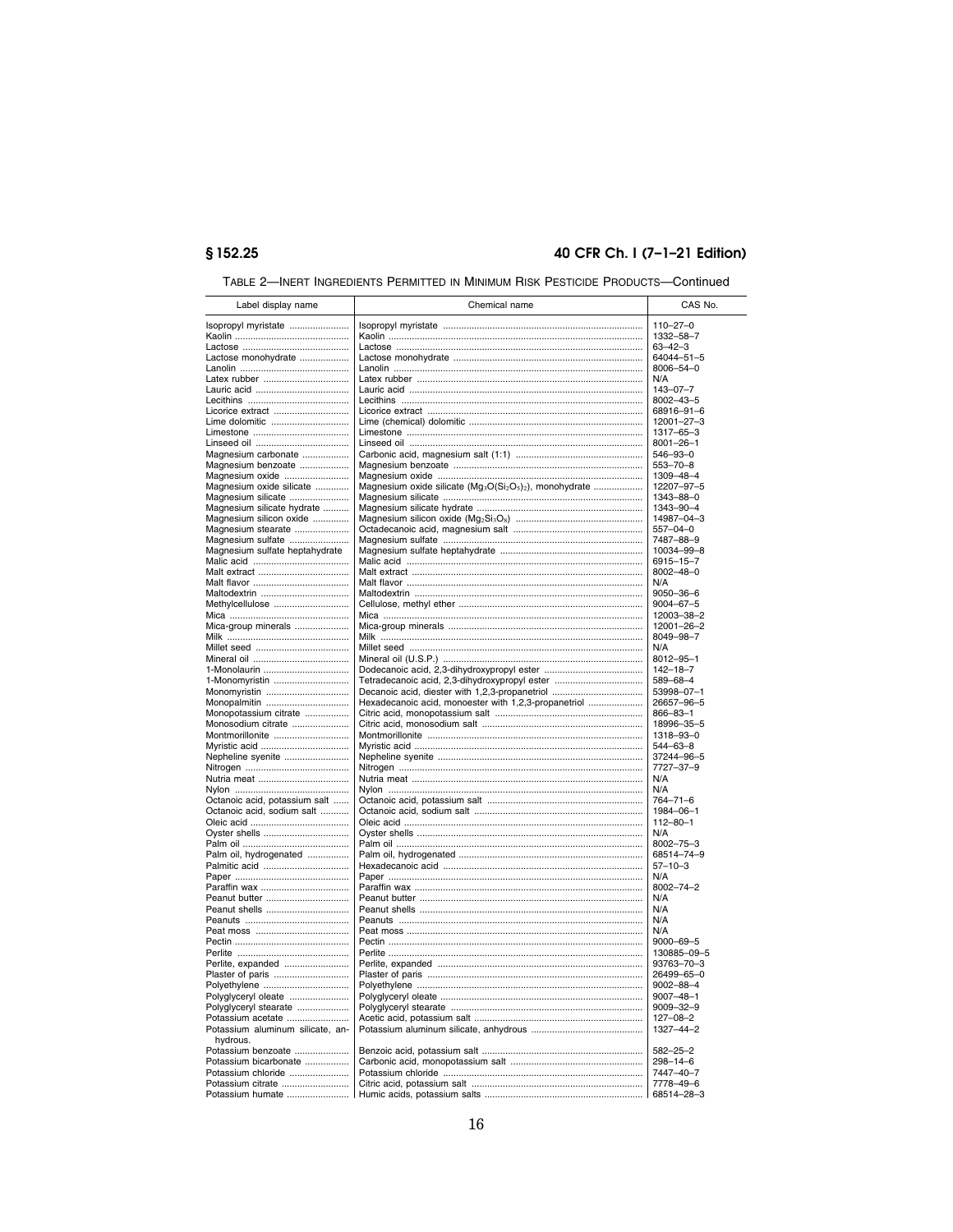TABLE 2—INERT INGREDIENTS PERMITTED IN MINIMUM RISK PESTICIDE PRODUCTS—Continued

| Label display name                                                                                                                                                                                    | Chemical name                                                                                                                                                                         | CAS No.                                                                                                                                   |
|-------------------------------------------------------------------------------------------------------------------------------------------------------------------------------------------------------|---------------------------------------------------------------------------------------------------------------------------------------------------------------------------------------|-------------------------------------------------------------------------------------------------------------------------------------------|
| Potassium myristate<br>Potassium oleate<br>Potassium ricinoleate<br>Potassium sorbate<br>Potassium stearate<br>Potassium sulfate<br>Potassium sulfate<br>1,2-Propylene carbonate<br>Red cabbage color | 9-Octadecenoic acid, 12-hydroxy-, monopotassium salt, (9Z, 12R)-<br>Red cabbage color (expressed from edible red cabbage heads via<br>a pressing process using only acidified water). | 13429-27-1<br>$143 - 18 - 0$<br>7492-30-0<br>24634-61-5<br>$593 - 29 - 3$<br>7778-80-5<br>7646-93-7<br>$108 - 32 - 7$<br>1332-09-8<br>N/A |
| Red cedar chips                                                                                                                                                                                       |                                                                                                                                                                                       | N/A                                                                                                                                       |
| Red dog flour                                                                                                                                                                                         |                                                                                                                                                                                       | N/A                                                                                                                                       |
|                                                                                                                                                                                                       |                                                                                                                                                                                       | $9006 - 04 - 6$                                                                                                                           |
|                                                                                                                                                                                                       |                                                                                                                                                                                       | N/A                                                                                                                                       |
|                                                                                                                                                                                                       |                                                                                                                                                                                       | N/A                                                                                                                                       |
| Silica, amorphous, fumed                                                                                                                                                                              |                                                                                                                                                                                       | 112945-52-5                                                                                                                               |
| Silica, amorphous, precipitate and<br>gel.                                                                                                                                                            |                                                                                                                                                                                       | 7699-41-4                                                                                                                                 |
|                                                                                                                                                                                                       |                                                                                                                                                                                       | 7631-86-9                                                                                                                                 |
|                                                                                                                                                                                                       |                                                                                                                                                                                       | 63231-67-4                                                                                                                                |
| Silica gel, precipitated, crystalline-<br>free.                                                                                                                                                       |                                                                                                                                                                                       | 112926-00-8                                                                                                                               |
| Silica, hydrate                                                                                                                                                                                       |                                                                                                                                                                                       | 10279-57-9                                                                                                                                |
| Silica, vitreous                                                                                                                                                                                      |                                                                                                                                                                                       | 60676-86-0                                                                                                                                |
| Silicic acid, magnesium salt                                                                                                                                                                          |                                                                                                                                                                                       | 13776-74-4                                                                                                                                |
|                                                                                                                                                                                                       | Soap (The water soluble sodium or potassium salts of fatty acids<br>produced by either the saponification of fats and oils, or the neu-<br>tralization of fatty acid).                | N/A                                                                                                                                       |
|                                                                                                                                                                                                       |                                                                                                                                                                                       | 1393-03-9                                                                                                                                 |
|                                                                                                                                                                                                       |                                                                                                                                                                                       | 308076-02-0                                                                                                                               |
| Sodium acetate                                                                                                                                                                                        |                                                                                                                                                                                       | $127 - 09 - 3$                                                                                                                            |
| Sodium alginate                                                                                                                                                                                       |                                                                                                                                                                                       | $9005 - 38 - 3$                                                                                                                           |
| Sodium benzoate                                                                                                                                                                                       |                                                                                                                                                                                       | $532 - 32 - 1$                                                                                                                            |
| Sodium bicarbonate                                                                                                                                                                                    |                                                                                                                                                                                       | 144-55-8                                                                                                                                  |
| Sodium carboxymethyl cellulose                                                                                                                                                                        |                                                                                                                                                                                       | 9004-32-4                                                                                                                                 |
| Sodium chloride<br>Sodium citrate                                                                                                                                                                     |                                                                                                                                                                                       | 7647-14-5<br>994-36-5                                                                                                                     |
| Sodium humate                                                                                                                                                                                         |                                                                                                                                                                                       | 68131-04-4                                                                                                                                |
| Sodium oleate                                                                                                                                                                                         |                                                                                                                                                                                       | $143 - 19 - 1$                                                                                                                            |
| Sodium ricinoleate                                                                                                                                                                                    | 9-Octadecenoic acid, 12-hydroxy-, monosodium salt, (9Z,12R)-                                                                                                                          | 5323-95-5                                                                                                                                 |
| Sodium stearate                                                                                                                                                                                       |                                                                                                                                                                                       | $822 - 16 - 2$                                                                                                                            |
| Sodium sulfate                                                                                                                                                                                        |                                                                                                                                                                                       | 7757-82-6                                                                                                                                 |
|                                                                                                                                                                                                       |                                                                                                                                                                                       | $50 - 70 - 4$                                                                                                                             |
|                                                                                                                                                                                                       |                                                                                                                                                                                       | N/A                                                                                                                                       |
| Soya lecithins                                                                                                                                                                                        |                                                                                                                                                                                       | 8030-76-0                                                                                                                                 |
| Soybean hulls                                                                                                                                                                                         |                                                                                                                                                                                       | N/A                                                                                                                                       |
| Soybean meal                                                                                                                                                                                          |                                                                                                                                                                                       | 68308-36-1                                                                                                                                |
| Soybean, flour                                                                                                                                                                                        |                                                                                                                                                                                       | 68513-95-1                                                                                                                                |
|                                                                                                                                                                                                       |                                                                                                                                                                                       | $57 - 11 - 4$<br>7704-34-9                                                                                                                |
| Syrups, hydrolyzed starch, hydro-<br>genated.                                                                                                                                                         |                                                                                                                                                                                       | 68425-17-2                                                                                                                                |
| Tetraglyceryl monooleate                                                                                                                                                                              | 9-Octadecenoic acid (9Z)-, monoester with tetraglycerol                                                                                                                               | 71012-10-7                                                                                                                                |
| Tricalcium citrate                                                                                                                                                                                    |                                                                                                                                                                                       | $813 - 94 - 5$                                                                                                                            |
| Triethyl citrate                                                                                                                                                                                      |                                                                                                                                                                                       | $77 - 93 - 0$                                                                                                                             |
| Tripotassium citrate                                                                                                                                                                                  |                                                                                                                                                                                       | 866-84-2                                                                                                                                  |
| Tripotassium citrate monohydrate                                                                                                                                                                      |                                                                                                                                                                                       | 6100-05-6                                                                                                                                 |
| Trisodium citrate                                                                                                                                                                                     |                                                                                                                                                                                       | $68 - 04 - 2$                                                                                                                             |
| Trisodium citrate dehydrate                                                                                                                                                                           |                                                                                                                                                                                       | 6132-04-3                                                                                                                                 |
| Trisodium citrate pentahydrate<br>Ultramarine blue                                                                                                                                                    |                                                                                                                                                                                       | 6858-44-2                                                                                                                                 |
|                                                                                                                                                                                                       |                                                                                                                                                                                       | 57455-37-5<br>$57 - 13 - 6$                                                                                                               |
|                                                                                                                                                                                                       |                                                                                                                                                                                       | $121 - 33 - 5$                                                                                                                            |
|                                                                                                                                                                                                       |                                                                                                                                                                                       | 1318-00-9                                                                                                                                 |
|                                                                                                                                                                                                       |                                                                                                                                                                                       | 8028-52-2                                                                                                                                 |
|                                                                                                                                                                                                       |                                                                                                                                                                                       | $50 - 81 - 7$                                                                                                                             |
|                                                                                                                                                                                                       |                                                                                                                                                                                       | 1406-18-4                                                                                                                                 |
| Walnut flour                                                                                                                                                                                          |                                                                                                                                                                                       | N/A                                                                                                                                       |
| Walnut shells                                                                                                                                                                                         |                                                                                                                                                                                       | N/A                                                                                                                                       |
|                                                                                                                                                                                                       |                                                                                                                                                                                       | N/A                                                                                                                                       |
|                                                                                                                                                                                                       |                                                                                                                                                                                       | N/A                                                                                                                                       |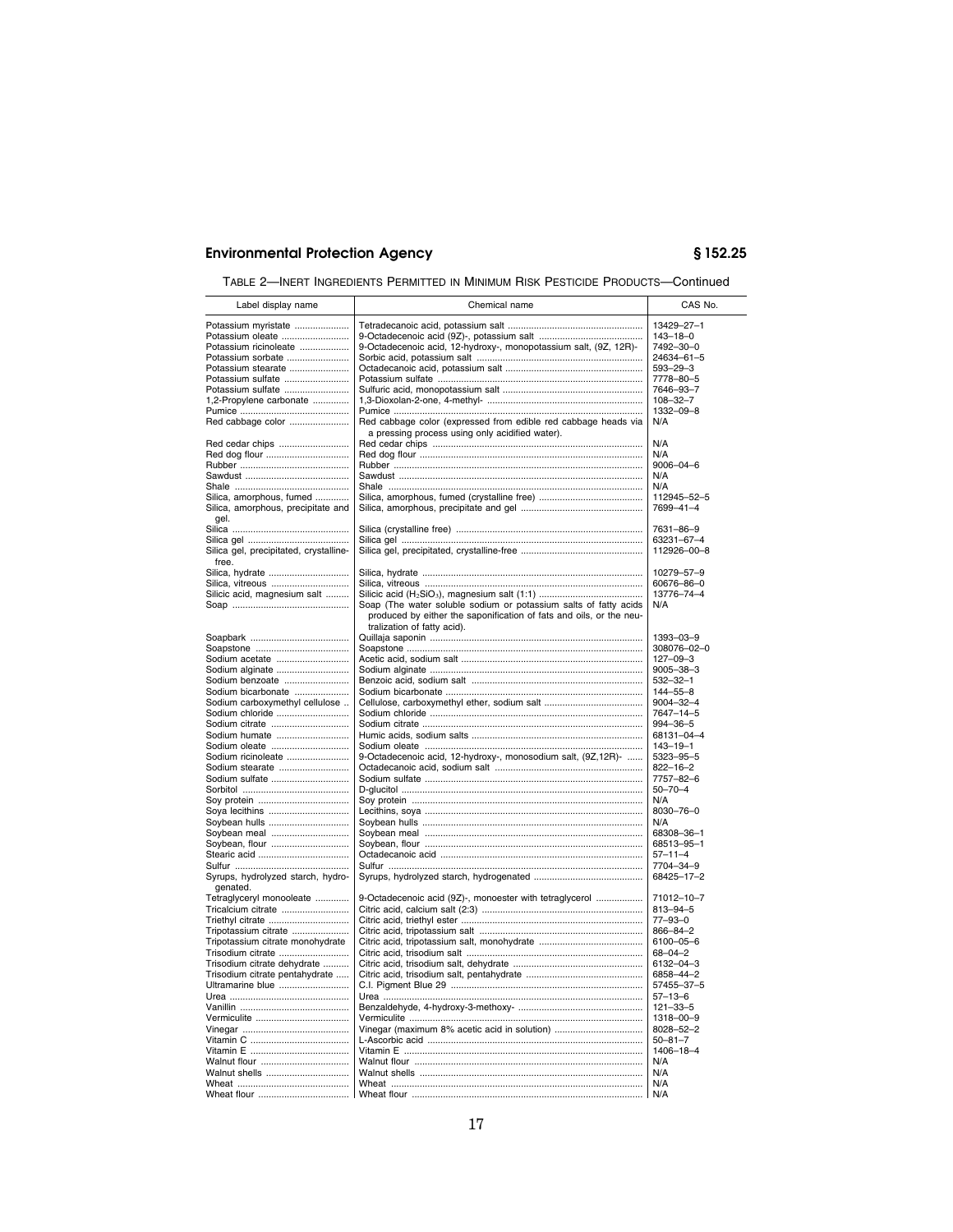# **§ 152.30 40 CFR Ch. I (7–1–21 Edition)**

| Label display name | Chemical name                                           | CAS No.          |
|--------------------|---------------------------------------------------------|------------------|
| Wheat germ oil     |                                                         | 8006-95-9        |
|                    |                                                         | 68917-73-7       |
|                    |                                                         | $92129 - 90 - 3$ |
| White mineral oil  |                                                         | $8042 - 47 - 5$  |
| Wintergreen oil    |                                                         | 68917-75-9       |
|                    |                                                         | 13983-17-0       |
|                    |                                                         | N/A              |
|                    |                                                         | 11138-66-2       |
|                    |                                                         | 68876-77-7       |
|                    | Zeolites (excluding erionite (CAS Reg. No. 66733-21-9)) | $1318 - 02 - 1$  |
|                    |                                                         | 68989-22-0       |
|                    |                                                         | 12063-19-3       |
|                    |                                                         | $1314 - 13 - 2$  |
|                    |                                                         | $557 - 05 - 1$   |

TABLE 2—INERT INGREDIENTS PERMITTED IN MINIMUM RISK PESTICIDE PRODUCTS—Continued

(3) *Other conditions of exemption.* All of the following conditions must be met for products to be exempted under this section:

(i) Each product containing the substance must bear a label identifying the label display name and percentage (by weight) of each active ingredient as listed in table 1 in paragraph (f)(1) of this section. Each product must also list all inert ingredients by the label display name listed in table 2 in paragraph (f)(2)(iv) of this section.

(ii) The product must not bear claims either to control or mitigate microorganisms that pose a threat to human health, including but not limited to disease transmitting bacteria or viruses, or claims to control insects or rodents carrying specific diseases, including, but not limited to ticks that carry Lyme disease.

(iii) Company name and contact information.

(A) The name of the producer or the company for whom the product was produced must appear on the product label. If the company whose name appears on the label in accordance with this paragraph is not the producer, the company name must be qualified by appropriate wording such as ''Packed for [insert name],'' ''Distributed by [insert name], or ''Sold by [insert name]'' to show that the name is not that of the producer.

(B) Contact information for the company specified in accordance with paragraph  $(f)(3)(iii)(A)$  of this section must appear on the product label including the street address plus ZIP code and the telephone phone number of the location at which the company may be reached.

(C) The company name and contact information must be displayed prominently on the product label.

(iv) The product must not include any false and misleading labeling statements, including those listed in 40 CFR  $156.10(a)(5)(i)$  through (viii).

(4) *Providing guidance.* Guidance on minimum risk pesticides is available at *http://www2.epa.gov/minimum-risk-pesticides* or successor Web pages.

[53 FR 15977, May 4, 1988, as amended at 59 FR 2751, Jan. 19, 1994; 61 FR 8878, Mar. 6, 1996; 66 FR 64764, Dec. 14, 2001; 71 FR 35545, June 21, 2006; 80 FR 80660, Dec. 28, 2015]

#### **§ 152.30 Pesticides that may be transferred, sold, or distributed without registration.**

An unregistered pesticide, or a pesticide whose registration has been cancelled or suspended, may be distributed or sold, or otherwise transferred, to the extent described by this section.

(a) *A pesticide transferred between registered establishments operated by the same producer.* An unregistered pesticide may be transferred between registered establishments operated by the same producer. The pesticide as transferred must be labeled in accordance with part 156 of this chapter.

(b) *A pesticide transferred between registered establishments not operated by the same producer.* An unregistered pesticide may be transferred between registered establishments not operated by the same producer if:

(1) The transfer is solely for the purpose of further formulation, packaging,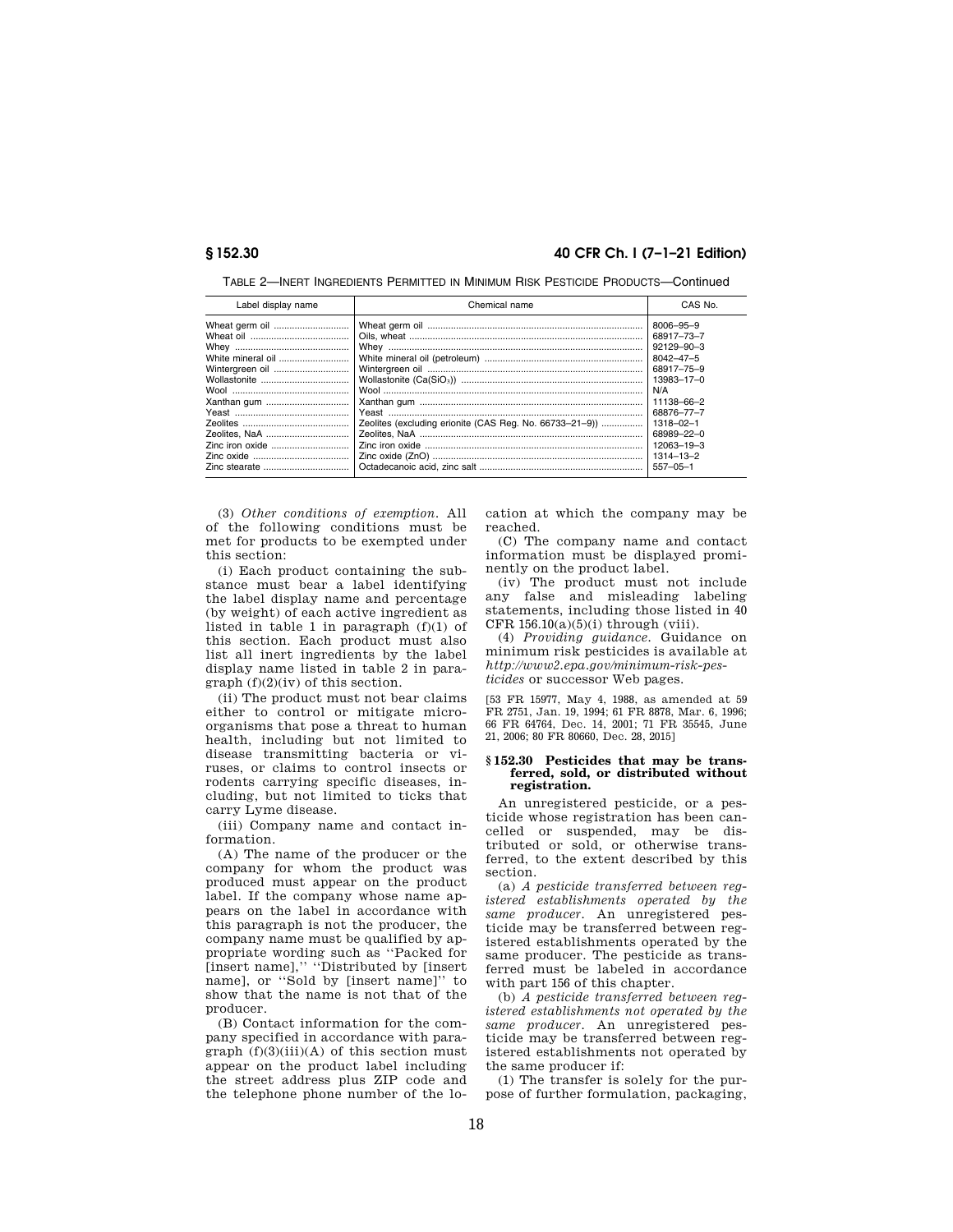or labeling into a product that is registered;

(2) Each active ingredient in the pesticide, at the time of transfer, is present as a result of incorporation into the pesticide of either:

(i) A registered product; or

(ii) A pesticide that is produced by the registrant of the final product; and

(3) The product as transferred is labeled in accordance with part 156 of this chapter.

(c) *A pesticide distributed or sold under an experimental use permit.* (1) An unregistered pesticide may be distributed or sold in accordance with the terms of an experimental use permit issued under FIFRA sec. 5, if the product is labeled in accordance with §172.6 of this chapter.

(2) An unregistered pesticide may be distributed or sold in accordance with the provisions of §172.3 of this chapter, pertaining to use of a pesticide for which an experimental use permit is not required, provided the product is labeled in accordance with part 156 of this chapter.

(d) *A pesticide transferred solely for export.* An unregistered pesticide may be transferred within the United States solely for export if it meets the following conditions:

(1) The product is prepared and packaged according to the specifications of the foreign purchaser; and

(2) The product is labeled in accordance with part 156 of this chapter.

(e) *A pesticide distributed or sold under an emergency exemption.* An unregistered pesticide may be distributed or sold in accordance with the terms of an emergency exemption under FIFRA sec. 18, if the product is labeled in accordance with part 156 of this chapter.

(f) *A pesticide transferred for purposes of disposal.* An unregistered, suspended, or cancelled pesticide may be transferred solely for disposal in accordance with FIFRA sec. 19 or an applicable Administrator's order. The product must be labeled in accordance with part 156 of this chapter.

(g) *Existing stocks of a formerly registered product.* A cancelled or suspended pesticide may be distributed or sold to the extent and in the manner specified in an order issued by the Administrator concerning existing stocks of the pecticide.

# **Subpart C—Registration Procedures**

SOURCE: 53 FR 15978, May 4, 1988, unless otherwise noted.

#### **§ 152.40 Who may apply.**

Any person may apply for new registration of a pesticide product. Any registrant may apply for amendment of the registration of his product.

#### **§ 152.42 Application for new registration.**

Any person seeking to obtain a registration for a new pesticide product must submit an application for registration, containing the information specified in §152.50. An application for new registration must be approved by the Agency before the product may legally be distributed or sold, except as provided by §152.30.

#### **§ 152.43 Alternate formulations.**

(a) A product proposed for registration must have a single, defined composition, except that EPA may approve a basic formulation and one or more alternate formulations for a single product.

(b) An alternate formulation must meet the criteria listed in paragraph (b) (1) through (4) of this section. The Agency may require the submission of data to determine whether the criteria have been met.

(1) The alternate formulation must have the same certified limits for each active ingredient as the basic formulation.

(2) If the alternate formulation contains an inert ingredient or impurity of toxicological significance, the formulation must have the same upper certified limit for that substance as the basic formulation;

(3) The label text of the alternate formulation product must be identical to that of the basic formulation.

(4) The analytical method required under §158.355 of this chapter must be suitable for use on both the basic formulation and the alternate formulation.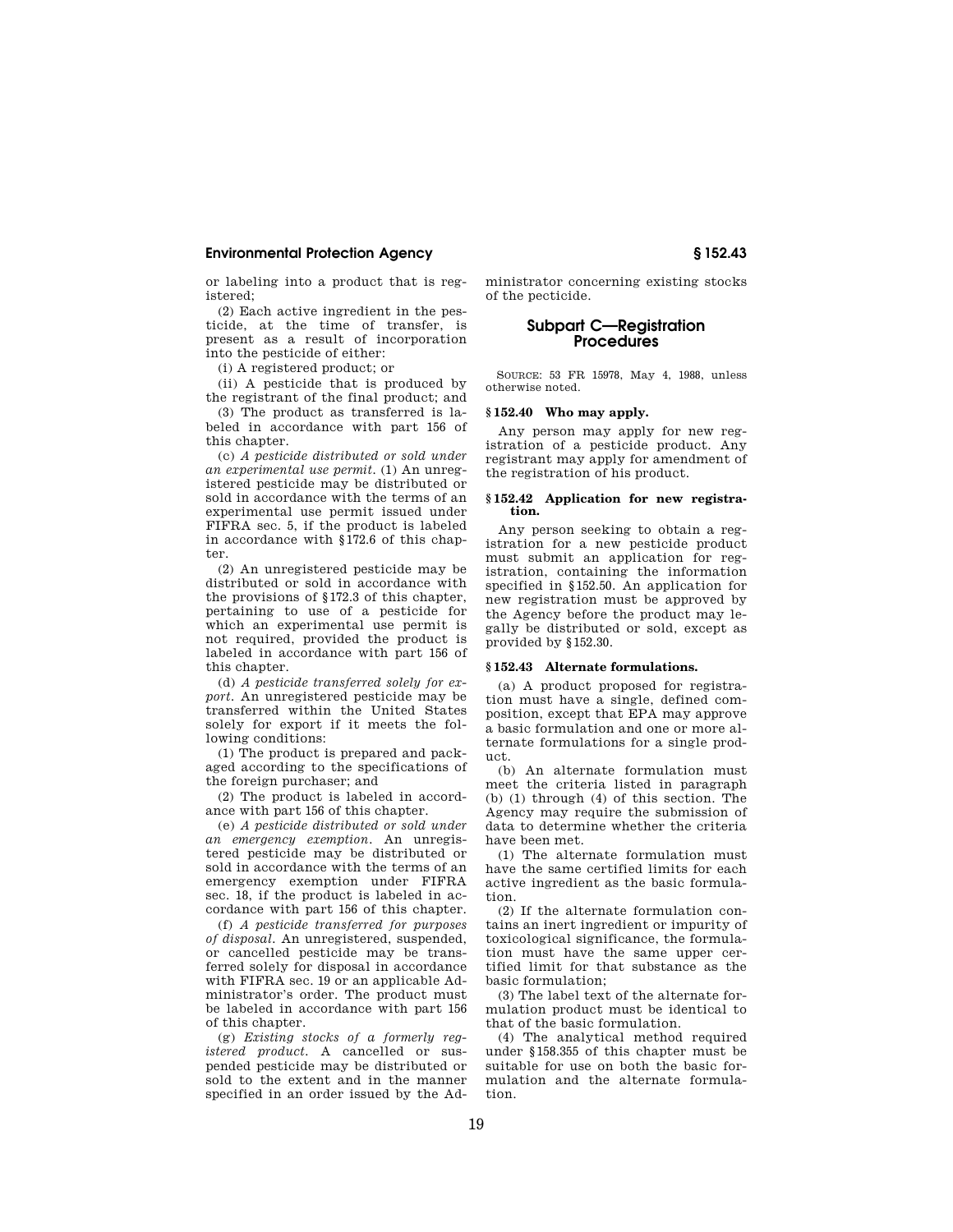(c) Notwithstanding the criteria in this section, the Agency may determine that an alternate formulation must be separately registered. If EPA makes this determination, the Agency will notify the applicant of its determination and its reasons. Thereafter the application for an alternate formulation will be treated as an application for new registration, and the alternate formulation will be assigned a new registration number.

[53 FR 15978, May 4, 1988, as amended at 72 FR 61027, Oct. 26, 2007]

#### **§ 152.44 Application for amended registration.**

(a) Except as provided by §152.46, any modification in the composition, labeling, or packaging of a registered product must be submitted with an application for amended registration. The applicant must submit the information required by §152.50, as applicable to the change requested. If an application for amended registration is required, the application must be approved by the Agency before the product, as modified, may legally be distributed or sold.

(b) In its discretion, the Agency may:

(1) Waive the requirement for submission of an application for amended registration;

(2) Require that the applicant certify to the Agency that he has complied with an Agency directive rather than submit an application for amended registration; or

(3) Permit an applicant to modify a registration by notification or non-notification in accordance with §152.46.

(c) A registrant may at any time submit identical minor labeling amendments affecting a number of products as a single application if no data are required for EPA to approve the amendment (for example, a change in the wording of a storage statement for designated residential use products). A consolidated application must clearly identify the labeling modification(s) to be made (which must be identical for all products included in the application), list the registration number of each product for which the modification is requested, and provide required

# **§ 152.44 40 CFR Ch. I (7–1–21 Edition)**

supporting materials (for example, labeling) for each affected product.

[53 FR 15978, May 4, 1988, as amended at 61 FR 33041, June 26, 1996; 66 FR 64764, Dec. 14, 2001]

#### **§ 152.46 Notification and non-notification changes to registrations.**

(a) *Changes permitted by notification.*  (1) EPA may determine that certain minor modifications to registration having no potential to cause unreasonable adverse effects to the environment may be accomplished by notification to the Agency, without requiring that the registrant obtain Agency approval. If EPA so determines, it will issue procedures following an opportunity for public comment describing the types of modifications permitted by notification and any conditions and procedures for submitting notifications.

(2) A registrant may modify a registration consistent with paragraph  $(a)(1)$  of this section and any procedures issued thereunder and distribute or sell the modified product as soon as the Agency has received the notification. Based upon the notification, the Agency may require that the registrant submit an application for amended registration. If it does so, the Agency will notify the registrant and state its reasons for requiring an application for amended registration. Thereafter, if the registrant fails to submit an application the Agency may determine that the product is not in compliance with the requirements of the Act. Notification under this paragraph is considered a report filed under the Act for the purposes of FIFRA section 12(a)(2)(M).

(b) *Changes permitted without notification.* EPA may determine that certain minor modifications to registration having no potential to cause unreasonable adverse effects to the environment may be accomplished without notification to or approval by the Agency. If EPA so determines, it will issue procedures following an opportunity for public comment describing the types of amendments permitted without notification (also known as non-notification). A registrant may distribute or sell a product changed in a manner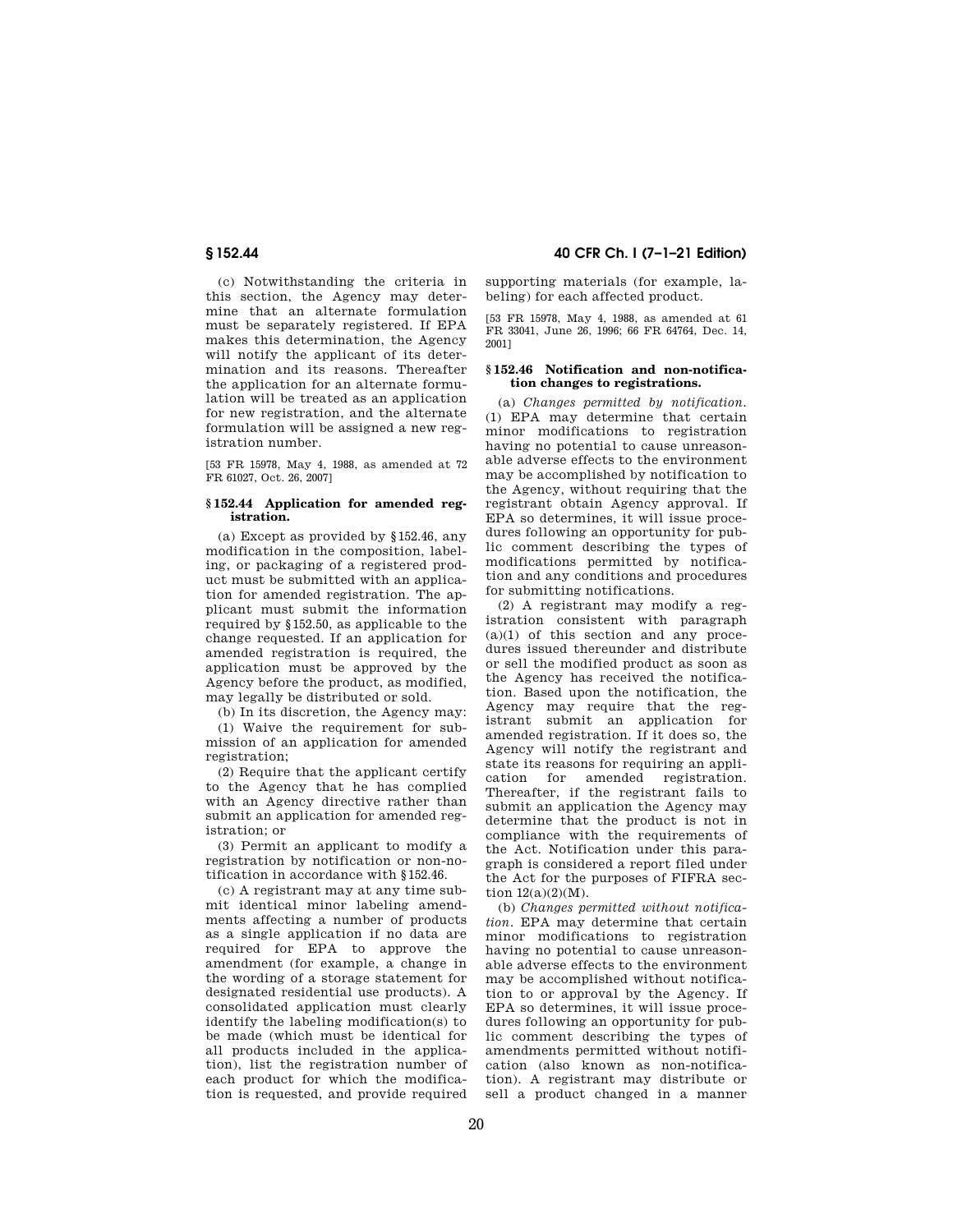consistent with such procedures without notification to or approval by the Agency.

(c) *Effect of non-compliance.* Notwithstanding any other provision of this section, if the Agency determines that a product has been modified through notification or without notification in a manner inconsistent with paragraphs (a) or (b) of this section and any procedures issued thereunder, the Agency may initiate regulatory and/or enforcement action without first providing the registrant with an opportunity to submit an application for amended registration.

[61 FR 33041, June 26, 1996]

#### **§ 152.50 Contents of application.**

Each application for registration or amended registration must include the following information, as applicable:

(a) *Application form.* An application form must be completed and submitted to the Agency. Application forms are provided by the Agency, with instructions as to the number of copies required and proper completion.

(b) *Identity of the applicant*—(1) *Name.*  The applicant must identify himself. An applicant not residing in the United States must also designate an agent in accordance with paragraph (b)(3) of this section to act on behalf of the applicant on all registration matters.

(2) *Address of record.* The applicant must provide an address in the United States for correspondence purposes. The U.S. address provided will be considered the applicant's address of record, and EPA will send all correspondence concerning the application and any subsequent registration to that address. It is the responsibility of the applicant and any registrant under §152.122 to ensure that the Agency has a current and accurate address.

(3) *Authorized agent.* An applicant may designate a person residing in the United States to act as his agent. If an applicant wishes to designate an agent, he must send the Agency a letter stating the name and United States address of his agent. The applicant must notify the Agency if he changes his designated agent. This relationship may be terminated at any time by the applicant by notifying the Agency in writing.

(4) *Company number.* If an applicant has been assigned a company number by the Agency, the application must reference that number.

(c) *Summary of the application.* Each application must include a list of the data submitted with the application, together with a brief description of the results of the studies. The list of data submitted may be the same as the list required by §158.32 or §161.32, as applicable, of this chapter. The summary must state that it is releasable to the public after registration in accordance with §152.119.

(d) *Identity of the product.* The product for which application is being submitted must be identified. The following information is required:

(1) The product name;

(2) The trade name(s) (if different); and

(3) The EPA Registration Number, if currently registered.

(e) *Draft labeling.* Each application for new registration must be accompanied by five legible copies of draft labeling (typescript or mock-up). Each application for amended registration that proposes to make any changes in the product labeling must be accompanied by five legible copies of draft labeling incorporating the proposed labeling changes. If the proposed labeling change affects only a portion of the labeling, such as the use directions, the applicant may submit five copies of that portion of the label which is the subject of the amendment. Upon request, an applicant for amended registration must submit a complete label to consolidate amendments.

(f) *Registration data requirements.* (1) An applicant must submit materials to demonstrate that he has complied with the FIFRA sec.  $3(c)(1)(F)$  and subpart E of this part with respect to satisfaction of data requirements, to enable the Agency to make the determination required by FIFRA sec.  $3(c)(5)(B)$ . Required items are described in subpart E of this part.

(2) An applicant must furnish any data specified in part 158 or part 161 of this chapter, as applicable, of this chapter which are required by the Agency to determine that the product meets the registration standards of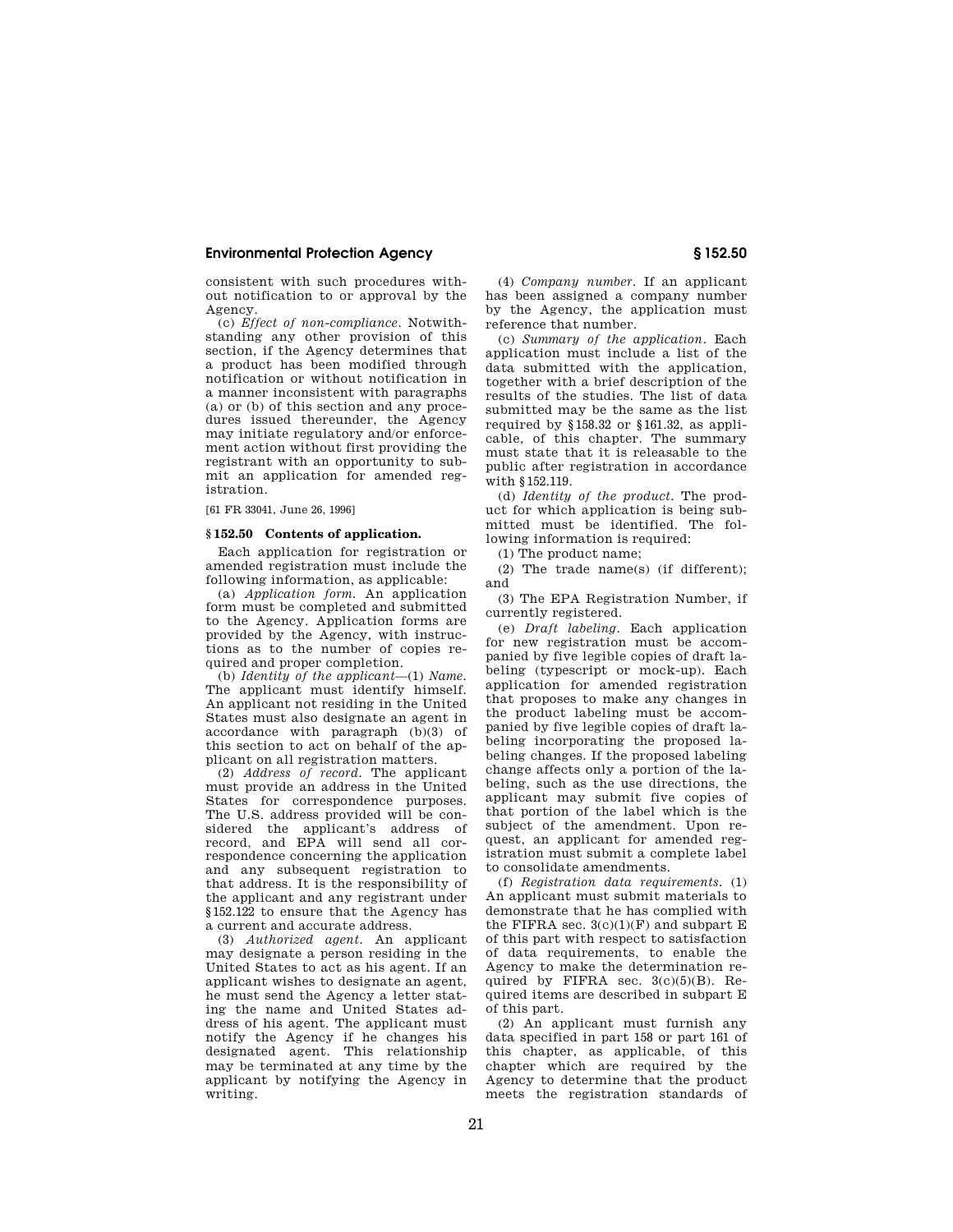FIFRA sec. 3(c)(5) or (7). Each study must comply with:

(i) Section 158.32 of this chapter, with respect to format of data submission.

(ii) Section 158.33 of this chapter, with respect to studies for which a claim of trade secret or confidential business information is made.

(iii) Section 158.34 of this chapter, with respect to flagging for potential adverse effects.

(iv) Section 160.12 of this chapter, with respect to a statement whether studies were conducted in accordance with Good Laboratory Practices of part 160.

(3) An applicant shall furnish with his application any factual information of which he is aware regarding unreasonable adverse effects of the pesticide on man or the environment, which would be required to be reported under FIFRA sec.  $6(a)(2)$  if the product were registered.

(g) *Certification relating to child-resistant packaging.* If the product meets the criteria for child-resistant packaging, the applicant must submit a certification that the product will be distributed or sold only in child-resistant packaging. Refer to part 157 of this chapter for the criteria and certification requirements.

(h) *Request for classification.* If an applicant wishes to request a classification different from that established by the Agency, he must submit a request for such classification and information supporting the request.

(i) *Statement concerning tolerances.* (1) If the proposed labeling bears instructions for use of the pesticide on food or feed crops, or if the intended use of the pesticide results or may be expected to result, directly or indirectly, in pesticide chemical residues in or on food or feed (including residues of any active ingredient, inert ingredient, metabolite, or degradation product), the applicant must submit a statement indicating whether such residues are authorized by a tolerance or exemption from the requirement of a tolerance issued under section 408 of the Federal Food, Drug and Cosmetic Act (FFDCA).

(2) If such residues have not been authorized, the application must be accompanied by a petition for establishment of appropriate tolerances or ex-

**§ 152.55 40 CFR Ch. I (7–1–21 Edition)** 

emptions from the requirement of a tolerance, in accordance with part 180 of this chapter.

(j) *Fees.* (1) The applicant shall identify the appropriate fee category in the schedule provided for by FIFRA sec. 33, and shall submit the fee for that category as prescribed by the latest EPA notice of section 33 fees.

(2) If FIFRA sec. 33 is not in effect, the applicant shall submit any fees required by subpart U of this part, if applicable.

[53 FR 15978, May 4, 1988, as amended at 58 FR 34203, June 23, 1993; 60 FR 32096, June 19, 1995; 72 FR 61027, Oct. 26, 2007; 73 FR 75594, Dec. 12, 2008]

#### **§ 152.55 Where to send applications and correspondence.**

Applications and correspondence relating to registration should be sent to the Office of Pesticide Programs' Document Processing Desk at the appropriate address as set forth in 40 CFR 150.17(a) or (b).

[71 FR 35545, June 21, 2006]

#### **Subpart D [Reserved]**

# **Subpart E—Satisfaction of Data Requirements and Protection of Data Submitters' Rights**

SOURCE: 49 FR 30903, Aug. 1, 1984, unless otherwise noted.

#### **§ 152.80 General.**

This subpart E describes the information that an applicant must submit with his application for registration or amended registration to comply (and for the Agency to determine compliance) with the provisions of FIFRA sec.  $3(c)(1)(F)$ . This subpart also describes the procedures by which data submitters may challenge registration actions which allegedly failed to comply with these procedures. If the Agency determines that an applicant has failed to comply with the requirements and procedures in this subpart, the application may be denied. If the Agency determines, after registration has been issued, that an applicant failed to comply with these procedures and requirements, the Agency may issue a notice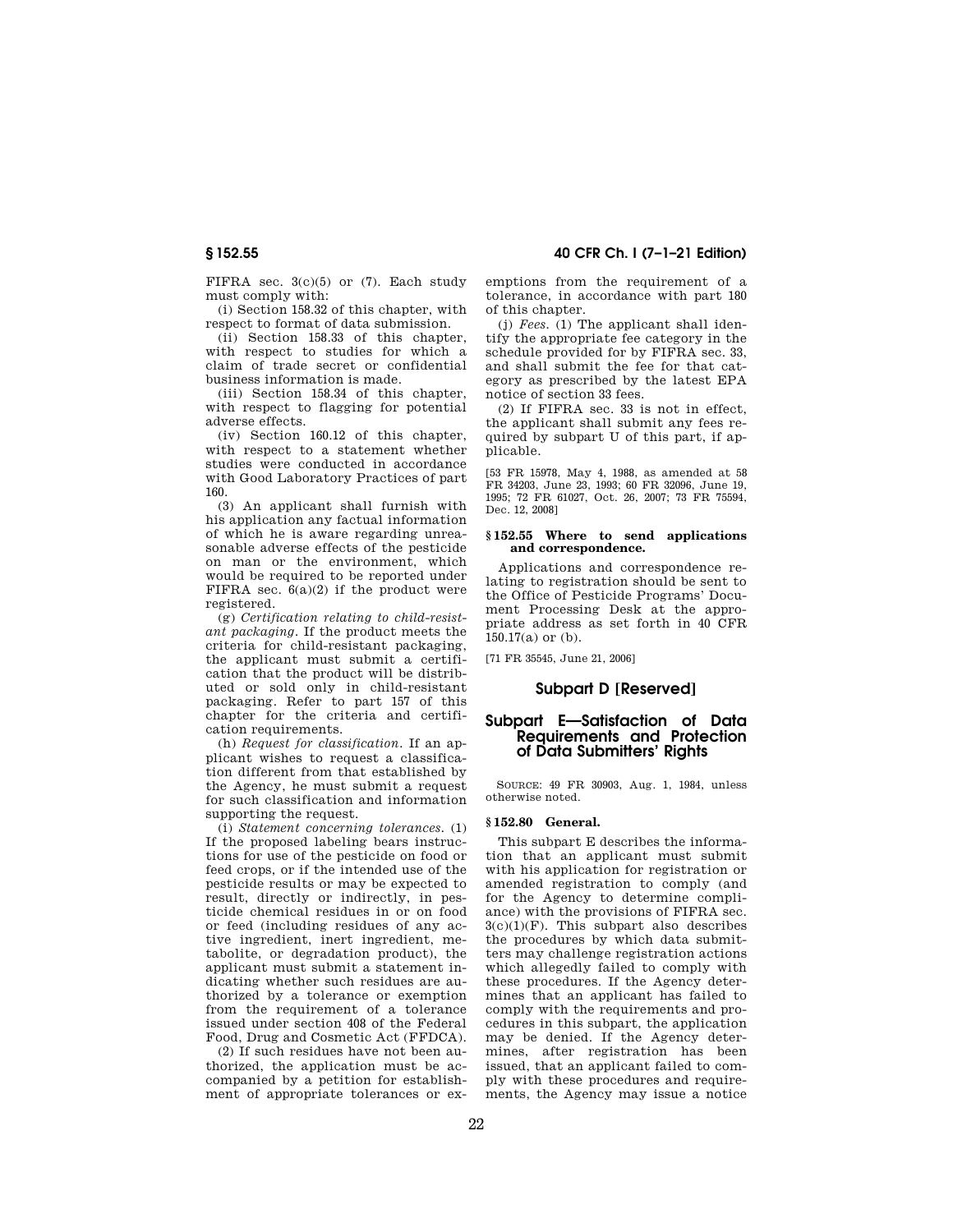of intent to cancel the product's registration.

[73 FR 75594, Dec. 12, 2008]

#### **§ 152.81 Applicability.**

(a) Except as provided in paragraph (b) of this section, the requirements of this subpart apply to:

(1) Each application for registration of a new product.

(2) Each application for amended registration of a currently registered product.

(3) Each submission in response to a Data Call-In under the Federal Insecticide, Fungicide, and Rodenticide Act  $(FIFRA)$  section  $3(c)(2)(B)$  for an existing registration, including but not limited to, a product subject to reregistration under FIFRA section 4 or registration review under FIFRA section 3(g). If the Data Call-In establishes procedures for protection of data submitters' rights, recipients must comply with the specific requirements of the Data Call-In rather than the generic procedures set forth in §§152.85 through 152.96.

(b) This subpart does not apply to any of the following:

(1) An application for registration submitted to a State under FIFRA section  $24(c)$ .

(2) An application for an experimental use permit (EUP) under FIFRA section 5.

(3) An application for an emergency exemption under FIFRA section 18.

(4) A request for cancellation of a registration, or a request for deletion of one or more existing uses, under FIFRA section 6(f).

(5) A modification to registration of a currently registered product that may be accomplished under the notification or non-notification provisions of §152.46 and any procedures issued thereunder. Notwithstanding the preceding sentence, compliance with this subpart is required if the Administrator has, by written notice under §152.46, determined that the modification may not be accomplished by notification or non-notification.

(6) Any type of amendment if the Administrator determines, by written finding, that Agency consideration of data would not be necessary in order to approve the amendment under FIFRA section  $3(c)(5)$ .

(7) Compliance with Agency regulations, adjudicatory hearing decisions, notices, or other Agency announcements that unless the registration is amended in the manner the Agency proposes, the product's registration will be suspended or canceled, or that a hearing will be held under FIFRA section 6. However, this paragraph does not apply to amendments designed to avoid cancellation or suspension threatened under FIFRA section 3(c)(2)(B) or because of failure to submit data.

[79 FR 6824, Feb. 5, 2014]

#### **§ 152.82 Definitions.**

For the purposes of this subpart, the definitions set forth in the Federal Insecticide, Fungicide, and Rodenticide Act (FIFRA), in §152.3, and in this section apply. In addition, the term ''exclusive use study'' shall have the meaning set forth in §152.83.

*Data gap* means the absence of any valid study or studies in the Agency's files which would satisfy a specific data requirement for a particular pesticide product.

*Data Submitters List* means the current Agency list, entitled ''Pesticide Data Submitters by Chemical,'' of persons who have submitted data to the Agency.

*Original data submitter* means the person who possesses all rights to exclusive use or compensation under FIFRA section  $3(c)(1)(\overline{F})$  in a study originally submitted in support of an application for registration, amended registration, reregistration, or experimental use permit, or to maintain an existing registration in effect. The term includes the person who originally submitted the study, any person to whom the rights under FIFRA section  $3(c)(1)(F)$ have been transferred, or the authorized representative of a group of joint data developers.

*Valid study* means a study that has been conducted in accordance with the Good Laboratory Practice standards of 40 CFR part 160 or generally accepted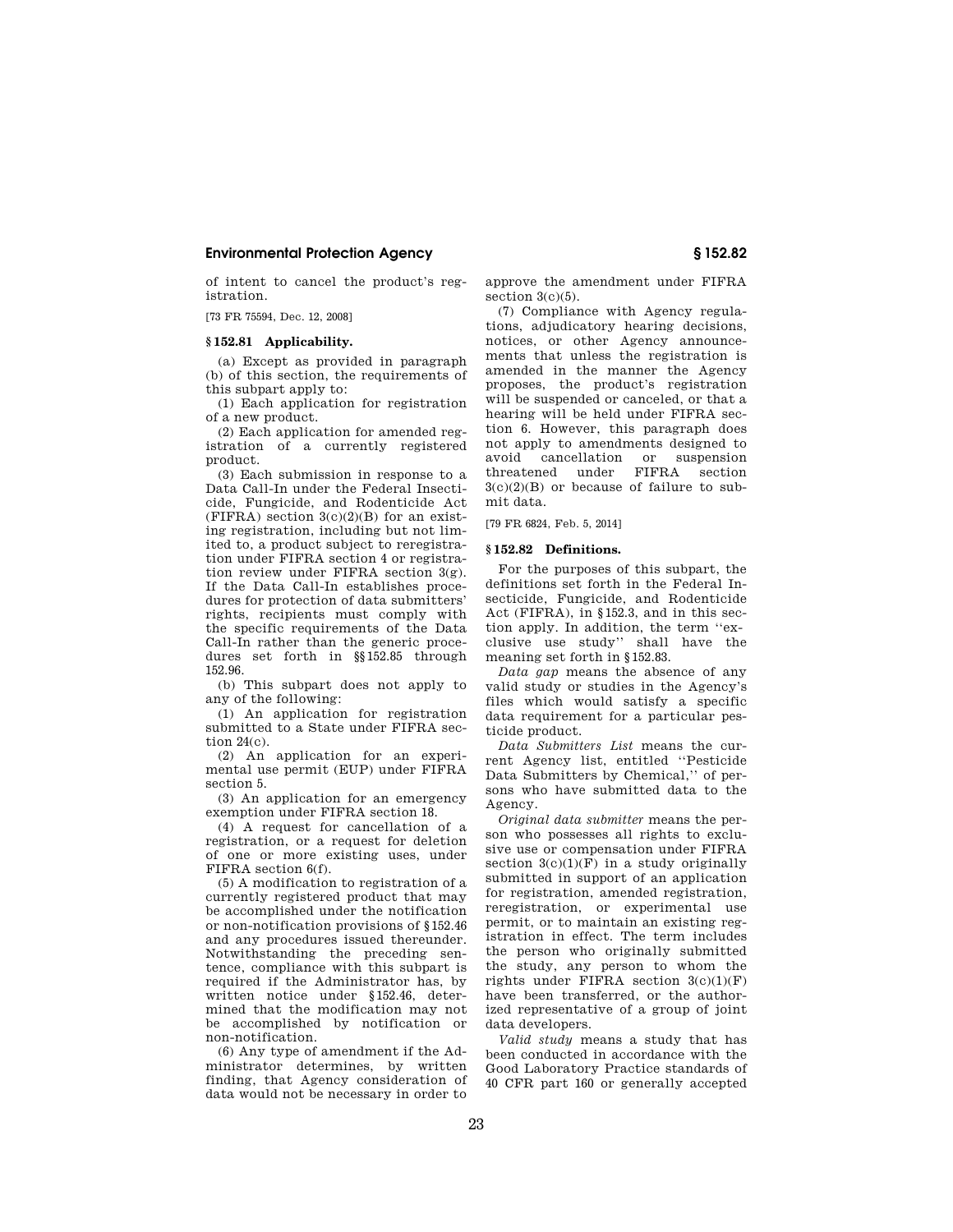scientific methodology and that EPA has not determined to be invalid.

[49 FR 30903, Aug. 1, 1984, as amended at 73 FR 75595, Dec. 12, 2008. Redesignated and amended at 79 FR 6825, Feb. 5, 2014]

#### **§ 152.83 Definition of exclusive use study.**

A study is an exclusive use study if it meets the conditions of either paragraph (a) or paragraph (b) of this section.

(a) *Initial exclusive use period.* A study submitted to support the registration of a product containing a new active ingredient (new chemical) or a new combination of active ingredients (new combination) is an exclusive use study if all the following conditions are met:

(1) The study pertains to a new active ingredient (new chemical) or new combination of active ingredients (new combination) first registered after September 30, 1978.

(2) The study was submitted in support of, or as a condition of approval of, the application resulting in the first registration of a product containing such new chemical or new combination, or an application to amend such registration to add a new use.

(3) Less than 10 years have passed (or up to 13 years, if the period of exclusive use protection has been extended under the Federal Insecticide, Fungicide, and<br>Rodenticide Act. (FIFRA) section Act (FIFRA) section  $3(c)(1)(F)(ii)$  since the issuance of the registration for which the data were submitted.

(4) The study was not submitted to satisfy a data requirement imposed under FIFRA section 3(c)(2)(B).

(b) *Exclusive use period for certain minor use data.* A study submitted by an applicant or registrant to support an amendment adding a new minor use to an existing registration that does not retain any period of exclusive use under paragraph (b)(1) of this section is an exclusive study under FIFRA section  $3(c)(1)(F)(vi)$  if all the following conditions are met:

(1) The study relates solely to a minor use of a pesticide.

(2) The applicant or registrant at the time the new use is requested has notified the Administrator that any exclusive use period for the pesticide has expired and that the study is eligible for exclusive use treatment.

(3) Less than 10 years have passed since the study was submitted to EPA.

(4) The study was not submitted to satisfy a data requirement imposed under FIFRA section 3(c)(2)(B).

(5) The minor use supported by the data has not been voluntarily canceled nor have such data been used to support a non-minor use.

[79 FR 6825, Feb. 5, 2014]

#### **§ 152.84 When materials must be submitted to the Agency.**

Information and materials required by this subpart must be submitted at the time of application, unless the application is determined not to be subject to the requirements of this subpart.

[79 FR 6825, Feb. 5, 2014]

#### **§ 152.85 Formulators' exemption.**

(a) *Statutory provision.* FIFRA section 3(c)(2)(D) excuses an applicant from the requirement to submit or cite data pertaining to any pesticide contained in his product that is derived solely from one or more EPA-registered products which the applicant purchases from another person. This provision is commonly referred to as the formulators' exemption.

(b) *Applicability of the formulators' exemption.* (1) The formulators' exemption applies only to data concerning the purchased product or its ingredients. These data may include, but are not limited to, product chemistry, toxicology, residue chemistry, exposure, environmental fate, and ecological effects.

(2) The data to which the formulators' exemption applies usually will concern the safety of one or more of the product's active ingredients, specifically, those active ingredients which are contained in the purchased product. In general, data for which the required test substance is the technical grade of the active ingredient, the pure active ingredient, the radiolabeled pure active ingredient, or a typical end-use product are eligible for the formulators' exemption.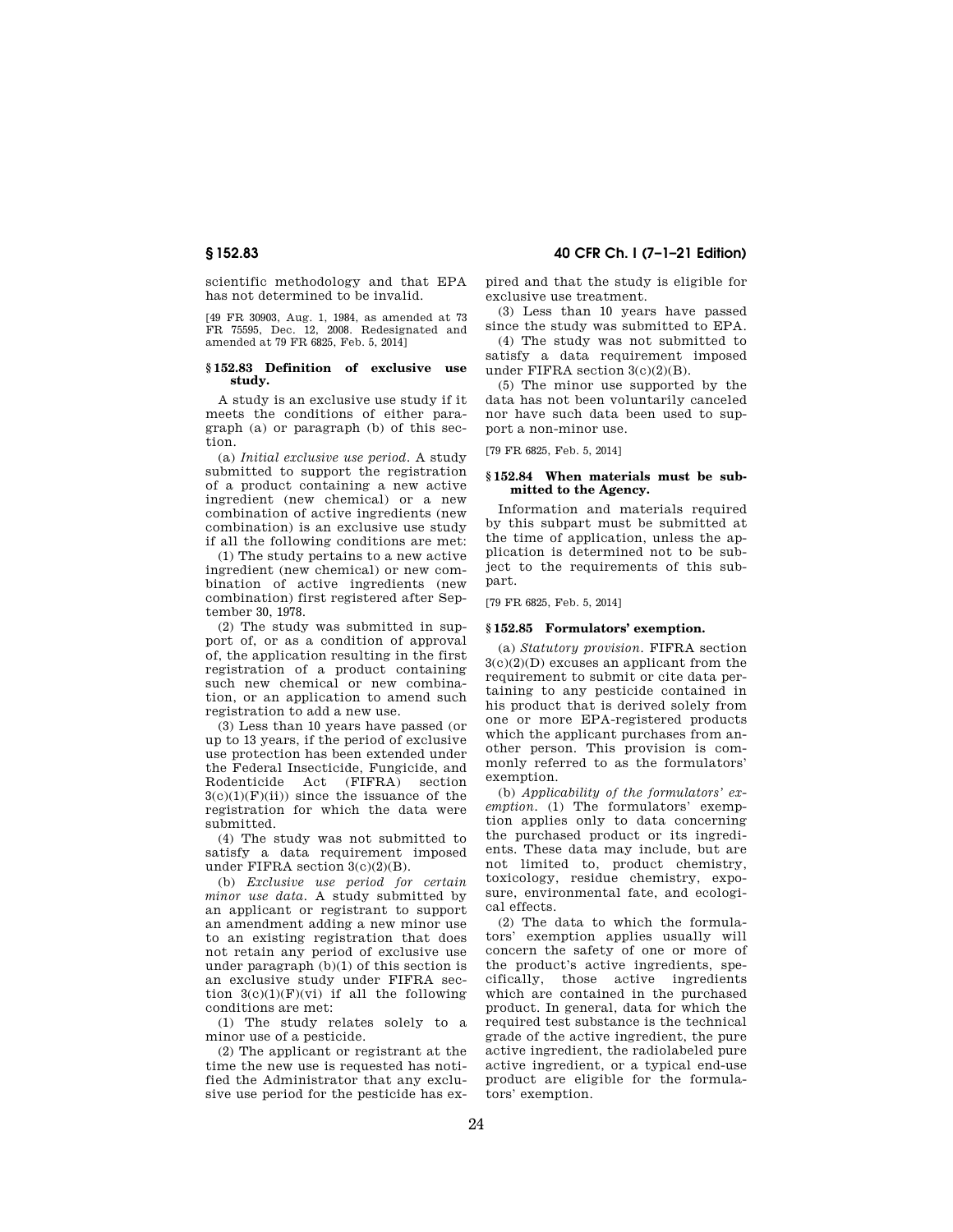(3) The formulators' exemption generally does not apply to data on the applicant's product itself, including the safety or efficacy of the product, unless the composition of the product is identical to the purchased product. In general, data for which the required test substance is the product proposed for registration are not eligible for the formulators' exemption.

(c) *Limitation of the formulators' exemption.* EPA interprets FIFRA section  $3(c)(2)(D)$  as allowing an applicant to use the formulators' exemption with respect to data concerning an ingredient of his product only if:

(1) The application indicates that the ingredient's presence in the product is attributable solely to the purchase from another person of an identified, registered product containing that ingredient and the use of the purchased product in formulating the product; and

(2) The purchased product is a registered manufacturing-use whose label does not prohibit its use for making an end-use product labeled for any use for which the applicant's product will be labeled; or

(3) The purchased product is a registered end-use product labeled for each use for which the applicant's product will be labeled.

(d) *Claiming eligibility for the exemption.* (1) If the product contains one or more ingredients eligible for the formulators' exemption, the applicant need not comply with the requirements of §§152.90 through 152.96 with respect to any data requirement pertaining to such ingredient, provided that he submits to the Agency a certification statement containing the following information (a form for this purpose is available from the Agency):

(i) Identification of the applicant, and of the product by EPA registration number or file symbol.

(ii) Identification of each ingredient in the pesticide that is eligible for the formulators' exemption, and the EPA registration number of the product that is the source of that ingredient.

(iii) A statement that the listed ingredients meet the requirements for the formulators' exemption.

(iv) A statement that the applicant has submitted (either previously or with the current application) a complete, accurate and current Confidential Statement of Formula.

(v) The name, title and signature of the applicant or his authorized representative and the date of signature.

(2) An applicant for amended registration is not required to submit a new formulators' exemption statement, if the current statement in Agency files is complete and accurate.

(e) *Approval of registration.* Notwithstanding FIFRA section 3(c)(2)(D), EPA will not approve an application unless there are available to EPA for its review all data that are necessary to make the required risk/benefit finding under FIFRA section 3(c)(5) or section 3(c)(7).

[72 FR 61027, Oct. 26, 2007]

#### **§ 152.86 The cite-all method.**

An applicant may comply with this subpart by citing all data in Agency files that are pertinent to its consideration of the requested registration under FIFRA section 3(c)(5), in accordance with the procedures in this section, as applicable.

(a) *Exclusive use studies.* The applicant must certify to the Agency that he has obtained, from each person listed on the Data Submitters List as an exclusive use data submitter for the chemical in question, a written authorization that contains at least the following information:

(1) Identification of the applicant to whom the authorization is granted;

(2) Authorization to the applicant to use all pertinent studies in satisfaction of data requirements for the application in question; and

(3) The signature and title of the original data submitter or his authorized representative and date of the authorization.

If the Agency identifies any exclusive use data submitter not on the Data Submitters List, the applicant will be required prior to registration to obtain the necessary written authorization from such person.

(b) *Other studies.* The applicant must certify to the Agency that, with respect to each other person on the Data Submitters List for the chemical in question: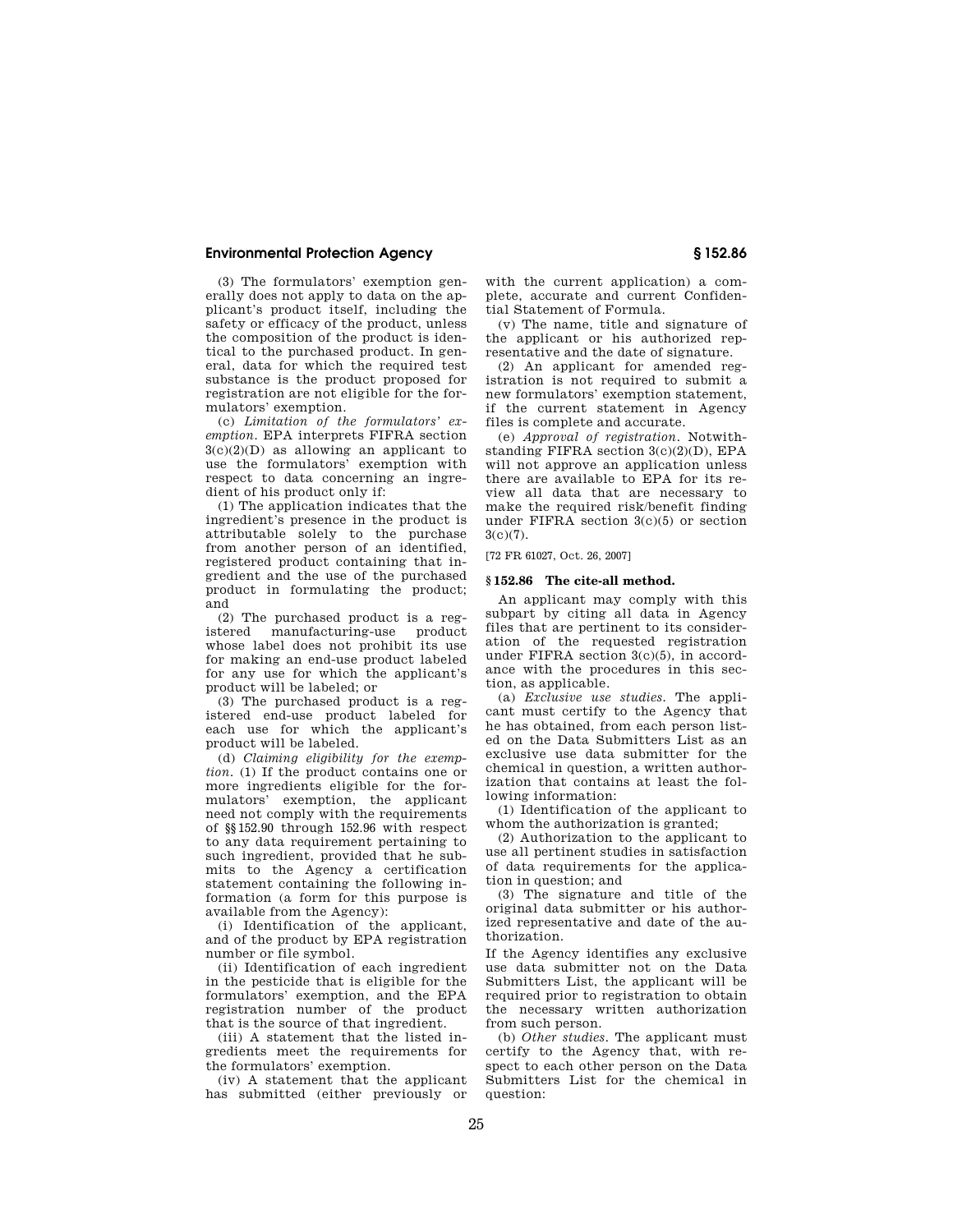(1) He has obtained from that person a written authorization that contains the information required by paragraphs (a) (1) through (3) of this section; or

(2) He has furnished to that person:

(i) A notification of his intent to apply for registration, including the name of the proposed product, and a list of the product's active ingredients;

(ii) An offer to pay the person compensation to the extent required by FIFRA section  $3(c)(1)(F)$  for any data on which the application relies;

(iii) An offer to commence negotiations to determine the amount and terms of compensation, if any, to be paid for the use of any study; and

(iv) The applicant's name, address, and contact information, including telephone number and email address.

(c) *General offer to pay statement.* The applicant must submit to the Agency the following general offer to pay statement:

[*Name of applicant*] hereby offers and agrees to pay compensation to other persons, with regard to the approval of this application, to the extent required by FIFRA section  $3(c)(1)(F)$  of the Federal Insecticide, Fungicide and Rodenticide Act.

(d) *Acknowledgement of reliance on data.* Each application filed under this section shall include an acknowledgement that for purposes of FIFRA section  $3(c)(1)(F)$  the application relies on the following data:

(1) All data submitted with or specifically cited in the application; and

(2) Each other item of data in the Agency's files which:

(i) Concerns the properties or effects of the applicant's product, of any product which is identical or substantially similar to the applicant's product, or of one or more of the active ingredients in the applicant's product; and

(ii) Is one of the types of data that EPA would require to be submitted if the application sought the initial registration under FIFRA section 3(c)(5) of a product with composition and intended uses identical or substantially similar to the applicant's product, under the data requirements in effect on the date EPA approves the applicant's present application.

[49 FR 30903, Aug. 1, 1984, as amended at 73 FR 75595, Dec. 12, 2008; 79 FR 6825, Feb. 5, 2014]

# **§ 152.90 40 CFR Ch. I (7–1–21 Edition)**

#### **§ 152.90 The selective method.**

An applicant may comply with this subpart by listing the specific data requirements that apply to his product, its active ingredients, and use patterns, and demonstrating his compliance for each data requirement by submitting or citing individual studies, or by demonstrating that no study has previously been submitted to the Agency. This section summarizes the procedures that an applicant must follow if he chooses the selective method of demonstrating compliance. Sections 152.91 through 152.96 contain specific procedures for citing or submitting a study or claiming a data gap.

(a) *List of data requirements.* (1) Each applicant must submit a list of the data requirements that would apply to his pesticide, its active ingredients, and its use patterns, if the product were being proposed for registration under the Federal Insecticide, Fungicide, and Rodenticide Act (FIFRA) section  $3(c)(5)$  for the first time.

(2) The applicant must list the applicable requirements, as prescribed by part 158 of this chapter, as applicable. All required (R) studies, and any studies that could be conditionally required (CR) based upon composition, use pattern, or the results of required studies, are to be listed. The applicant need not list data requirements pertaining to any ingredient which qualifies for the formulators' exemption.

(b) *Methods of demonstrating compliance.* The applicant must state for each data requirement on the list required by paragraph (a) of this section which of the following methods of compliance with the requirement he is using, and shall provide the supporting documentation specified in the referenced section.

(1) Existence of or granting of a data waiver. Refer to §152.91.

(2) Submission of a new valid study. Refer to §152.92.

(3) Citation of a specific valid study previously submitted to the Agency by the applicant or another person, with any necessary written authorizations or offers to pay. Refer to §152.93.

(4) Citation of a public literature study. Refer to §152.94.

(5) Citation of all pertinent studies previously submitted to the Agency,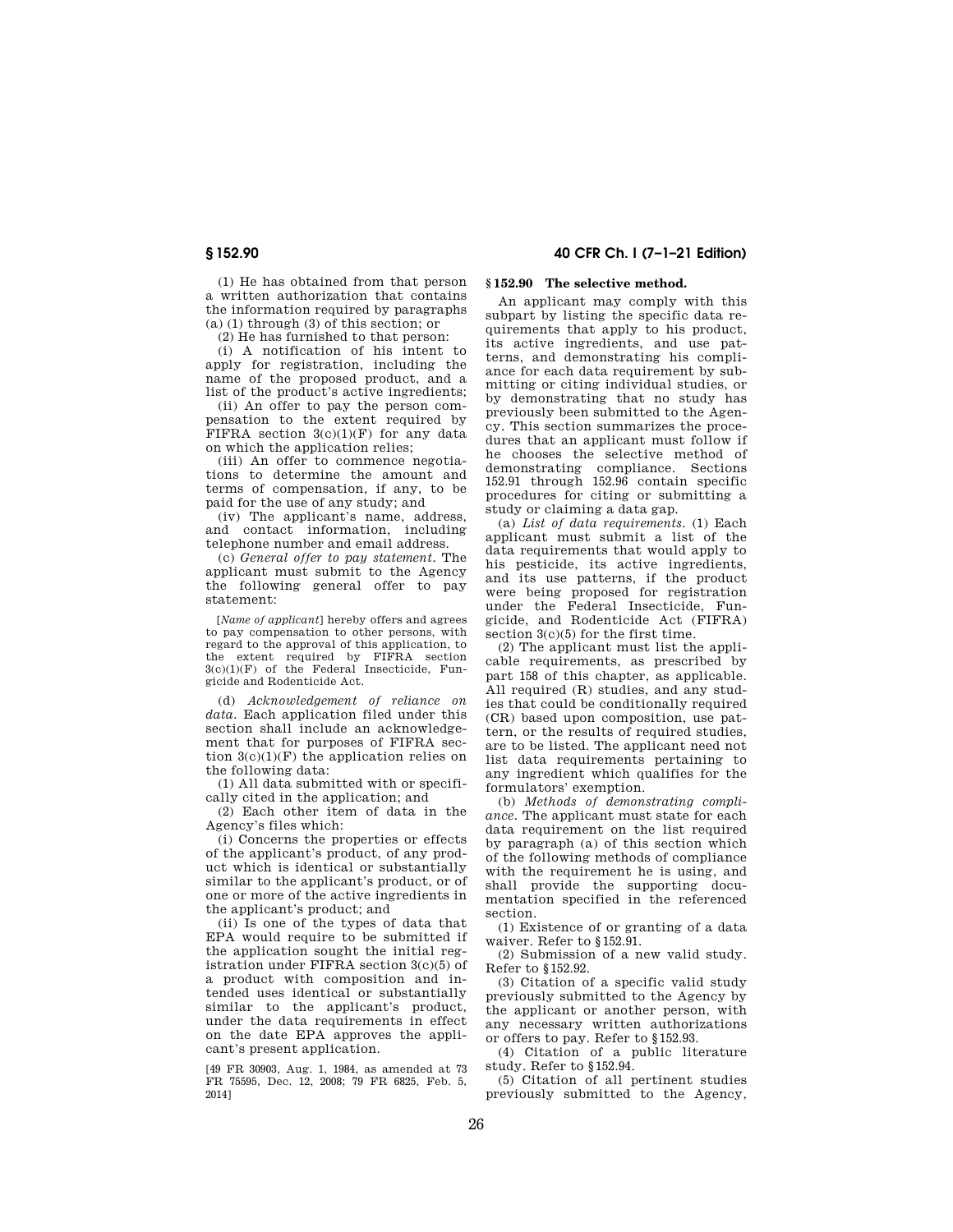with any necessary written authorizations or offers to pay. Refer to §152.95. (6) Claim of data gap. Refer to §152.96.

[49 FR 30903, Aug. 1, 1984, as amended at 72 FR 61028, Oct. 26, 2007; 79 FR 6825, Feb. 5, 2014]

#### **§ 152.91 Waiver of a data requirement.**

The applicant may demonstrate compliance for a data requirement by documenting the existence of a waiver in accordance with paragraph (a) of this section, or by being granted a new waiver requested in accordance with paragraph (b) of this section.

(a) *Request for an extension of an existing waiver.* An applicant may claim that a waiver previously granted by the Agency also applies to a data requirement for the product. To document this claim, the applicant must provide a reference to the Agency record that describes the previously granted waiver, such as an Agency list of waivers or an applicable Reregistration Eligibility Decision (RED) document or registration review decision document, and explain why that waiver should apply to the product.

(b) *Request for a new waiver.* An applicant who requests a waiver to satisfy a data requirement must submit the information specified in 40 CFR 158.45 or 40 CFR 161.45.

(c) *Effect of denial of waiver request.* A decision by the Agency to deny a written request for a new waiver or an extension of an existing waiver is a final Agency action. Following denial, the applicant must choose another method of satisfying the data requirement.

[49 FR 30903, Aug. 1, 1984, as amended at 72 FR 61028, Oct. 26, 2007; 79 FR 6825, Feb. 5, 2014]

#### **§ 152.92 Submission of a new valid study.**

An applicant may demonstrate compliance for a data requirement by submitting a valid study that has not previously been submitted to the Agency. A study previously submitted to the Agency should not be resubmitted but should be cited in accordance with §152.93.

#### **§ 152.93 Citation of a previously submitted valid study.**

An applicant may demonstrate compliance for a data requirement by citing a valid study previously submitted to the Agency. The study is not to be submitted to the Agency with the application.

(a) *Study originally submitted by the applicant.* If the applicant certifies that he is the original data submitter, no documentation other than the citation is necessary.

(b) *Study previously submitted by another person.* If the applicant is not the original data submitter, the applicant may cite the study only in accordance with paragraphs (b) (1) through (3) of this section.

(1) *Citation with authorization of original data submitter.* The applicant may cite any valid study for which he has obtained the written authorization of the original data submitter. The applicant must obtain written authorization to cite any study that is an exclusive use study. The applicant must certify that he has obtained from the original data submitter a written authorization that contains at least the following information:

(i) Identification of the applicant to whom the authorization is granted;

(ii) Identification by title, EPA Accession Number or Master Record Identification Number, and date of submission, of the study or studies for which the authorization is granted;

(iii) Authorization to the applicant to use the specified study in satisfaction of the data requirement for the application in question; and

(iv) The signature and title of the original data submitter or his authorized representative, and date of the authorization.

(2) *Citation with offer to pay compensation to the original data submitter.* The applicant may cite any valid study that is not subject to the exclusive use provisions of FIFRA section  $3(c)(1)(F)(i)$  without written authorization from the original data submitter if the applicant certifies to the Agency that he has furnished to the original data submitter: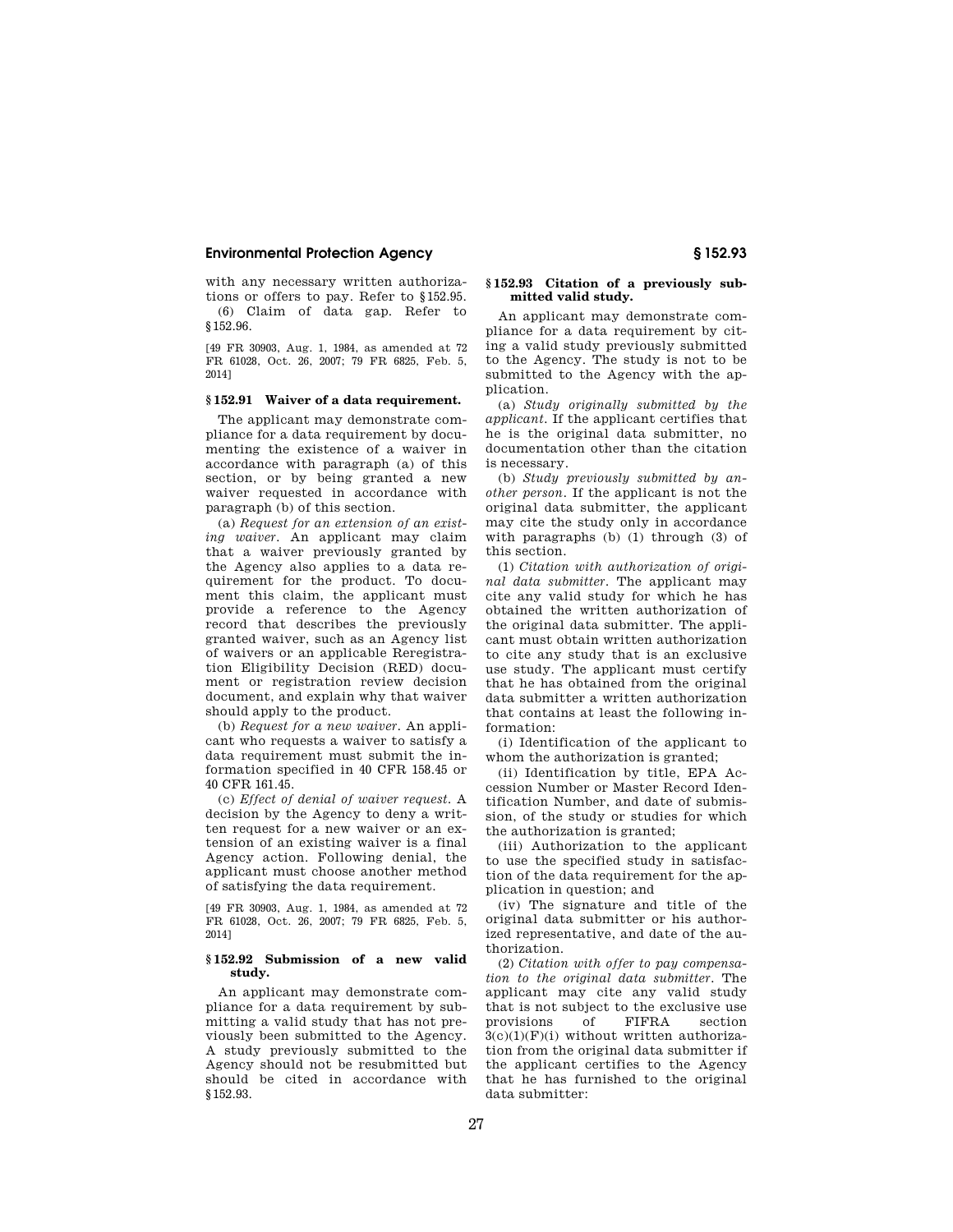**§ 152.94 40 CFR Ch. I (7–1–21 Edition)** 

(i) A notification of the applicant's intent to apply for registration, including the proposed product name and a list of the product's active ingredients;

(ii) Identification of the specific data requirement involved and of the study for which the offer to pay is made (by title, EPA Accession Number or Master Record Identification Number, and date of submission, if possible);

(iii) An offer to pay the person compensation to the extent required by FIFRA section  $3(c)(1)(F)$ ;

(iv) An offer to commence negotiations to determine the amount and terms of compensation, if any, to be paid for the use of the study; and

(v) The applicant's name, address, and contact information, including a telephone number and email address.

(3) *Citation without authorization or offer to pay.* The applicant may cite any valid study without written authorization from, or offer to pay to, the original data submitter if the study was originally submitted to the Agency on or before the date that is 15 years before the date of the application for which it is cited, and the study is not an exclusive use study, as defined in §152.83(c).

[49 FR 30903, Aug. 1, 1984, as amended at 73 FR 75595, Dec. 12, 2008; 79 FR 6825, Feb. 5, 2014]

#### **§ 152.94 Citation of a public literature study or study generated at government expense.**

(a) An applicant may demonstrate compliance for a data requirement by citing, and submitting to the Agency, one of the following:

(1) A valid study from the public literature.

(2) A valid study generated by, or at the expense of, any government (Federal, State, or local) agency.

(b) In no circumstances does submission of a public literature study or government-generated study confer any rights on the data submitter to exclusive use of data or compensation under FIFRA section 3(c)(1)(F).

[49 FR 30903, Aug. 1, 1984, as amended at 73 FR 75595, Dec. 12, 2008]

#### **§ 152.95 Citation of all studies in the Agency's files pertinent to a specific data requirement.**

An applicant normally may demonstrate compliance for a data requirement by citation of all studies in the Agency's files pertinent to that data requirement. The applicant who selects this cite-all option must submit to the Agency:

(a) A general offer to pay statement having the same wording as that specified in §152.86(c) except that the offer to pay may be limited to apply only to data pertinent to the specific data requirement(s) for which the cite-all method of support has been selected;

(b) A certification that:

(1) For each person who is included on the Data Submitters List as an original data submitter of exclusive use data for the active ingredient in question, the applicant has obtained a written authorization containing the information required by §152.86(a) for the use the any exclusive use study that would be pertinent to the applicant's product; and

(2) For each person included on the current Data Submitters List as an original data submitter of data that are not exclusive use for the active ingredient in question, the applicant has furnished:

(i) A notification of the applicant's intent to apply for registration, including the name of the proposed product, and a list of the product's active ingredients;

(ii) Identification of the specific data requirement(s) for which the offer to pay for data is being made;

(iii) An offer to pay the person compensation to the extent required by FIFRA section  $3(c)(1)(F)$ ;

(iv) An offer to commence negotiations to determine the amount and terms of compensation, if any, to be paid for use of any study; and

(v) The applicant's name, address, and contact information, including a telephone number and email address.

(c) An acknowledgment having the same wording as that specified in §152.86(d), except that it may be limited to apply only to data pertinent to the specific data requirement(s) for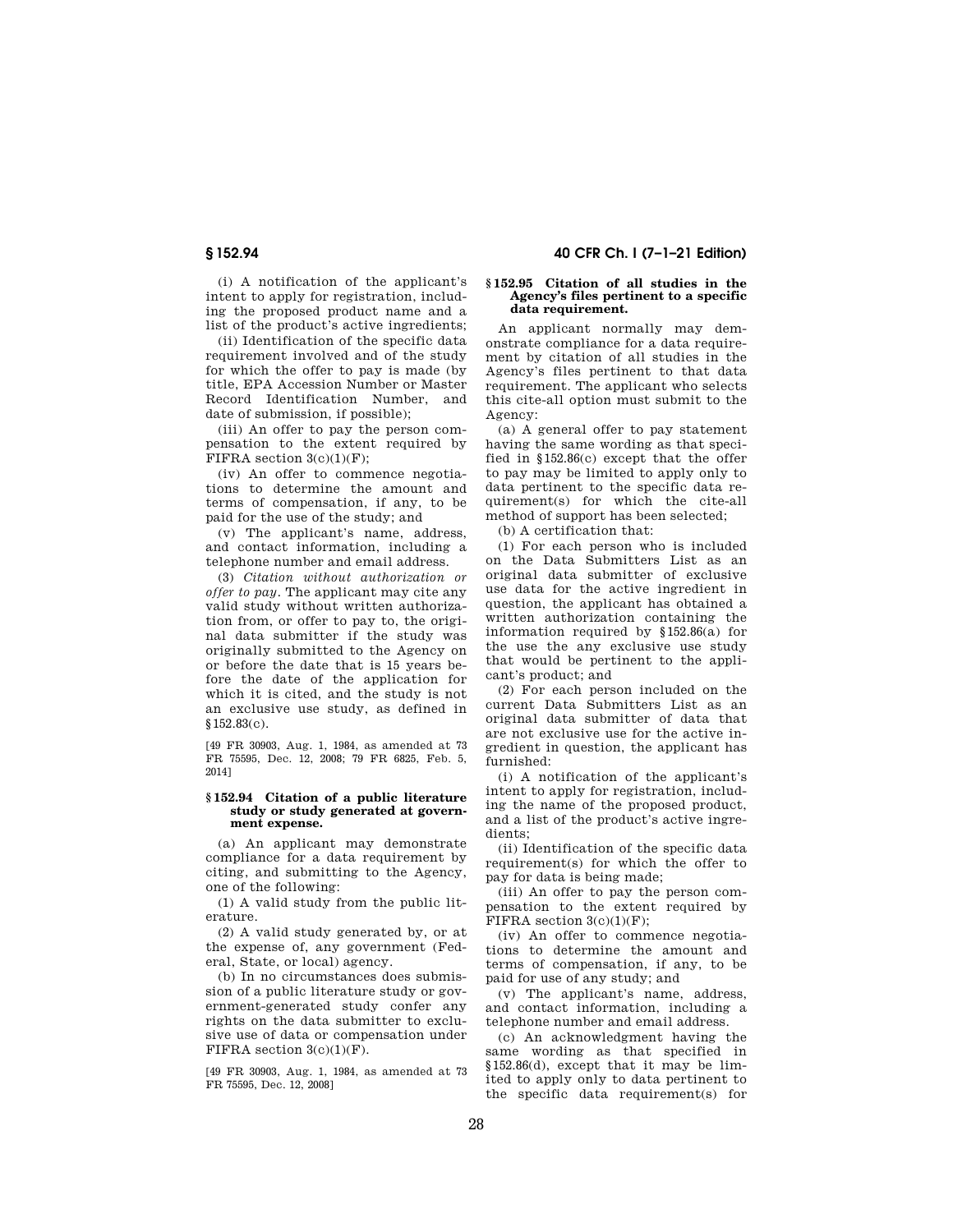which the cite-all method of support has been selected.

[49 FR 30903, Aug. 1, 1984, as amended at 73 FR 75595, Dec. 12, 2008; 79 FR 6825, Feb. 5, 2014]

#### **§ 152.96 Claim of data gap.**

(a) *When a data gap may be claimed.*  Except as provided in paragraph (b) of this section, an applicant may defer his obligation to satisfy an applicable data requirement until the Agency requires the data if no other person has previously submitted to the Agency a valid study that would satisfy the data requirement in question.

(b) *When a data gap may not be claimed*—(1) *Product containing a new active ingredient.* An applicant for registration of a product containing a new active ingredient may not defer his obligation by claiming a data gap unless he can demonstrate to the Agency's satisfaction that the data requirement was imposed so recently that insufficient time has elapsed for the study to have been completed and that, in the public interest, the product should be registered during the limited period of time required to complete the study. Refer to the Federal Insecticide, Fungicide, and Rodenticide Act (FIFRA) section  $3(c)(7)(C)$ .

(2) *Product not containing a new active ingredient.* An applicant for registration of a product under FIFRA sections  $3(c)(7)(A)$  or  $(B)$  (a product not containing a new active ingredient) may not defer his obligation by claiming a data gap if the data are:

(i) Data needed to determine whether the product is identical or substantially similar to another currently registered product or differs only in ways that would substantially increase the risk of unreasonable adverse effects on the environment.

(ii) Efficacy data specific to the product, if required to be submitted to the Agency.

(iii) If a new use is proposed for a product that is identical or substantially similar to an existing product, data to demonstrate whether the new use would substantially increase the risk of unreasonable adverse effects on the environment.

(c) *Approval of application with a data gap claim*—(1) In accordance with §152.115(a), any registration that is approved based upon a data gap claim shall be conditioned on the submission of the data no later than the time that the data are required to be submitted for similar products already registered.

(2) Notwithstanding paragraph (c)(1) of this section, the Agency will not approve an application if it determines that the data for which a data gap claim has been made are needed to determine if the product meets the requirements of FIFRA sections 3(c)(5) or  $(7).$ 

[79 FR 6826, Feb. 5, 2014]

#### **§ 152.97 Rights and obligations regarding the Data Submitters List.**

(a) Each original data submitter shall have the right to be included on the Agency's Data Submitters List.

(b) Each original data submitter who wishes to have his name added to the current Data Submitters List must submit to the Agency the following information:

(1) Name and current address.

(2) Chemical name, common name (if any) and Chemical Abstracts Service (CAS) number (if any) of the active ingredients(s), with respect to which he is an original data submitter.

(3) For each such active ingredient, the type(s) of study he has previously submitted (identified by reference to data/information requirements listed in part 158 of this chapter), the date of submission, and the EPA registration number, file symbol, or other identifying reference for which it was submitted.

(c) Each applicant not already included on the Data Submitters List for a particular active ingredient must inform the Agency at the time of the submission of a relevant study whether he wishes to be included on the Data Submitters List for that pesticide.

[79 FR 6826, Feb. 5, 2014]

#### **§ 152.98 Procedures for transfer of exclusive use or compensation rights to another person.**

A person who possesses rights to exclusive use or compensation under FIFRA section  $3(c)(1)(F)$  may transfer such rights to another person in accordance with this section.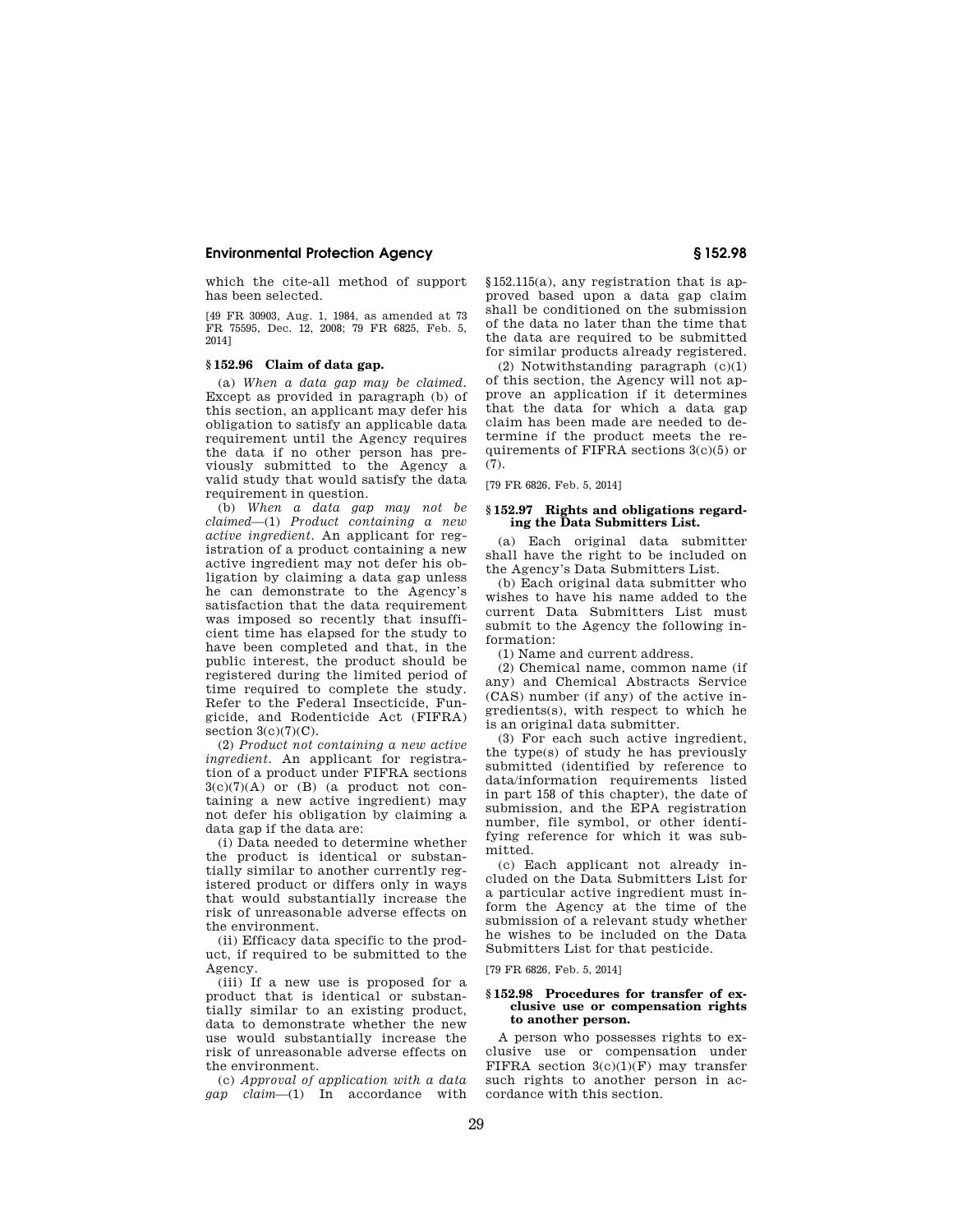(a) The original data submitter must submit to the Agency a transfer document that contains the following information:

(1) The name, address and state of incorporation (if any) of the original data submitter (the transferor);

(2) The name, address and state of incorporation (if any) of the person to whom the data rights are being transferred (the transferee);

(3) Identification of each item of data transferred including:

(i) The name of the study or item of data;

(ii) Whether the study is an exclusive use study, and, if so, when the period of exclusive use protection expires;

(iii) The name of the person or laboratory that conducted the study;

(iv) The date the study was submitted to the Agency;

(v) The EPA document number assigned to the item of data (the Master Record Identification Number or Accession Number), if known. If not known, the EPA administrative number (such as the EPA Registration Number, petition number, file symbol, or permit number) with which the item of data was submitted, such that the Agency can identify the item of data.

(vi) A statement that the transferor transfers irrevocably to the transferee all rights, titles, and interest in the items of data named;

(vii) A statement that the transferor and transferee understand that any false statement may be punishable under 18 U.S.C. 1001; and

(viii) The names, signatures and titles of the transferor and transferee, and the date signed.

(b) In addition, the original data submitter must submit to the Agency a notarized statement affirming that:

(1) The person signing the transfer agreement is authorized by the original data submitter to bind the data submitter;

(2) No court order prohibits the transfer, and any required court approvals have been obtained; and

(3) The transfer is authorized under Federal, State, and local law and relevant corporate charters, bylaws or partnership agreements.

(c) The Agency will acknowledge the transfer of the data by notifying both

# **§ 152.99 40 CFR Ch. I (7–1–21 Edition)**

transferor and transferee, and will state the effective date of the transfer. Thereafter the transferee will be considered to be the original data submitter of the items of data transferred for all purposes under FIFRA section  $3(c)(1)(F)$ , unless a new transfer agreement is submitted to the Agency.

[49 FR 30903, Aug. 1, 1984, as amended at 73 FR 75595, Dec. 12, 2008]

#### **§ 152.99 Petitions to cancel registration.**

An original data submitter may petition the Agency to deny or cancel the registration of a product in accordance with this section if he has submitted to the Agency a valid study which, he claims, satisfies a data requirement that an applicant purportedly has failed to satisfy.

(a) *Grounds for petition.* (1) If an applicant has offered to pay compensation to an original data submitter of a study (either specifically or by filing a general offer to pay statement), the original data submitter may petition the Agency to deny or cancel the registration to which the offer related on any of the following grounds:

(i) The applicant has failed to participate in an agreed-upon procedure for reaching an agreement on the amount and terms of compensation. The petitioner shall submit a copy of the agreed-upon procedure and describe the applicant's failure to participate in the procedure.

(ii) The applicant has failed to comply with the terms of an agreement on compensation. The petitioner shall submit a copy of the agreement, and shall describe how the applicant has failed to comply with the agreement.

(iii) The applicant has failed to participate in an arbitration proceeding. The petitioner shall submit evidence of such failure.

(iv) The applicant has failed to comply with the terms of an arbitration decision. The petitioner shall submit a copy of the arbitration decision, and describe how the applicant has failed to comply with the decision.

(2) When no offer to pay has been made, the petitioner shall state in his petition the basis for the challenge, and describe how the failure of the applicant to comply with the procedures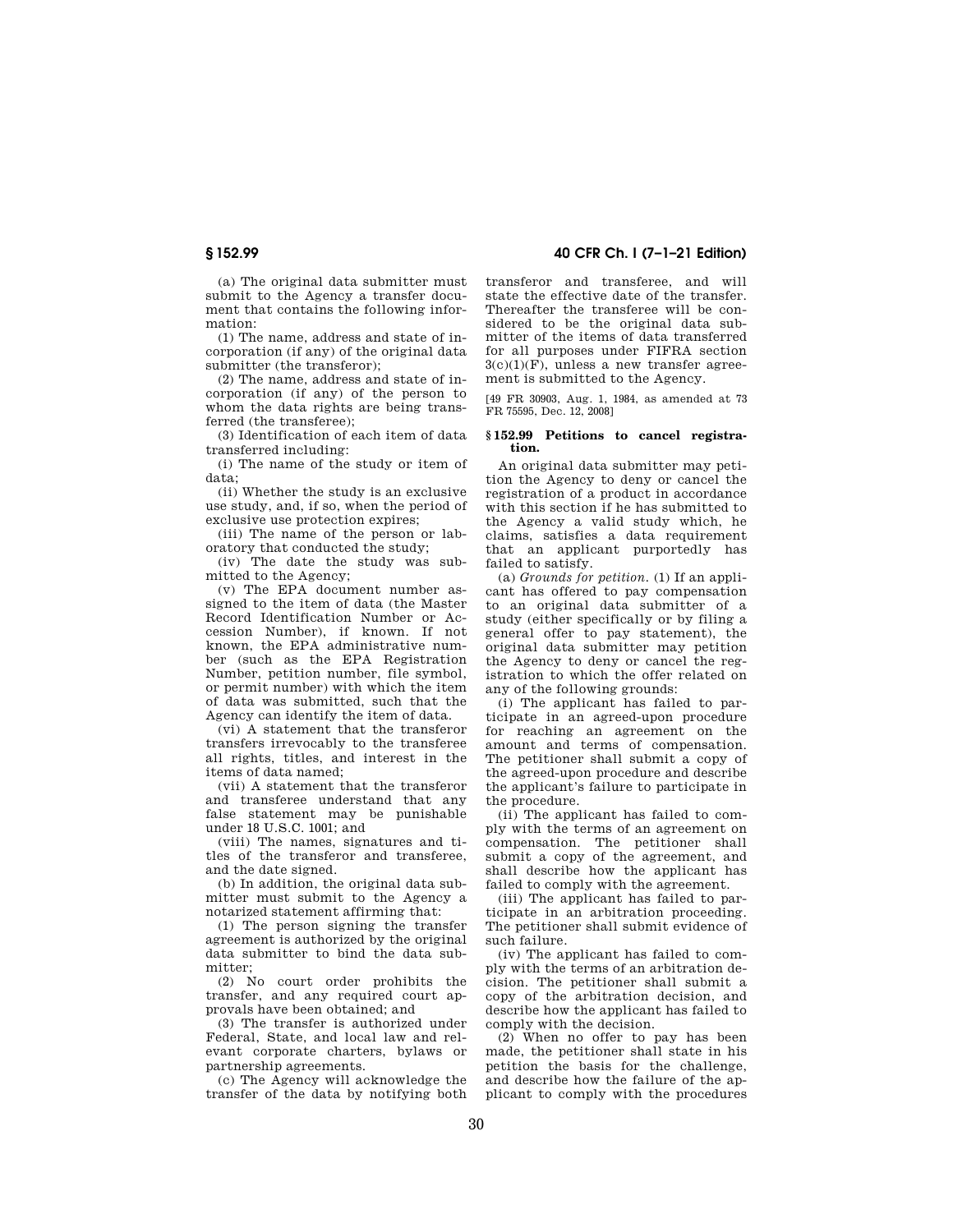of this subpart has deprived him of the rights accorded him under FIFRA section  $3(c)(1)(F)$ . Possible grounds for challenge include, but are not limited to, the following:

(i) The applicant has failed to list a data requirement applicable to his product, or has failed to demonstrate compliance with all applicable data requirements.

(ii) The applicant has submitted or cited a study that is not valid.

(iii) The applicant has submitted or cited a study that does not satisfy the data requirement for which it was submitted or cited.

(iv) The applicant has falsely or improperly claimed that a data gap existed at the time of his application.

(v) The applicant has submitted or cited a study originally submitted by the petitioner, without the required authorization or offer to pay.

(b) *Procedure for petition to the Agency*—(1) *Time for filing.* A petition under paragraph  $(a)(1)$  of this section may be filed at any time that the circumstances warrant. A petition under paragraph (a)(2) of this section must be filed within one year after the Agency makes public the issuance of the registration.

(2) *Notice to affected registrant.* At the same time that the petitioner files his petition with the Agency, the petitioner shall send a copy to the affected applicant or registrant by certified mail or by any other method that provides evidence of delivery. The affected applicant or registrant shall have 60 days from the date of receipt of the petition to submit written comments to the Agency.

(c) *Disposition of petitions.* The Agency will consider the material submitted by the petitioner and the response, if any, by the affected applicant or registrant.

(1) If the Agency determines that the petition is without merit, it will inform the petitioner and the affected applicant or registrant that the petition is denied. Denial of a petition is a final Agency action.

(2) If the Agency determines that an applicant has acted in any way described by paragraph  $(a)(1)$  of this section, the Agency will notify the petitioner and the affected applicant or registrant that it intends to deny or cancel the registration of the product in support of which the data were cited. The affected applicant or registrant will have 15 days from the date of delivery of this notice to respond. If the Agency determines, after considering any response, that the affected applicant or registrant has acted in the ways described by paragraph (a)(1) of this section, the Agency will deny or cancel the registration without further hearing. Refer to FIFRA section  $3(c)(1)(F)(ii)$ . Denial or cancellation of a registration is a final Agency action.

(3) Except as provided in paragraph  $(c)(2)$  of this section, if the Agency determines that an applicant for registration of a product has acted in any way that deprives an original data submitter of rights under FIFRA section  $3(c)(1)(F)$ , the Agency will take steps to deny the application or cancel the registration, as appropriate. The procedures in FIFRA section 3(c)(6) or section 6(b) shall be followed. Denial or cancellation is a final Agency action.

(d) *Hearing.* Any hearing will be conducted in accordance with the procedures in 40 CFR part 164. The only matter for resolution at the hearing shall be whether the registrant failed to comply with the requirements and procedures of FIFRA section 3(c)(1)(F) or of this subpart, in the manner described by the petitioner. A decision following a hearing shall be final.

[49 FR 30903, Aug. 1, 1984, as amended at 73 FR 75595, Dec. 12, 2008; 79 FR 6826, Feb. 5, 2014]

# **Subpart F—Agency Review of Applications**

SOURCE: 53 FR 15980, May 4, 1988, unless otherwise noted.

#### **§ 152.100 Scope.**

(a) The Agency will follow the procedures in this subpart for all applications for registration, except an application for registration of a pesticide that has been the subject of a previous Agency cancellation or suspension notice under FIFRA sec. 6.

(b) The Agency will follow the procedures of subpart D of part 164 of this chapter in evaluating any application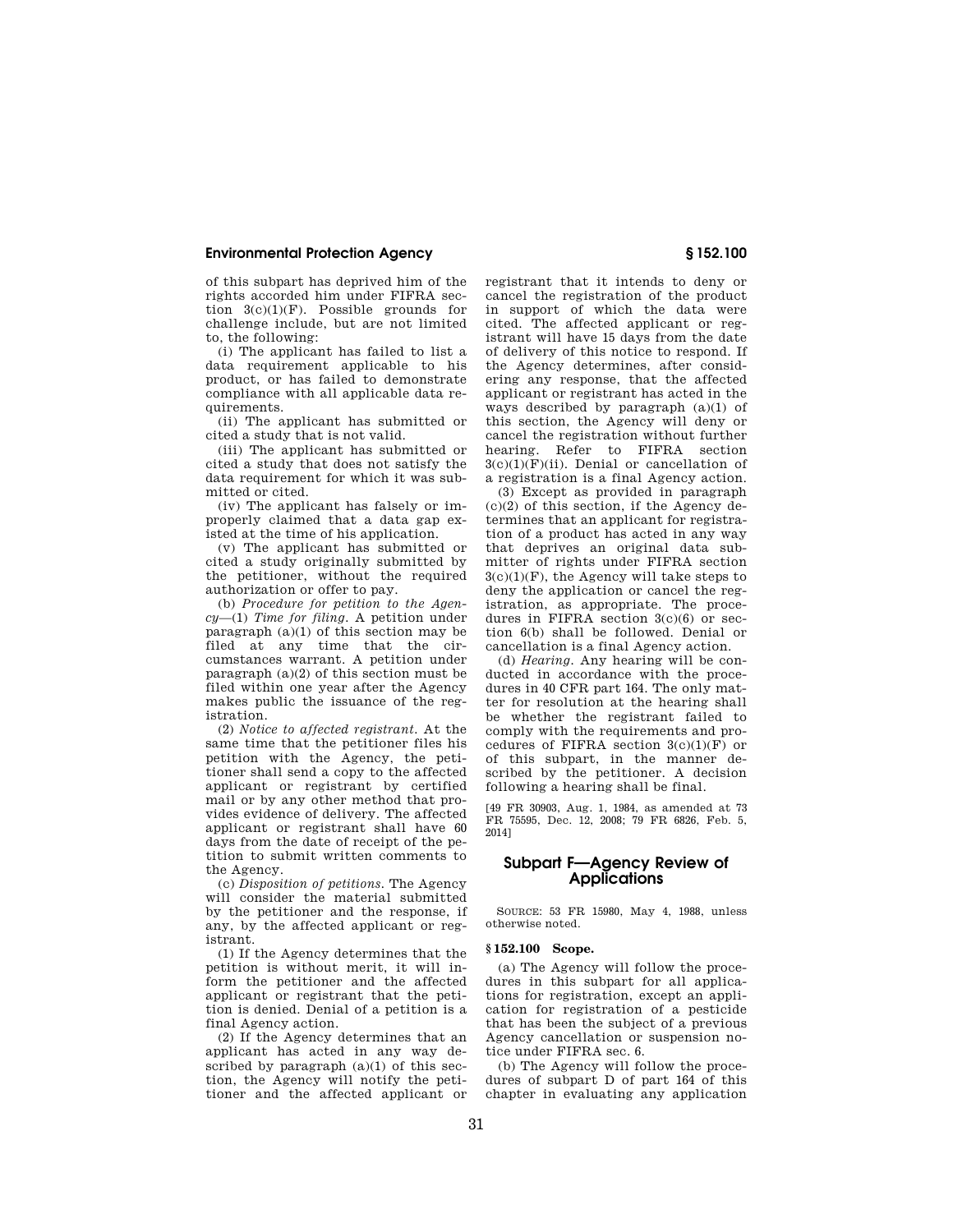for registration of a pesticide involving use of the pesticide in a manner that is prohibited by a suspension or cancellation order, to the extent required by subpart D of part 164.

#### **§ 152.102 Publication.**

The Agency will issue in the FEDERAL REGISTER a notice of receipt of each application for registration of a product that contains a new active ingredient or that proposes a new use. After registration of the product, the Agency will issue in the FEDERAL REGISTER a notice of issuance. The notice of issuance will describe the new chemical or new use, summarize the Agency's regulatory conclusions, list missing data and the conditions for their submission, and respond to comments received on the notice of application.

#### **§ 152.104 Completeness of applications.**

The applicant is responsible for the accuracy and completeness of all information submitted in connection with the application. The Agency will review each application to determine whether it is complete. An application is incomplete if any pertinent item specified in §152.50 has not been submitted, or has been incorrectly submitted (for example, data required by part 158, or part 161 of this chapter, as applicable, and not submitted in accordance with the requirements for format, claims of confidential business information, or flagging).

[72 FR 61028, Oct. 26, 2007]

#### **§ 152.105 Incomplete applications.**

The Agency will not begin or continue the review of an application that is incomplete. If the Agency determines that an application is incomplete or that further information is needed in order to complete the Agency's review, the Agency will notify the applicant of the deficiencies and allow the applicant 75 days to make corrections or additions to complete the application. If the applicant believes that the deficiencies cannot be corrected within 75 days, he must notify the Agency within those 75 days of the date on which he expects to complete the application. If, after 75 days, the applicant has not responded, or if the appli-

# **§ 152.102 40 CFR Ch. I (7–1–21 Edition)**

cant subsequently fails to complete the application within the time scheduled for completion, the Agency will terminate any action on such application, and will treat the application as if it had been withdrawn by the applicant. Any subsequent submission relating to the same product must be submitted as a new application.

#### **§ 152.107 Review of data.**

(a) The Agency normally will review data submitted with an application that have not previously been submitted to the Agency.

(b) The Agency normally will review other data submitted or cited by an applicant only:

(1) As part of the process of reregistering currently registered products;

(2) When acting on an application for registration of a product containing a new active ingredient;

(3) If such data have been flagged in accordance with §158.34 or 161.34 of this chapter; or

(4) When the Agency determines that it would otherwise serve the public interest.

(c) If the Agency finds that it needs additional data in order to determine whether the product may be registered, it will notify the applicant as early as possible in the review process.

[53 FR 15980, May 4, 1988, as amended at 72 FR 61028, Oct. 26, 2007]

#### **§ 152.108 Review of labeling.**

The Agency will review all draft labeling submitted with the application. If an applicant for amended registration submits only that portion of the labeling proposed for amendment, the Agency may review the entire label, as revised by the proposed changes, in deciding whether to approve the amendment. The Agency will not approve final printed labeling, but will selectively review it for compliance.

# **§ 152.110 Time for agency review.**

The Agency will complete its review of applications as expeditiously as possible. Applications subject to specific timeframes under the fee schedule established by FIFRA section 33 will be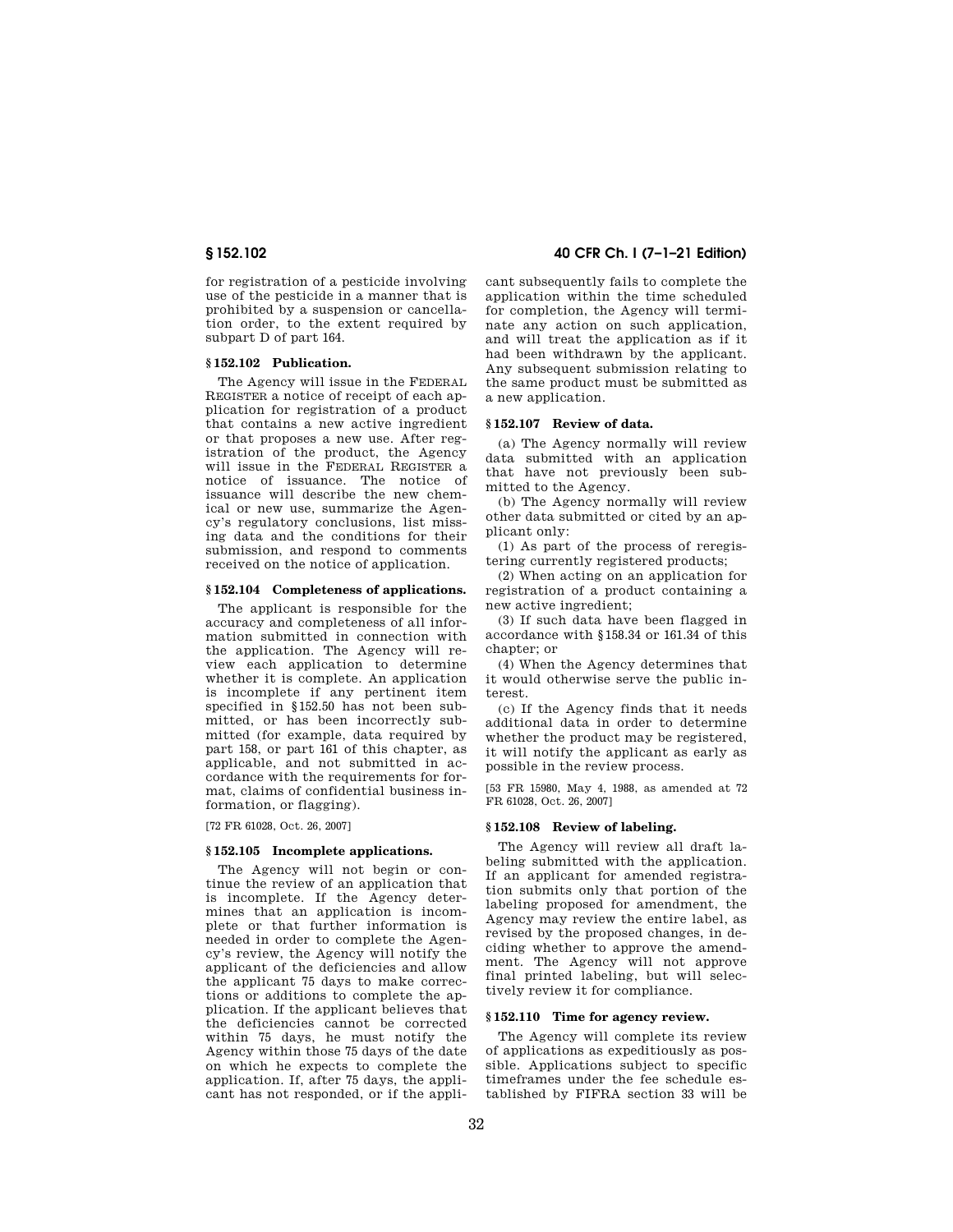reviewed within the timeframes established for the application or action type.

[73 FR 75595, Dec. 12, 2008]

#### **§ 152.111 Choice of standards for review of applications.**

The Agency has discretion to review applications under either the unconditional registration criteria of FIFRA sec. 3(c)(5) or the conditional registration criteria of FIFRA sec. 3(c)(7). The type of review chosen depends primarily on the extent to which the relevant data base has been reviewed for completeness and scientific validity. EPA conducts data reviews needed to support unconditional registrations on a chemical-by-chemical basis, according to an established priority list. Except for applications for registration of a new active ingredient or in special cases where it finds immediate review to be warranted, the Agency will not commence a complete review of the existing data base on a given chemical in response to receipt of an application for registration. Instead the Agency will review the application using the criteria for conditional registration in FIFRA sec. 3(c)(7) (A) and (B).

#### **§ 152.112 Approval of registration under FIFRA sec. 3(c)(5).**

EPA will approve an application under the criteria of FIFRA sec.  $3(c)(5)$ only if:

(a) The Agency has determined that the application is complete and is accompanied by all materials required by the Act and this part, including, but not limited to, evidence of compliance with subpart E of this part;

(b) The Agency has reviewed all relevant data in the possession of the Agency (see §§152.107 and 152.111);

(c) The Agency has determined that no additional data are necessary to make the determinations required by FIFRA sec. 3(c)(5) with respect to the pesticide product which is the subject of the application;

(d) The Agency has determined that the composition of the product is such as to warrant the proposed efficacy claims for it, if efficacy data are required to be submitted for the product by part 158 or part 161 of this chapter, as applicable.

(e) The Agency has determined that the product will perform its intended function without unreasonable adverse effects on the environment, and that, when used in accordance with widespread and commonly recognized practice, the product will not generally cause unreasonable adverse effects on the environment;

(f) The Agency has determined that the product is not misbranded as that term is defined in FIFRA sec. 2(q) and part 156 of this chapter, and its labeling and packaging comply with the applicable requirements of the Act, this part, and parts 156 and 157 of this chapter;

(g) If the proposed labeling bears directions for use on food, animal feed, or food or feed crops, or if the intended use of the pesticide results or may reasonably be expected to result, directly or indirectly, in pesticide residues (including residues of any active or inert ingredient of the product, or of any metabolite or degradation product thereof) in or on food or animal feed, all necessary tolerances, exemptions from the requirement of a tolerance, and food additive regulations have been issued under FFDCA sec. 408, and

(h) If the product, in addition to being a pesticide, is a drug within the meaning of FFDCA sec. 201(q), the Agency has been notified by the Food and Drug Administration (FDA) that the product complies with any requirements imposed by FDA.

[53 FR 15980, May 4, 1988, as amended at 72 FR 61028, Oct. 26, 2007; 73 FR 75595, Dec. 12, 2008]

#### **§ 152.113 Approval of registration under FIFRA sec. 3(c)(7)—Products that do not contain a new active ingredient.**

(a) Except as provided in paragraph (b) of this section, the Agency may approve an application for registration or amended registration of a pesticide product, each of whose active ingredients is contained in one or more other registered peticide products, only if the Agency has determined that:

(1) It possesses all data necessary to make the determinations required by FIFRA sec.  $3(c)(7)(A)$  or  $(B)$  with respect to the pesticide product which is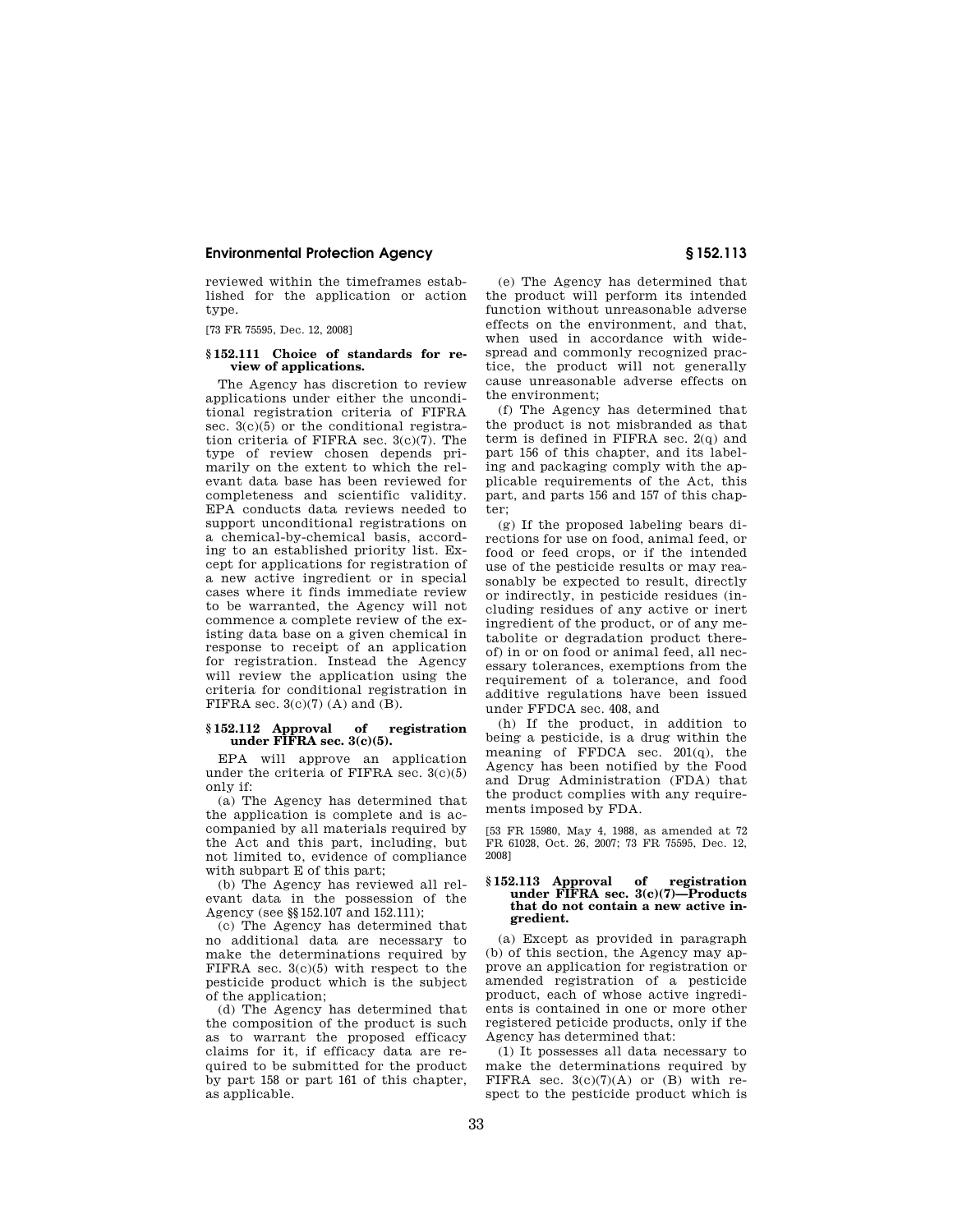the subject of the application (including, at a minimum, data needed to characterize any incremental risk that would result from approval of the application);

(2) Approval of the application would not significantly increase the risk of any unreasonable adverse effect on the environment; and

(3) The criteria of §152.112(a), (d), and (f) through (h) have been satisfied.

(b) Notwithstanding the provisions of paragraph (a) of this section, the Agency will not approve the conditional registration of any pesticide under FIFRA sec. 3(c)(7)(A) unless the Agency has determined that the applicant's product and its proposed use are identical or substantially similar to a currently registered pesticide and use, or that the pesticide and its proposed use differ only in ways that would not significantly increase the risk of unreasonable adverse effects on the environment.

(c) Notwithstanding the provisions of paragraph (a) of this section, the Agency will not approve the conditional registration of any pesticide product for a new use under FIFRA sec. 3(c)(7)(B) if:

(1) The pesticide is the subject of a special review, based on a use of the product that results in human dietary exposure; and

(2) The proposed new use involves use on a major food or feed crop, or involves use on a minor food or feed crop for which there is available an effective alternative registered pesticide which does not meet the risk criteria associated with human dietary exposure. The determination of available and effective alternatives shall be made with the concurrence of the Secretary of Agriculture.

#### **§ 152.114 Approval of registration under FIFRA sec. 3(c)(7)—Products that contain a new active ingredient.**

An application for registration of a pesticide containing an active ingredient not in any currently registered product may be conditionally approved for a period of time sufficient for the generation and submission of certain of the data necessary for a finding of registrability under FIFRA sec. 3(c)(5) if the Agency determines that:

**§ 152.114 40 CFR Ch. I (7–1–21 Edition)** 

(a) Insufficient time has elapsed since the imposition of the data requirement for those data to have been developed;

(b) All other required test data and materials have been submitted to the Agency;

(c) The criteria in §152.112(a), (b), (d), and (f) through (h) have been satisfied;

(d) The use of the pesticide product during the period of the conditional registration will not cause any unreasonable adverse effect on the environment; and

(e) The registration of the pesticide product and its subsequent use during the period of the conditional registration are in the public interest.

# **§ 152.115 Conditions of registration.**

(a) *Substantially similar products and new uses.* Each registration issued under §152.113 shall be conditioned upon the submission or citation by the registrant of all data which are required for unconditional registration of his product under FIFRA sec. 3(c)(5), but which have not yet been submitted, no later than the time such data are required to be submitted for similar pesticide products already registered. If a notice requiring submission of such data has been issued under FIFRA sec. 3(c)(2)(B) prior to the date of approval of the application, the applicant must submit or cite the data described by that notice at the time specified by that notice. The applicant must agree to these conditions before the application may be approved.

(b) *New active ingredients.* Each registration issued under §152.114 shall be conditioned upon the applicant's agreement to each of the following conditions:

(1) The applicant will submit remaining required data (and interim reports if required) in accordance with a schedule approved by the Agency.

(2) The registration will expire upon a date established by the Agency, if the registrant fails to submit data as required by the Agency. The expiration date will be established based upon the length of time necessary to generate and submit the required data. If the studies are submitted in a timely manner, the registration will be cancelled if the Agency determines, based on the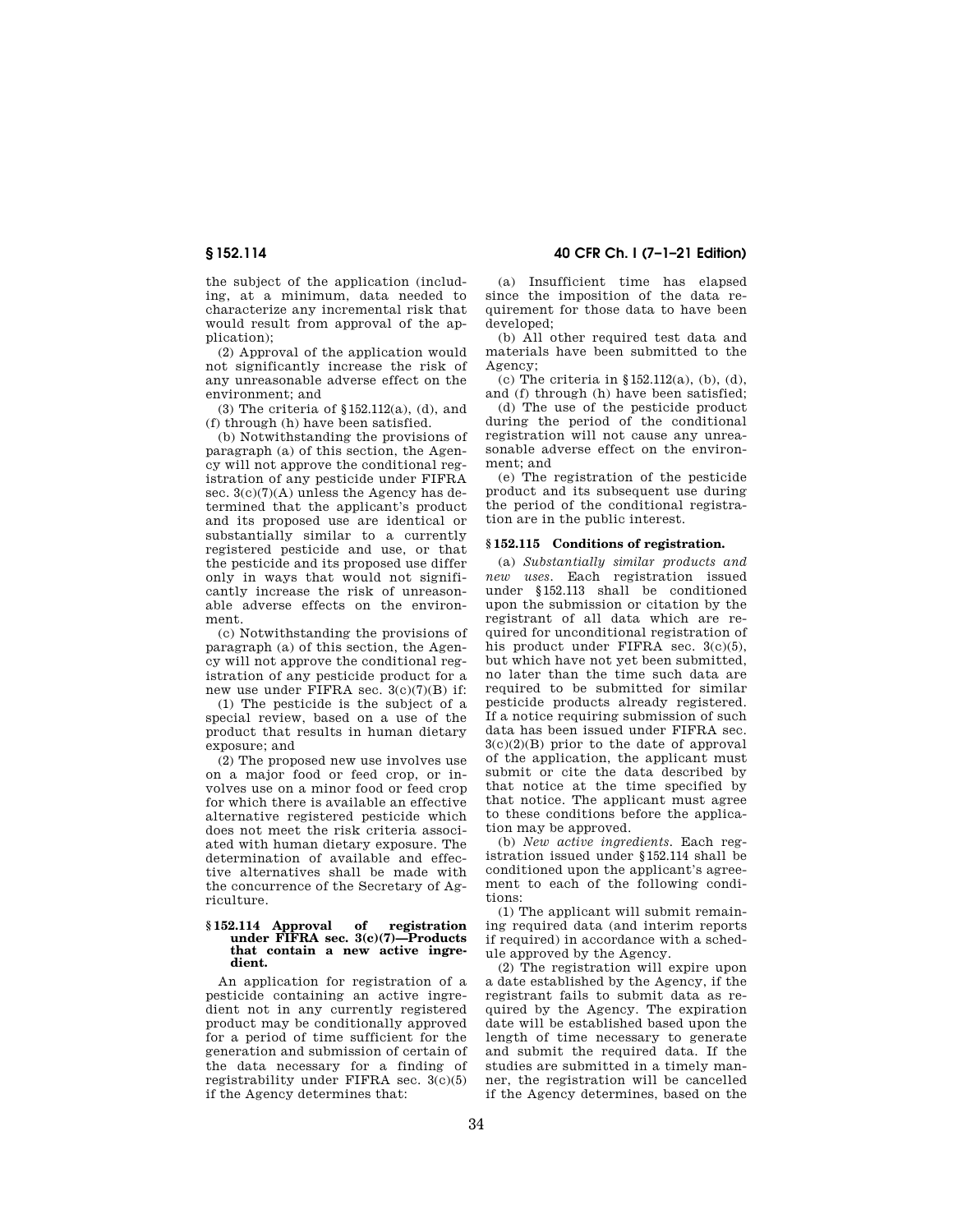data (alone, or in conjuction with other data), that the product or one or more of its uses meets or exceeds any of the risk criteria established by the Agency to initiate a special review. If the Agency so determines, it will issue to the registrant a Notice of Intent to Cancel under FIFRA sec. 6(e), and will specify any provisions for sale and distribution of existing stocks of the pesticide product.

(3) The applicant will submit an annual report of the production of the product.

(c) *Other conditions.* The Agency may establish, on a case-by-case basis, other conditions applicable to registrations to be issued under FIFRA sec. 3(c)(7).

(d) *Cancellation if condition is not satisfied.* If any condition of the registration of the product is not satisfied, or if the Agency determines that the registrant has failed to initiate or pursue appropriate action towards fulfillment of any condition, the Agency will issue a notice of intent to cancel under FIFRA sec. 6(e).

[53 FR 15980, May 4, 1988, as amended at 60 FR 32096, June 19, 1995]

#### **§ 152.116 Notice of intent to register to original submitters of exclusive use data.**

(a) Except as provided in paragraph (c) of this section, at least 30 days before registration of a product containing an active ingredient for which a previously submitted study is eligible for exclusive use under FIFRA sec.  $3(c)(1)(F)(i)$ , the Agency will notify the original submitter of the exclusive use study of the intended registration of the product. If requested by the exclusive use data submitter within 30 days, the Agency will also provide the applicant's list of data requirements and method of demonstrating compliance with each data requirement.

(b) Within 30 days after receipt of the Agency's notice, or of the applicant's list of data requirements, whichever is later, the exclusive use data submitter may challenge the issuance of the registration in accordance with the procedures in §152.99 (b) and (c). If the Agency finds that the challenge has merit, it will issue a notice of denial of the application. The applicant may then avail himself of the hearing procedures

provided by FIFRA sec. 3(c)(6). If the Agency finds that the challenge is without merit, it will deny the petition and register the applicant's product. Denial of the petition is a final Agency action.

(c) If an applicant has submitted to the Agency a certification from an exclusive use data submitter that he is aware of the applicant's application for registration, and does not object to the issuance of the registration, the Agency will not provide the 30-day notification described in paragraph (a) of this section to that exclusive use data submitter.

[53 FR 15980, May 4, 1988, as amended at 73 FR 75595, Dec. 12, 2008]

#### **§ 152.117 Notification to applicant.**

The Agency will notify the applicant of the approval of his application by a Notice of Registration for new registration, or by a letter in the case of an amended registration.

#### **§ 152.118 Denial of application.**

(a) *Basis for denial.* The Agency may deny an application for registration if the Agency determines that the pesticide product does not meet the criteria for registration under either FIFRA sec.  $3(c)(5)$  or  $(7)$ , as specified in §§152.112 through 152.114.

(b) *Notification of applicant.* If the Agency determines that an application should be denied, it will notify the applicant by certified letter. The letter will set forth the reasons and factual basis for the determination with conditions, if any, which must be fulfilled in order for the registration to be approved.

(c) *Opportunity for remedy by the applicant.* The applicant will have 30 days from the date of receipt of the certified letter to take the specified corrective action. During this time the applicant may request that his application be withdrawn.

(d) *Notice of denial.* If the applicant fails to correct the deficiencies within the 30-day period, the Agency may issue a notice of denial, which will be published in the FEDERAL REGISTER, and which will set forth the reasons and the factual basis for the denial.

(e) *Hearing rights.* Within 30 days following the publication of the notice of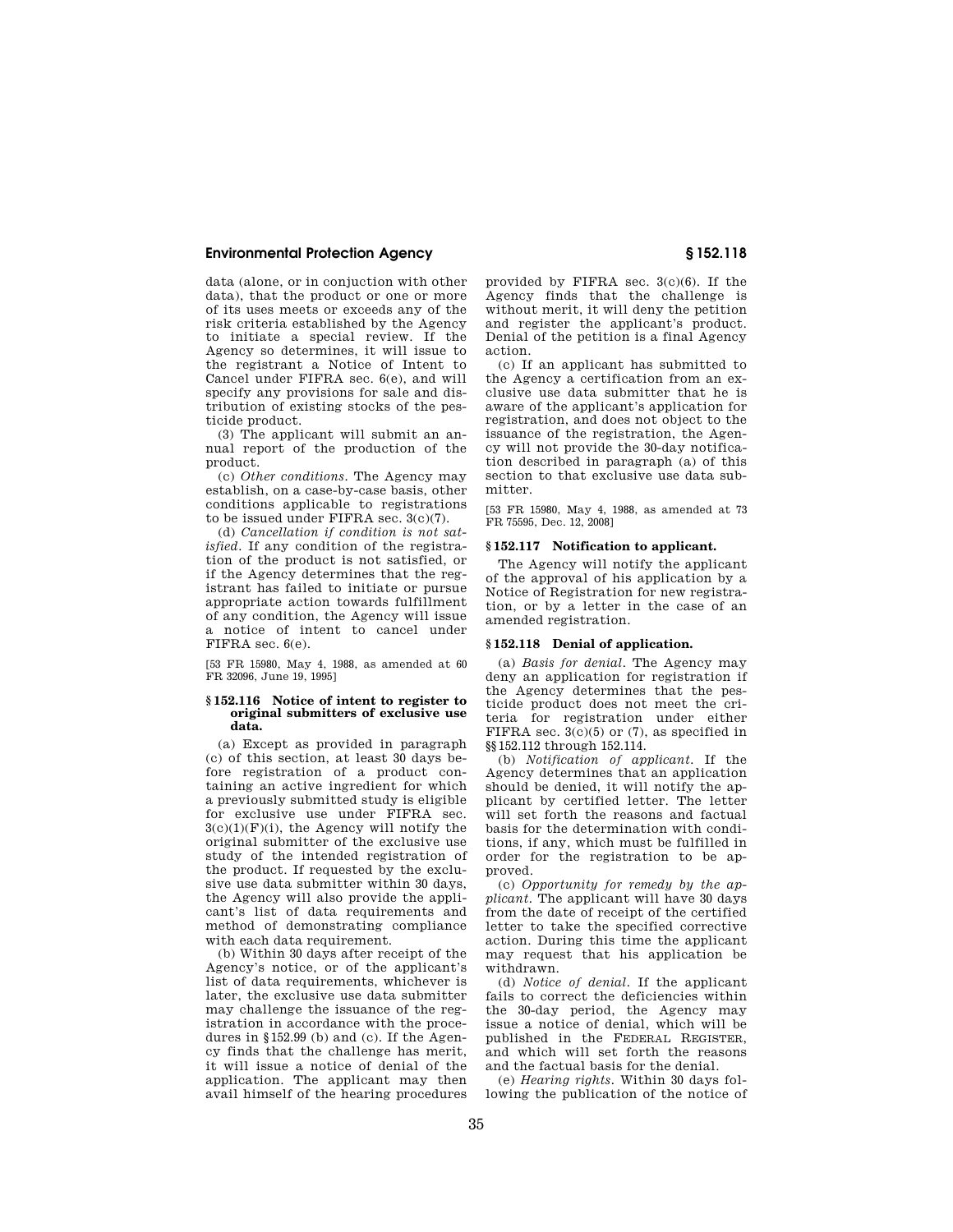denial, an applicant, or any interested person with written authorization of the applicant, may request a hearing in accordance with FIFRA sec. 6(b). Hearings will be conducted in accordance with part 164 of this chapter.

#### **§ 152.119 Availability of material in support of registration.**

(a) The information submitted to support a registration application shall be part of the official Agency file for that registration.

(b) Within 30 days after registration, the Agency will make available for public inspection, upon request, the materials required by subpart E to be submitted with an application. Materials that will be publicly available include an applicant's list of data requirements, the method used by the applicant to demonstrate compliance for each data requirement, and the applicant's citations of specific studies in the Agency's possession if applicable.

(c) Except as provided by FIFRA sec. 10, within 30 days after registration, the data on which the Agency based its decision to register the product will be made available for public inspection, upon request, in accordance with the procedures in 40 CFR part 2.

# **Subpart G—Obligations and Rights of Registrants**

SOURCE: 53 FR 15983, May 4, 1988, unless otherwise noted.

#### **§ 152.122 Currency of address of record and authorized agent.**

(a) The registrant must keep the Agency informed of his current name and address of record. If the Agency's good faith attempts to contact the registrant are not successful, the Agency will issue in the FEDERAL REGISTER a notice of intent to cancel all products of the registrant under FIFRA sec. 6(b). The registrant must respond within 30 days requesting that the registrations be maintained in effect, and providing his name and address of record. If no response is received, the cancellations will become effective at the end of 30 days without further notice to the registrant. The Agency may make provision for the sale and distribution of ex-

# **§ 152.119 40 CFR Ch. I (7–1–21 Edition)**

isting stocks of such products after the effective date of cancellation.

(b) The registrant must also notify the Agency if he changes his authorized agent.

#### **§ 152.125 Submission of information pertaining to adverse effects.**

If at any time the registrant receives or becomes aware of any factual information regarding unreasonable adverse effects of the pesticide on the environment that has not previously been submitted to the Agency, the registrant shall, in accordance with FIFRA section  $6(a)(2)$  and the requirements of part 159, subpart D of this chapter, provide such information to the Agency, clearly identified as FIFRA  $6(a)(2)$ data.

[73 FR 75595, Dec. 12, 2008]

#### **§ 152.130 Distribution under approved labeling.**

(a) A registrant may distribute or sell a registered product with the composition, packaging and labeling currently approved by the Agency.

(b) A registrant may distribute or sell a product under labeling bearing any subset of the approved directions for use, provided that in limiting the uses listed on the label, no changes would be necessary in precautionary statements, use classification, or packaging of the product.

(c) Normally, if the product labeling is amended on the initiative of the registrant, by submission of an application for amended registration, the registrant may distribute or sell under the previously approved labeling for a period of 18 months after approval of the revision, unless an order subsequently issued by the Agency under FIFRA sec. 6 or 13 provides otherwise. However, if paragraph (d) of this section applies to the registrant's product, the time frames established by the Agency in accordance with that paragraph shall take precedence.

(d) If a product's labeling is required to be revised as a result of the issuance of a Registration Standard, a Label Improvement Program notice, or a notice concluding a special review process, the Agency will specify in the notice to the registrant the period of time that previously approved labeling may be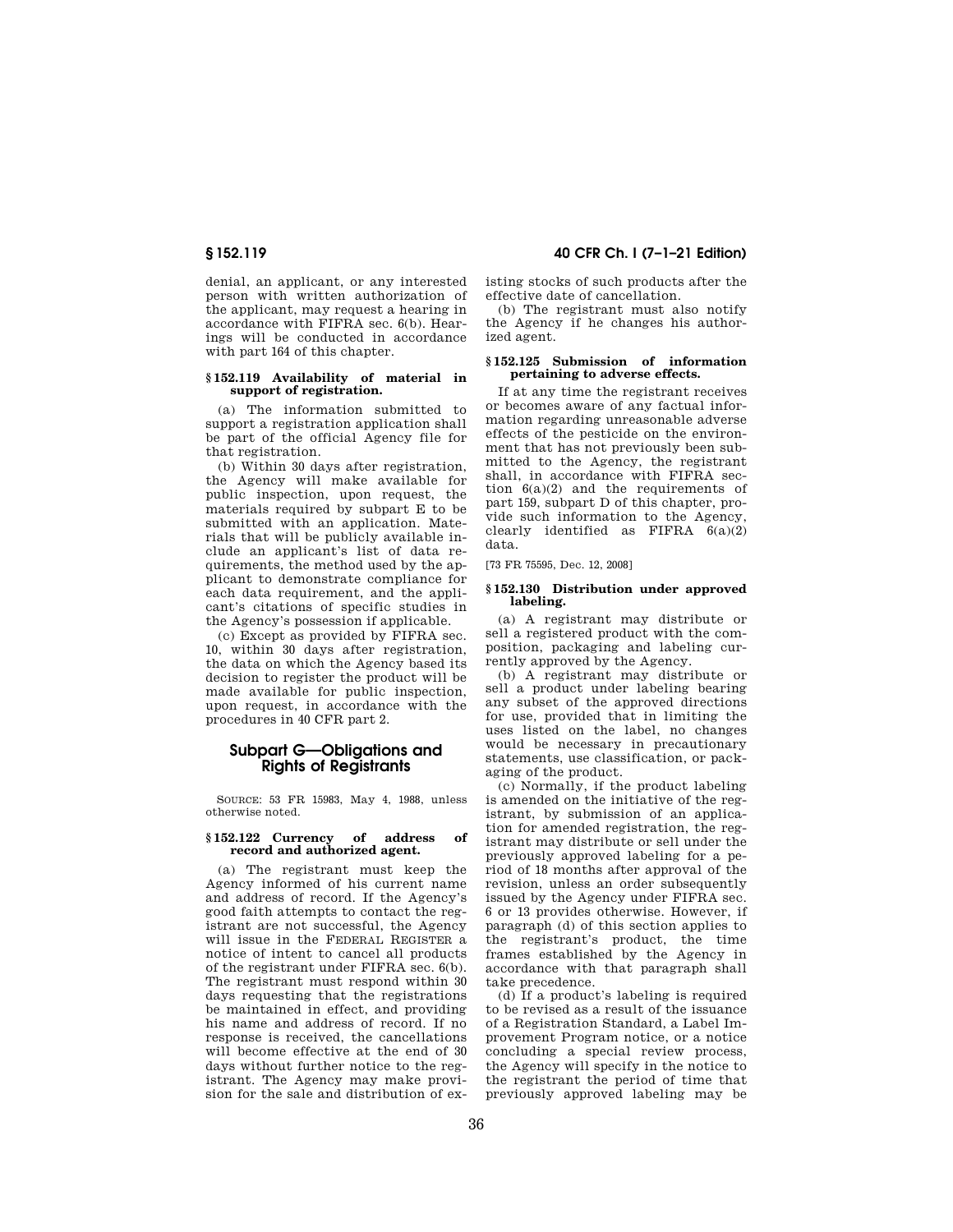used. In all cases, supplemental or sticker labeling may be used as an interim compliance measure for a reasonable period of time. The Agency may establish dates as follows governing when label changes must appear on labels:

(1) The Agency may establish a date after which all product distributed or sold by the registrant must bear revised labeling.

(2) The Agency may also establish a date after which no product may be distributed or sold by any person unless it bears revised labeling. This date will provide sufficient time for product in channels of trade to be distributed or sold to users or otherwise disposed of.

### **§ 152.132 Supplemental distribution.**

The registrant may distribute or sell his registered product under another person's name and address instead of (or in addition to) his own. Such distribution and sale is termed ''supplemental distribution'' and the product is referred to as a ''distributor product.'' The distributor is considered an agent of the registrant for all intents and purposes under the Act, and both the registrant and the distributor may be held liable for violations pertaining to the distributor product. Supplemental distribution is permitted upon notification to the Agency if all the following conditions are met:

(a) The registrant has submitted to the Agency for each distributor product a statement signed by both the registrant and the distributor listing the names and addresses of the registrant and the distributor, the distributor's company number, the additional brand name(s) to be used, and the registration number of the registered product.

(b) The distributor product is produced, packaged and labeled in a registered establishment operated by the same producer (or under contract in accordance with §152.30) who produces, packages, and labels the registered product.

(c) The distributor product is not repackaged (remains in the producer's unopened container).

(d) The label of the distributor product is the same as that of the registered product, except that:

(1) The product name of the distributor product may be different (but may not be misleading);

(2) The name and address of the distributor may appear instead of that of the registrant;

(3) The registration number of the registered product must be followed by a dash, followed by the distributor's company number (obtainable from the Agency upon request);

(4) The establishment number must be that of the final establishment at which the product was produced; and

(5) Specific claims may be deleted, provided that no other changes are necessary.

(e) Voluntary cancellation of a product applies to the registered product and all distributor products distributed or sold under that registration number. The registrant is responsible for ensuring that distributors under his cancelled registration are notified and comply with the terms of the cancellation.

[53 FR 15975, May 4, 1988, as amended at 60 FR 32096, June 19, 1995]

#### **§ 152.135 Transfer of registration.**

(a) A registrant may transfer the registration of a product to another person, and the registered product may be distributed and sold without the requirement of a new application for registration by that other person, if the parties submit to the Agency the documents listed in paragraphs (b) and (c) of this section, and receive Agency approval as described in paragraph (d) of this section.

(b) Persons seeking approval of a transfer of registration must provide a document signed by the authorized representative of the registrant (the transferor) and of the person to whom the registration is transferred (the transferee) that contains the following information:

(1) The name, address and State of incorporation (if any) of the transferor;

(2) The name, address and State of incorporation of the transferee;

(3) The name(s) and EPA registration number(s) of the product(s) being transferred;

(4) A statement that the transferor transfers irrevocably to the transferee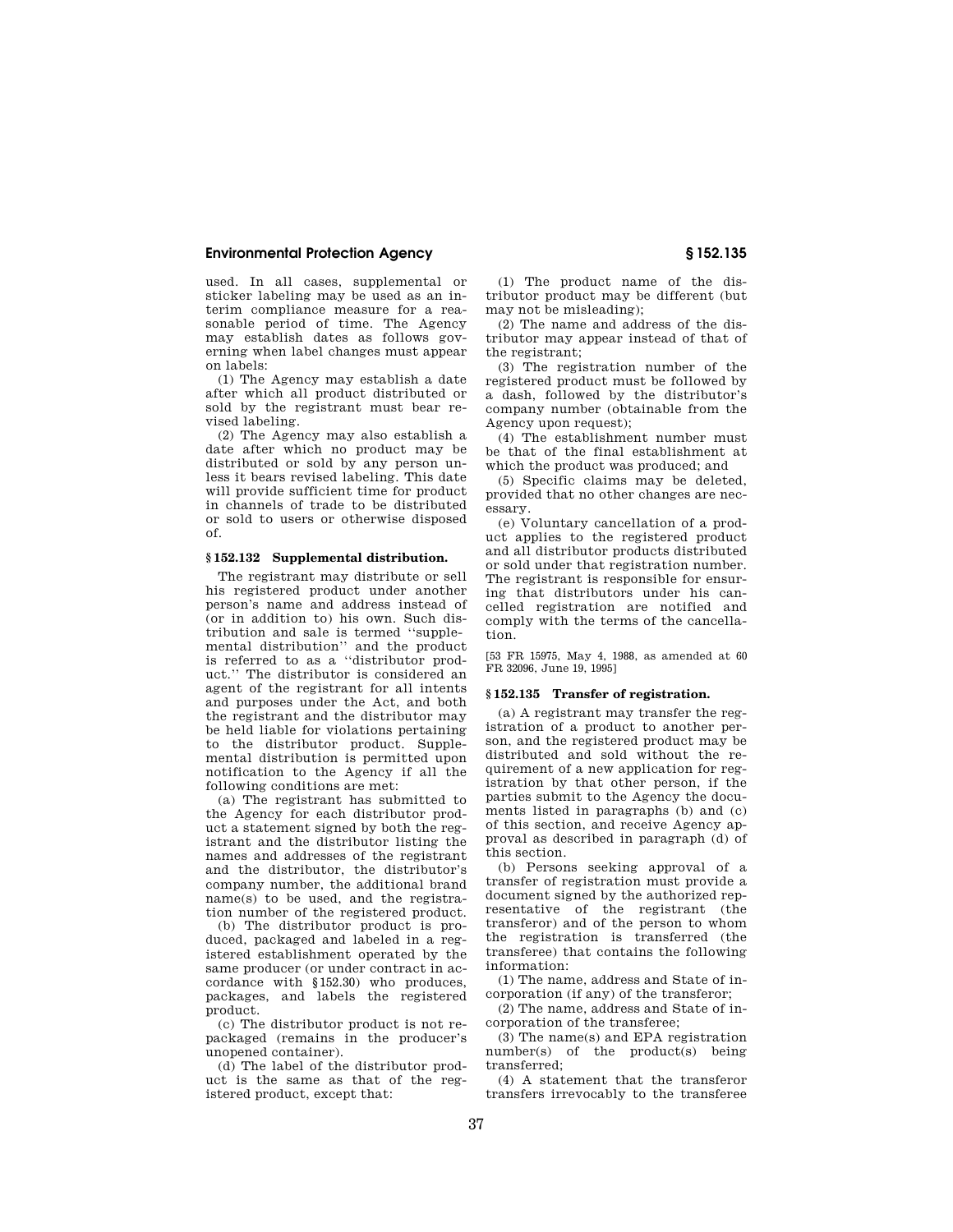all right, title, and interest in the EPA registration(s) listed in the document;

(5) A statement that the transferred registration(s) shall not serve as collateral or otherwise secure any loan or other payment arrangement or executory promise, and that the registration(s) shall not revert to the transferor unless a new transfer agreement is submitted to and approved by the Agency;

 $(6)$  A description of the general nature of the underlying transaction, e.g., merger, spinoff, bankruptcy transfer (no financial information need be disclosed);

(7) A statement that the transferor and transferee understand that any false statement may be punishable under 18 U.S.C. 1001; and

(8) An acknowledgment by the transferee that his rights and duties concerning the registration under FIFRA and this chapter will be deemed by EPA to be the same as those of the transferor at the time the transfer is approved.

(c) In addition, the transferor must submit to the Agency a notarized statement affirming that:

(1) The person signing the transfer agreement is authorized by the registrant to bind the transferor;

(2) No court order prohibits the transfer, and that any required court approvals have been obtained; and

(3) The transfer is authorized under all relevant Federal, State and local laws and all relevant corporate charters, bylaws, partnerships, or other agreements.

(d) If the required documents are submitted, and no information available to the Agency indicates that the information is incorrect, the Agency will approve the transfer without requiring that the transferee obtain a new registration. The Agency will notify the transferor and transferee of its approval.

(e) The transfer will be effective on the date of Agency approval. Thereafter the transferee will be regarded as the registrant for all purposes under FIFRA.

(f) Rights to exclusive use of data or compensation under FIFRA section  $3(c)(1)(F)$  are separate from the registration itself and may be retained by

**§ 152.160 40 CFR Ch. I (7–1–21 Edition)** 

the transferor, or may be transferred independently in accordance with the provisions of §152.98. If the registrant as the original data submitter wishes to transfer data rights at the same time as he transfers the registration, he may submit a single transfer document containing the information required by this section for both the registration and the data.

[53 FR 15983, May 4, 1988, as amended at 58 FR 34203, June 23, 1993; 73 FR 75595, Dec. 12, 2008]

# **Subpart H [Reserved]**

# **Subpart I—Classification of Pesticides**

SOURCE: 53 FR 15986, May 4, 1988, unless otherwise noted.

#### **§ 152.160 Scope.**

(a) *Types of classification.* A pesticide product may be unclassified, or it may be classified for restricted use or for general use. The Agency does not normally classify products for general use; products that are not restricted remain unclassified.

(b) *Kinds of restrictions.* The Agency may restrict a product or its uses to use by a certified applicator, or by or under the direct supervision of a certified applicator, as described in FIFRA sec.  $3(d)(1)(C)$ . The Agency may also, by regulation, prescribe restrictions relating to the product's composition, labeling, packaging, uses, or distribution and sale, or to the status or qualifications of the user.

#### **§ 152.161 Definitions.**

In addition to the definitions in §152.3, the following terms are defined for the purposes of this subpart:

(a) *Dietary LC*<sup>50</sup> means a statistically derived estimate of the concentration of a test substance in the diet that would cause 50 percent mortality to the test population under specified conditions.

(b) *Outdoor use* means any pesticide application that occurs outside enclosed manmade structures or the consequences of which extend beyond enclosed manmade structures, including, but not limited to, pulp and paper mill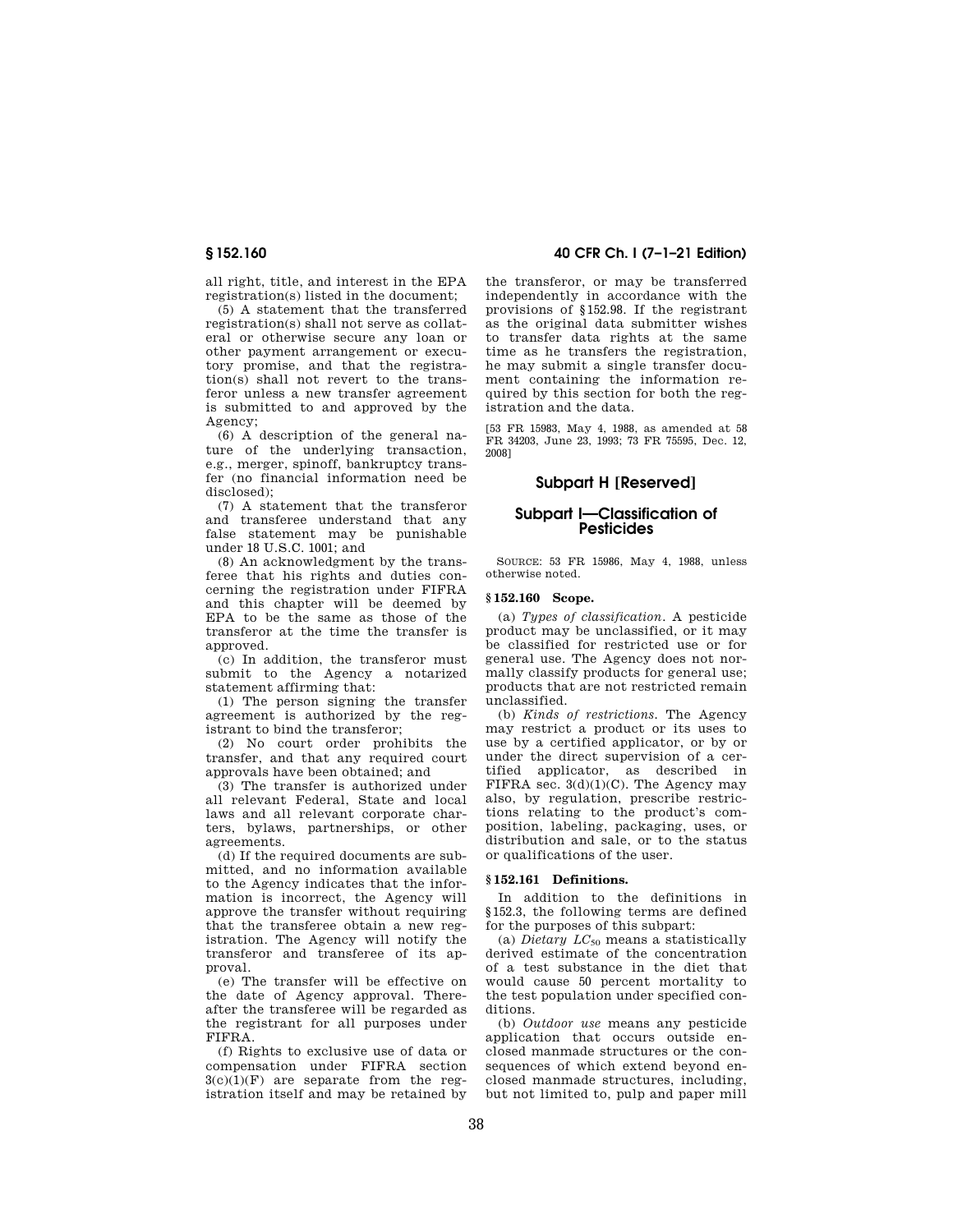water treatments and industrial cooling water treatments.

## **§ 152.164 Classification procedures.**

(a) *Grouping of products for classification purposes.* In its discretion, the Agency may identify a group of products having common characteristics or uses and may classify for restricted use same or all of the products or uses included in that group. Such a group may be comprised of, but is not limited to, products that:

(1) Contain the same active ingredients.

(2) Contain the same active ingredients in a particular concentration range, formulation type, or combination of concentration range and formulation type.

(3) Have uses in common.

(4) Have other characteristics, such as toxicity, flammability, or physical properties, in common.

(b) *Classification reviews.* The Agency may conduct classification reviews and classify products at any time, if it determines that a restriction on the use of a pesticide product is necessary to avoid unreasonable adverse effects on the environment. However, classification reviews normally will be conducted and products classified only in the following circumstances:

(1) As part of the review of an application for new registration of a product containing an active ingredient not contained in any currently registered product.

(2) As part of the review of an application for a new use of a product, if existing uses of that product previously have been classified for restricted use. Review of a restricted use product at this time is for the purpose of determining whether the new use should also be classified for restricted use. Normally the Agency will not conduct initial classification reviews for existing uses of individual products in conjunction with an application for amended registration.

(3) As part of the process of developing or amending a registration standard for a pesticide. The Agency normally will conduct classification reviews of all uses of a currently registered pesticide at this time.

(4) As part of any special review of a pesticide, in accordance with the procedures of 40 CFR part 154.

(c) *Classification procedures.* (1) If the Agency determines that a product or one or more of its uses should be classified for restricted use, the Agency initially may classify the product by regulation. In this case, within 60 days after the effective date of a final rule, each registrant of a product subject to the rule must submit to the Agency one of the following, as directed in the final rule:

(i) A copy of the amended label and any supplemental labeling to be used as an interim compliance measure.

(ii) A statement, which the Agency considers a report under the Act, that the registrant will comply with the labeling requirements prescribed by the Agency within the timeframes prescribed by the regulation.

(iii) An application for amended registration to delete the uses which have been restricted, or to ''split'' the registration into two registrations, one including only restricted or all uses, and the other including only uses that have not been classified.

(2) Alternatively, EPA may notify the applicant or registrant of the classification decision and require that he submit the information required by paragraph (c)(1) of this section. The Agency may deny registration or initiate cancellation proceedings if the registrant fails to comply within the timeframes established by the Agency in its notification.

#### **§ 152.166 Labeling of restricted use products.**

(a) *Products intended for end use.* A product whose labeling bears directions for end use and that has been classified for restricted use must be labeled in accordance with the requirements of §156.10 of this chapter or other Agency instructions. The Agency will permit the use of stickers or supplemental labeling as an interim alternative to the use of an approved amended label, in accordance with §152.167.

(b) *Products intended only for formulation.* A product whose labeling does not bear directions for end use (a product that is intended and labeled solely for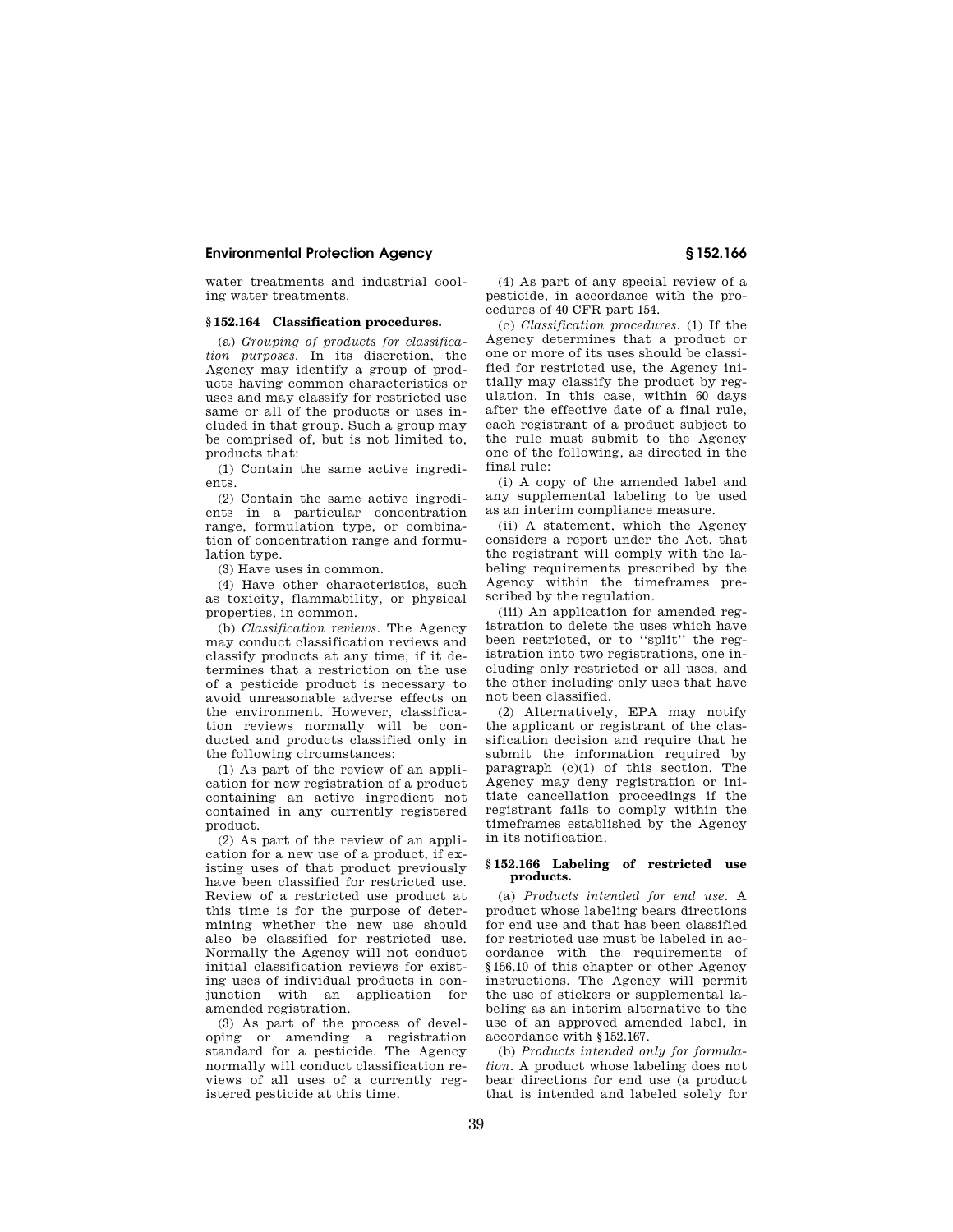further formulation into other pesticide products) is not subject to the labeling requirements of this subpart.

#### **§ 152.167 Distribution and sale of restricted use products.**

Unless modified by the Agency, the compliance dates in this section shall apply to restricted use products.

(a) *Sale by registrant or producer.* (1) No product with a use classified for restricted use may be distributed or sold by the registrant or producer after the 120th day after the effective date of such classification unless the product:

(i) Bears an approved amended label which contains the terms of restricted use imposed by the Agency and otherwise complies with part 156 of this chapter;

(ii) Bears a sticker containing the product name, EPA registration number, and any terms of restricted use imposed by the Agency; or

(iii) Is accompanied by supplemental labeling bearing the information listed in paragraph  $(a)(1)(ii)$  of this section.

(2) If the registrant chooses to delete the restricted uses from his product label, that product may not be distributed or sold after the 180th day after the effective date of classification unless the product bears amended labeling with the restricted uses deleted.

(3) Notwithstanding paragraphs (a) (1) and (2) of this section, after the 270th day after the effective date of classification, no registrant or producer may distribute or sell a product that does not bear the approved amended label. After that date, stickers and supplemental labeling described in paragraph (a)(1) (ii) and (iii) are no longer acceptable.

(b) *Sale by retailer.* No product with a use classified for restricted use by a regulation may be distributed or sold by a retailer or other person after the 270th day after the effective date of the final rule unless the product bears a label or labeling which complies with paragraph (a)(1) of this section.

#### **§ 152.168 Advertising of restricted use products.**

(a) Any product classified for restricted use shall not be advertised unless the advertisement contains a statement of its restricted use classification.

(b) The requirement in paragraph (a) of this section applies to all advertisements of the product, including, but not limited, to:

(1) Brochures, pamphlets, circulars and similar material offered to purchasers at the point of sale or by direct mail.

(2) Newspapers, magazines, newsletters and other material in circulation or available to the public.

(3) Broadcast media such as radio and television.

(4) Telephone advertising.

(5) Billboards and posters.

(c) The requirement may be satisfied for printed material by inclusion of the statement ''Restricted Use Pesticide,'' or the terms of restriction, prominently in the advertisement. The requirement may be satisfied with respect to broadcast or telephone advertising by inclusion in the broadcast of the spoken words ''Restricted use pesticide,'' or a statement of the terms of restriction.

(d) The requirements of this section shall be effective:

(1) After 270 days after the effective date of restriction of a product that is currently registered, unless the Agency specifies a shorter time period;

(2) Upon the effective date of registration of a product not currently registered.

#### **§ 152.170 Criteria for restriction to use by certified applicators.**

(a) *General criteria.* An end-use product will be restricted to use by certified applicators (or persons under their direct supervision) if the Agency determines that:

(1) Its toxicity exceeds one or more of the specific hazard criteria in paragraph (b) or (c) of this section, or evidence described in paragraph (d) of this section substantiates that the product or use poses a serious hazard that may be mitigated by restricting its use;

(2) Its labeling, when considered according to the factors in paragraph (e)(2) of this section, is not adequate to mitigate these hazard(s);

(3) Restriction of the product would decrease the risk of adverse effects; and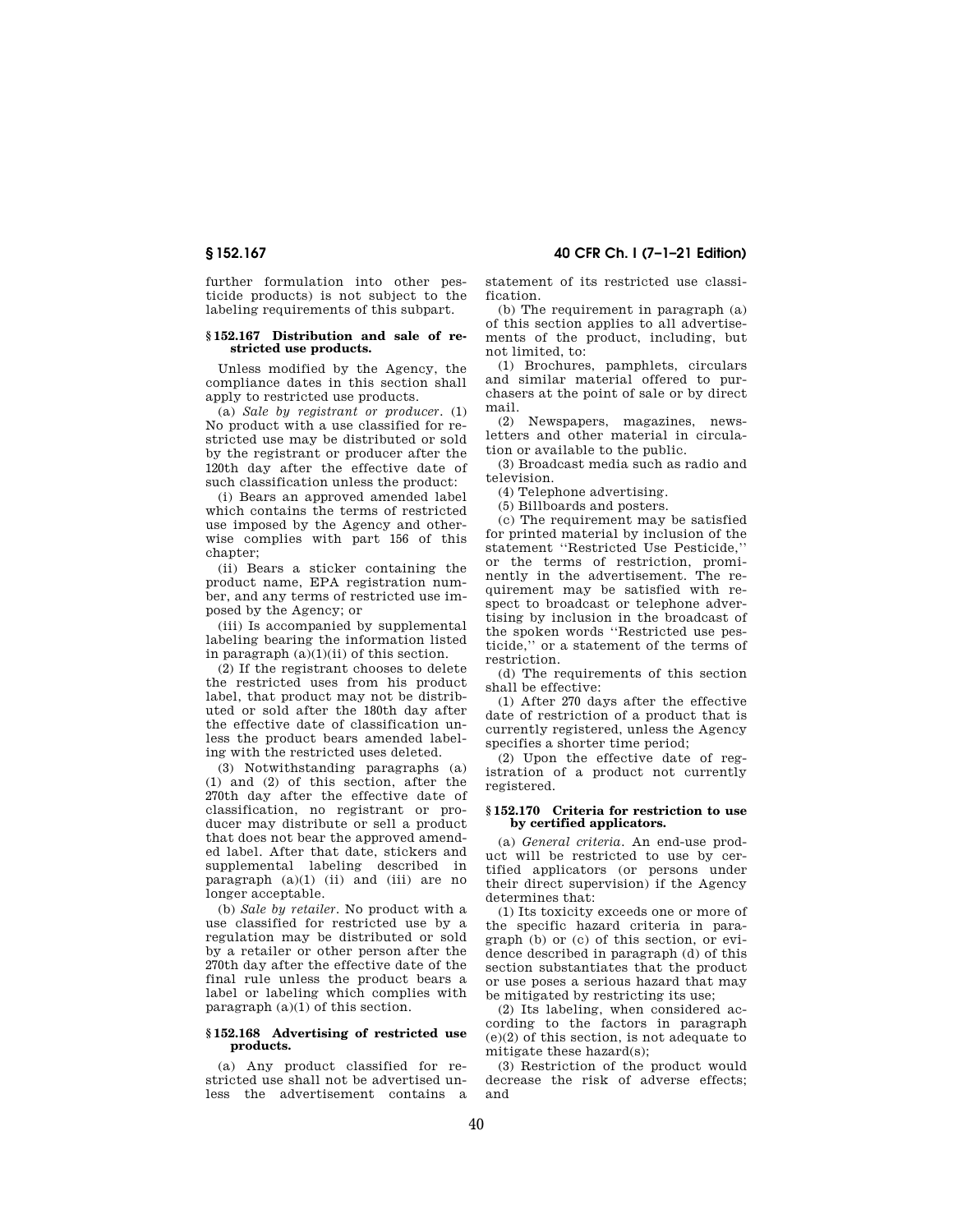(4) The decrease in risks of the pesticide as a result of restriction would exceed the decrease in benefits.

(b) *Criteria for human hazard*—(1) *Residential and institutional uses.* A pesticide product intended for residential or institutional use will be considered for restricted use classification if:

(i) The pesticide, as diluted for use, has an acute oral  $LD_{50}$  of 1.5 g/kg or less;

(ii) The pesticide, as formulated, has an acute dermal  $LD_{50}$  of 2000 mg/kg or less;

(iii) The pesticide, as formulated, has an acute inhalation  $LC_{50}$  of 0.5 mg/liter or less, based upon a 4-hour exposure period;

(iv) The pesticide, as formulated, is corrosive to the eye (causes irreversible destruction of ocular tissue) or results in corneal involvement or irritation persisting for more than 7 days;

(v) The pesticide, as formulated, is corrosive to the skin (causes tissue destruction into the dermis and/or scarring) or causes severe irritation (severe erythema or edema) at 72 hours; or

(vi) When used in accordance with label directions, or widespread and commonly recognized practice, the pesticide may cause significant subchronic, chronic or delayed toxic effects on man as a result of single or multiple exposures to the product ingredients or residues.

(2) *All other uses.* A pesticide product intended for uses other than residential or institutional use will be considered for restricted use classification if:

(i) The pesticide, as formulated, has an acute oral  $LD_{50}$  of 50 mg/kg or less;

(ii) The pesticide, as formulated, has an acute dermal  $LD_{50}$  of 200 mg/kg or less;

(iii) The pesticide, as diluted for use, has an acute dermal  $LD_{50}$  of 16 g/kg or less;

(iv) The pesticide, as formulated, has an acute inhalation  $LC_{50}$  of 0.05 mg/ liter or less, based upon a 4-hour exposure period;

(v) The pesticide, as formulated, is corrosive to the eye or causes corneal involvement or irritation persisting for more than 21 days;

(vi) The pesticide, as formulated, is corrosive to the skin (causes tissue destruction into the dermis and/or scarring); or

(vii) When used in accordance with label directions, or widespread and commonly recognized practice, the pesticide may cause significant subchronic toxicity, chronic toxicity, or delayed toxic effects on man, as a result of single or multiple exposures to the product ingredients or residues.

(c) *Criteria for hazard to non-target species*—(1) *All products.* A pesticide product intended for outdoor use will be considered for restricted use classification if:

(i) When used according to label directions, application results in residues of the pesticide, its metabolites, or its degradation products, in the diet of exposed mammalian wildlife, immediately after application, such that:

(A) The level of such residues equals or exceeds one-fifth of the acute dietary  $LC_{50}$ ; or

(B) The amount of pesticide consumed in one feeding day (mg/kg/day) equals or exceeds one-fifth of the mammalian acute oral  $LD_{50}$ ;

(ii) When used according to label directions, application results, immediately after application, in residues of the pesticide, its metabolites or its degradation products, in the diet of exposed birds at levels that equal or exceed one-fifth of the avian subacute dietary  $LC_{50}$ ;

(iii) When used according to label directions, application results in residues of the pesticide, its metabolites or its degradation products, in water that equal or exceed one-tenth of the acute  $LC_{50}$  for non-target aquatic organisms likely to be exposed; or

(iv) Under conditions of label use or widespread and commonly recognized practice, the pesticide may cause discernible adverse effects on non-target organisms, such as significant mortality or effects on the physiology, growth, population levels or reproduction rates of such organisms, resulting from direct or indirect exposure to the pesticide, its metabolites or its degradation products.

(2) *Granular products.* In addition to the criteria of paragraph (c)(1) of this section, a pesticide intended for outdoor use and formulated as a granular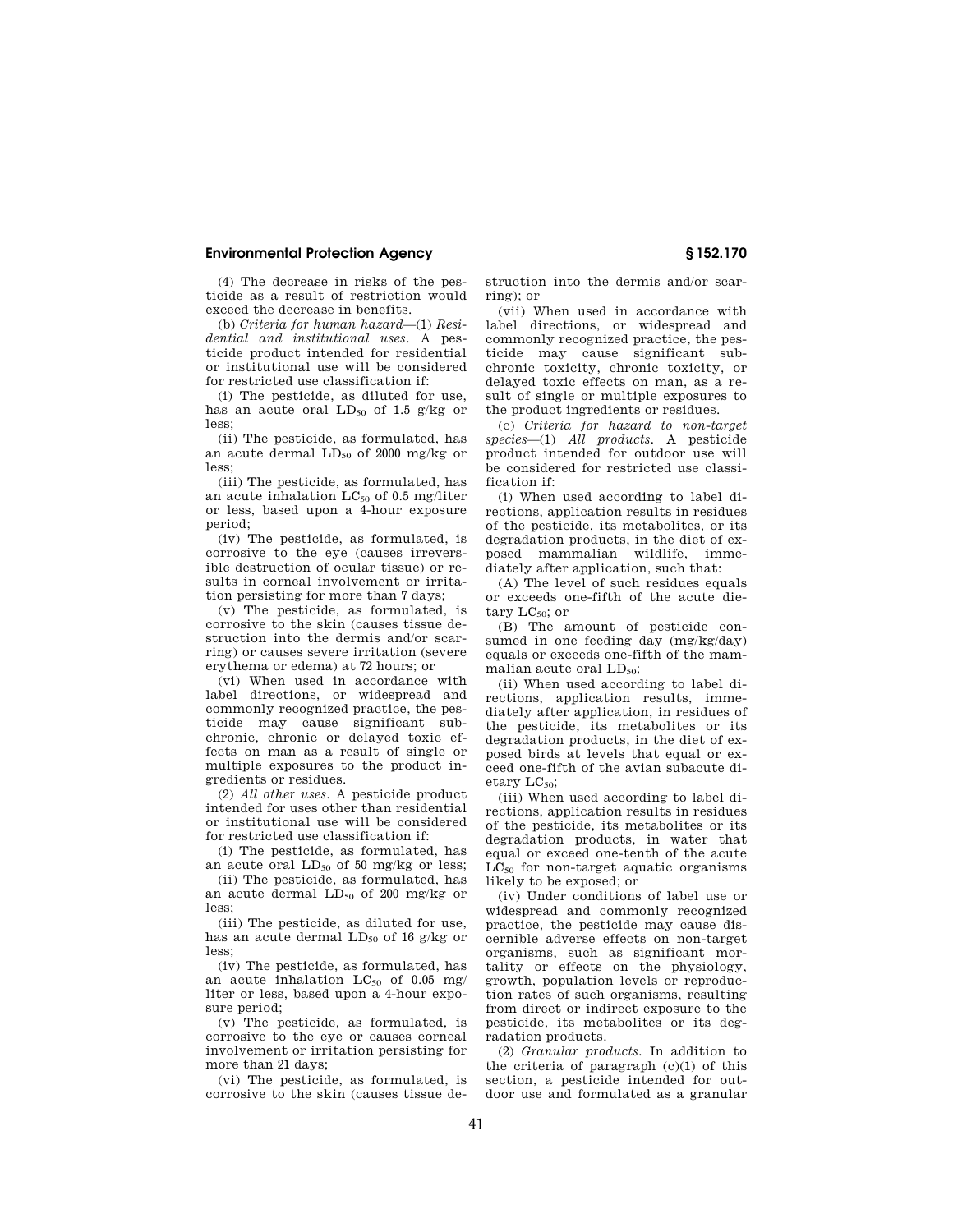product will be considered for restricted use classification if:

(i) The formulated product has an acute avian or mammalian oral  $LD_{50}$  of 50 mg/kg or less as determined by extrapolation from tests conducted with technical material or directly with the formulated product; and

(ii) It is intended to be applied in such a manner that significant exposure to birds or mammals may occur.

(d) *Other evidence.* The Agency may also consider evidence such as field studies, use history, accident data, monitoring data, or other pertinent evidence in deciding whether the product or use may pose a serious hazard to man or the environment that can reasonably be mitigated by restricted use classification.

(e) *Alternative labeling language.* (1) If the Agency determines that a product meets one or more of the criteria of paragraphs (b) or (c) of this section, or if other evidence identified in paragraph (d) of this section leads the Agency to conclude that the product should be considered for restricted use classification, the Agency will then determine if additional labeling language would be adequate to mitigate the identified hazard(s) without restricted use classification. If the labeling language meets all the criteria specified in paragraph (e)(2) of this section, the product will not be classified for restricted use.

(2) The labeling will be judged adequate if it meets all the following criteria:

(i) The user, in order to follow label directions, would not be required to

perform complex operations or procedures requiring specialized training and/or experience.

(ii) The label directions do not call for specialized apparatus, protective equipment, or materials that reasonably would not be available to the general public.

(iii) Failure to follow label directions in a minor way would result in few or no significant adverse effects.

(iv) Following directions for use would result in few or no significant adverse effects of a delayed or indirect nature through bioaccumulation, persistence, or pesticide movement from the original application site.

(v) Widespread and commonly recognized practices of use would not nullify or detract from label directions such that unreasonable adverse effects on the environment might occur.

#### **§ 152.171 Restrictions other than those relating to use by certified applicators.**

The Agency may by regulation impose restrictions on a product or class of products if it determines that:

(a) Without such restrictions, the product when used in accordance with warnings, cautions and directions for use or in accordance with widespread and commonly recognized practices of use may cause unreasonable adverse effects on the environment; and

(b) The decrease in risks as a result of restricted use would exceed the decrease in benefits as a result of restricted use.

### **§ 152.175 Pesticides classified for restricted use.**

The following uses of pesticide products containing the active ingredients specified below have been classified for restricted use and are limited to use by or under the direct supervision of a certified applicator.

| Active ingredient | Formulation                                             | Use pattern                                   | Classification <sup>1</sup>  | Criteria influencing restric-<br>tion                                                           |
|-------------------|---------------------------------------------------------|-----------------------------------------------|------------------------------|-------------------------------------------------------------------------------------------------|
| Acrolein          | As sole active ingredient. No mix-<br>tures registered. | All uses                                      | Restricted                   | Inhalation hazard to hu-<br>mans. Residue effects on<br>avian species and aquatic<br>organisms. |
| Aldicarb          | As sole active ingredient                               | Ornamental uses<br>(indoor and out-<br>door). | do                           | Other hazards-accident<br>history.                                                              |
|                   | No mixtures registered                                  | Agricultural crop<br>uses.                    | Under further<br>evaluation. |                                                                                                 |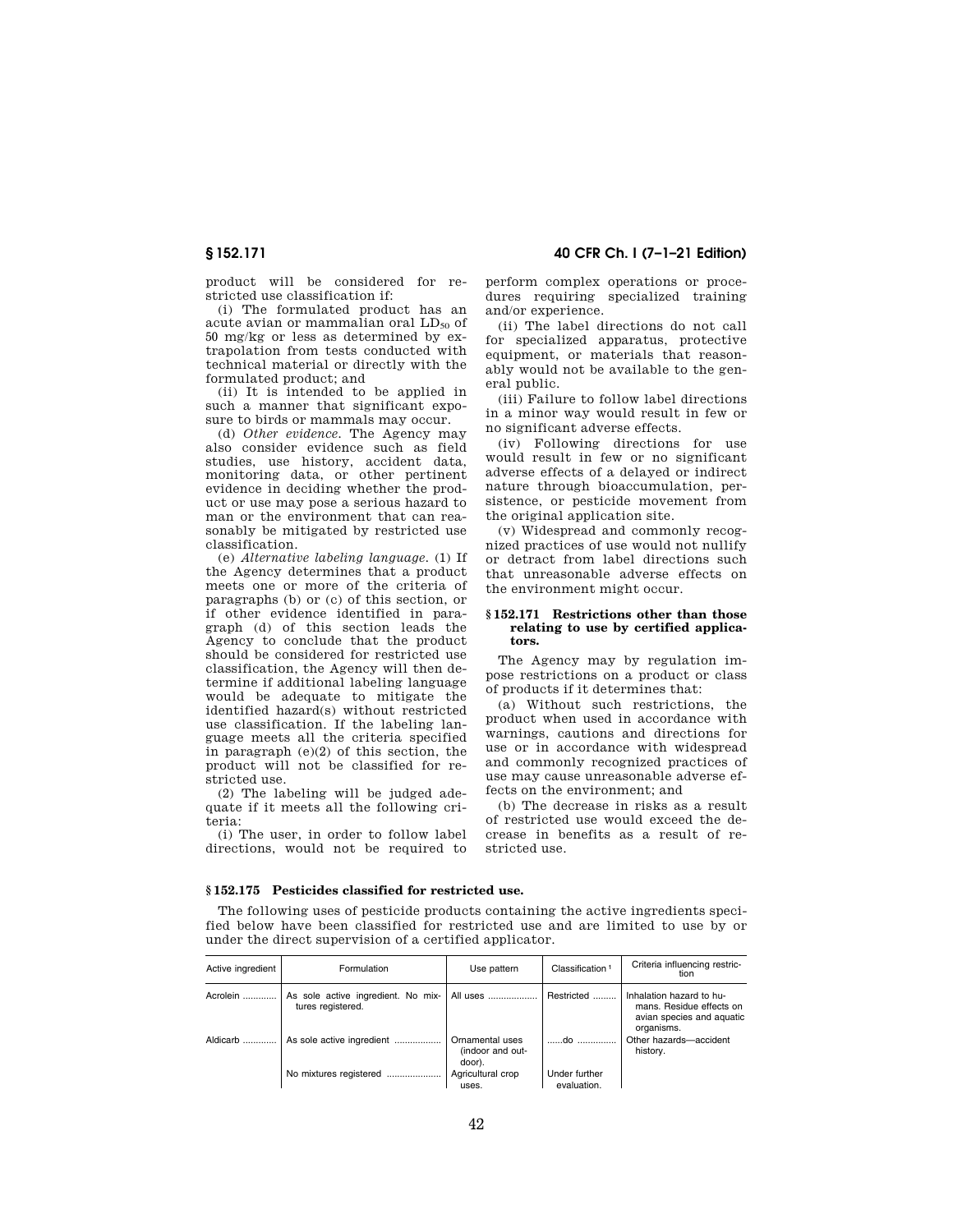| Active ingredient             | Formulation                                                                                                                                                                                                                                                                                | Use pattern                                                      | Classification <sup>1</sup> | Criteria influencing restric-<br>tion                                                                                     |
|-------------------------------|--------------------------------------------------------------------------------------------------------------------------------------------------------------------------------------------------------------------------------------------------------------------------------------------|------------------------------------------------------------------|-----------------------------|---------------------------------------------------------------------------------------------------------------------------|
| <b>Aluminum</b>               | As sole active ingredient. No mix-                                                                                                                                                                                                                                                         | do                                                               | do                          | Inhalation hazard to hu-                                                                                                  |
| phosphide.<br>Azinphos methyl | tures registered.<br>All liquids with a concentration great-                                                                                                                                                                                                                               | do                                                               | do                          | mans.<br>Do.                                                                                                              |
|                               | er than 13.5 pct.<br>All other formulations                                                                                                                                                                                                                                                | do                                                               | Under futher                |                                                                                                                           |
| Carbofuran                    | All concentrate suspensions and<br>wettable powders 40% and great-                                                                                                                                                                                                                         | do                                                               | evaluation<br>do            | Acute inhalation toxicity.                                                                                                |
|                               | er.<br>All granular formulations                                                                                                                                                                                                                                                           | Rice                                                             | Under evalua-               |                                                                                                                           |
|                               | All granular and fertilizer formula-                                                                                                                                                                                                                                                       | All uses except rice                                             | tion.<br>do.                |                                                                                                                           |
| Chloropicrin                  | tions.<br>All formulations greater than 2%                                                                                                                                                                                                                                                 | All uses<br>Rodent control                                       | do<br>do                    | Acute inhalation toxicity.<br>Hazard to non-target orga-<br>nisms.                                                        |
|                               | All formulations 2% and less                                                                                                                                                                                                                                                               | Outdoor uses (other<br>than rodent con-<br>trol).                | Unclassified.               |                                                                                                                           |
| Clonitralid                   | All wettable powders 70% and great-<br>er.                                                                                                                                                                                                                                                 | All uses                                                         | Restricted                  | Acute inhalation toxicity.                                                                                                |
|                               | All granulars and wettable powders                                                                                                                                                                                                                                                         | Molluscide uses                                                  | Restricted                  | Effects on aquatic orga-<br>nisms.                                                                                        |
| Dicrotophos                   | Pressurized sprays 0.55% and less<br>All liquid formulations 8% and great-<br>er.                                                                                                                                                                                                          | Hospital antiseptics<br>All uses                                 | Unclassified.<br>Restricted | Acute dermal toxicity; res-<br>idue effects on avian spe-<br>cies (except for tree injec-<br>tions).                      |
| Disulfoton                    | All emulsifiable concentrates 65%<br>and greater, all emulsifiable con-<br>centrates and concentrate solu-<br>tions 21% and greater<br>with<br>fensulfothion 43% and greater, all<br>emulsifiable concentrates<br>32%<br>and greater in combination with<br>32% fensulfothion and greater. | do                                                               | Restricted                  | Do.<br>Acute inhalation toxicity.                                                                                         |
|                               | Non-aqueous solution 95% and<br>greater.                                                                                                                                                                                                                                                   | Commercial seed<br>treatment.                                    | Restricted                  | Acute dermal toxicity.                                                                                                    |
|                               | Granular formulations 10% and<br>greater.                                                                                                                                                                                                                                                  | Indoor uses (green-<br>house).                                   | do                          | Acute inhalation toxicity.                                                                                                |
| Ethoprop                      | Emulsifiable concentrates 40% and<br>greater.                                                                                                                                                                                                                                              | Aquatic uses                                                     | do                          | Acute dermal toxicity.                                                                                                    |
|                               | All granular and fertilizer formula-<br>tions.                                                                                                                                                                                                                                             | All uses                                                         | Under evalua-<br>tion.      |                                                                                                                           |
| Ethyl parathion               | All granular and dust formulations<br>greater than 2 pct, fertilizer formu-<br>lations, wettable powders, emulsi-<br>fiable concentrates, concentrated<br>suspensions, concentrated solu-<br>tions.                                                                                        | do                                                               | Restricted                  | Inhalation hazard to hu-<br>mans. Acute dermal tox-<br>icity. Residue effects on<br>mammalian, aquatic,<br>avian species. |
|                               | Smoke fumigants                                                                                                                                                                                                                                                                            | do                                                               | do                          | Inhalation hazard to hu-<br>mans.                                                                                         |
|                               | Dust and granular formulations 2 pct<br>and below.                                                                                                                                                                                                                                         | do                                                               | do                          | Other hazards-accident<br>history.                                                                                        |
| Fenamiphos                    | Emulsifiable concentrates 35% and<br>greater.                                                                                                                                                                                                                                              | do                                                               | do                          | Acute dermal toxicity.                                                                                                    |
| Fonofos                       | Emulsifiable concentrates 44% and<br>greater.                                                                                                                                                                                                                                              | do                                                               | do                          | Acute dermal toxicity.                                                                                                    |
|                               | Emulsifiable<br>concentrates<br>12.6%<br>and less with pebulate 50.3% and<br>less.                                                                                                                                                                                                         | Tobacco                                                          | Unclassified.               |                                                                                                                           |
| Methamidophos                 | Liquid formulations 40% and greater                                                                                                                                                                                                                                                        | do                                                               | Restricted                  | Acute dermal toxicity; res-<br>idue effects on avian spe-<br>cies.                                                        |
|                               | Dust formulations 2.5% and greater                                                                                                                                                                                                                                                         | do                                                               | do                          | Residue effects on avian<br>species.                                                                                      |
| Methidathion                  | All formulations                                                                                                                                                                                                                                                                           | All uses except<br>nursery stock,<br>safflower and<br>sunflower. | do                          | Do.                                                                                                                       |
|                               |                                                                                                                                                                                                                                                                                            | Nursery stock, saf-<br>flower and sun-<br>flower.                | Unclassified.               |                                                                                                                           |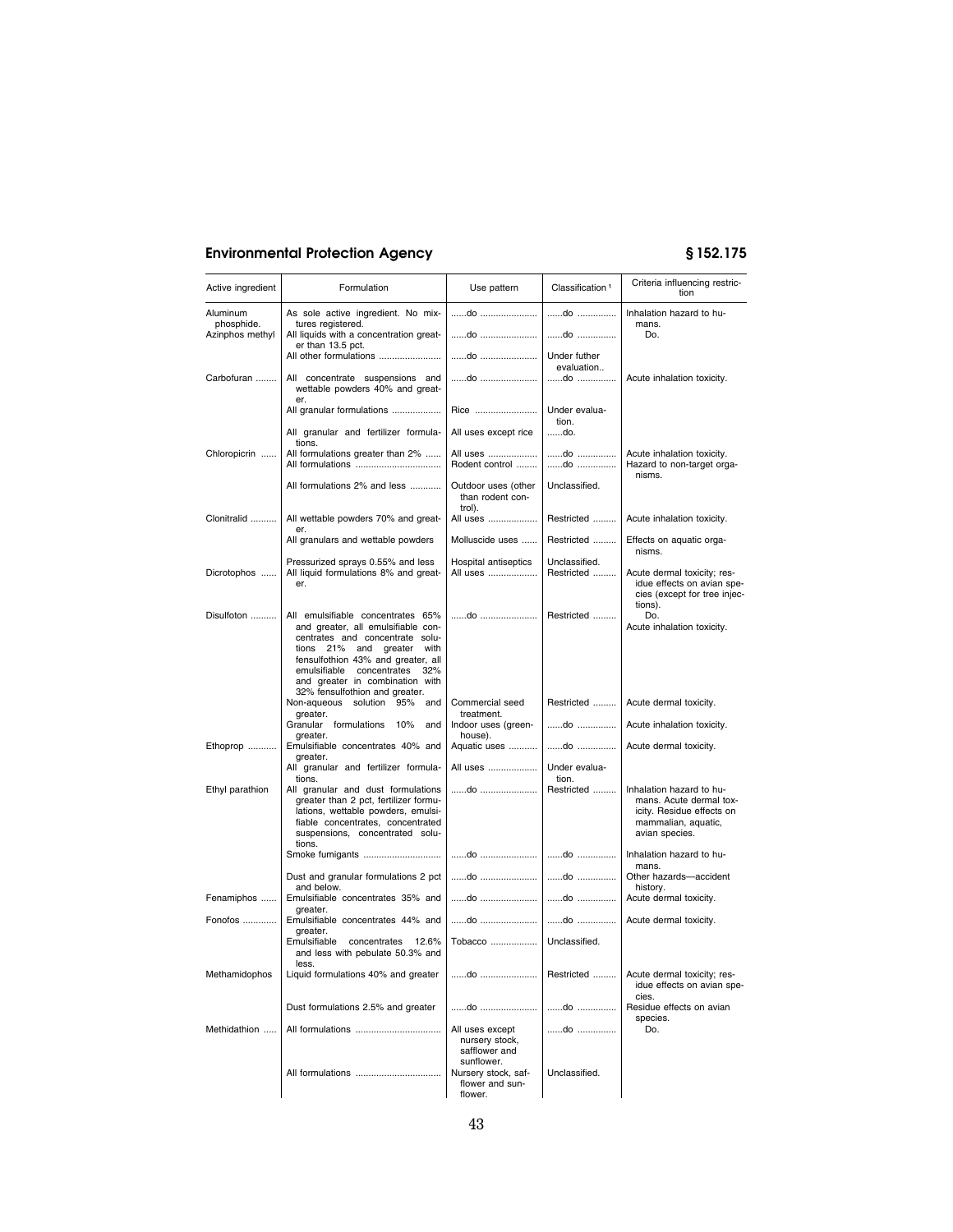# **§ 152.175 40 CFR Ch. I (7–1–21 Edition)**

| Active ingredient                                                       | Formulation                                                                                                                                                                                                                                     | Use pattern                                                                                            | Classification <sup>1</sup> | Criteria influencing restric-<br>tion                                                                                                                                                         |
|-------------------------------------------------------------------------|-------------------------------------------------------------------------------------------------------------------------------------------------------------------------------------------------------------------------------------------------|--------------------------------------------------------------------------------------------------------|-----------------------------|-----------------------------------------------------------------------------------------------------------------------------------------------------------------------------------------------|
| Methomyl                                                                | As sole active ingredient in 1 pct to<br>2.5 baits (except 1 pct fly bait).                                                                                                                                                                     | Nondomestic out-<br>doors-agricultural<br>crops, ornamental<br>and turf. All other<br>registered uses. | Restricted                  | Residue effects on mamma-<br>lian species.                                                                                                                                                    |
|                                                                         | All concentrated solution formula-<br>tions.                                                                                                                                                                                                    |                                                                                                        | do                          | Other hazards-accident his-<br>tory.                                                                                                                                                          |
|                                                                         | 90 pct wettable powder formulations<br>(not in water soluble bags).                                                                                                                                                                             | do                                                                                                     | do                          | Do.                                                                                                                                                                                           |
|                                                                         | 90 pct wettable powder formulation<br>in water soluble bags.                                                                                                                                                                                    | do                                                                                                     | Unclassified.               |                                                                                                                                                                                               |
|                                                                         | All granular formulations                                                                                                                                                                                                                       | do<br>do                                                                                               | do.                         |                                                                                                                                                                                               |
|                                                                         | 25 pct wettable powder formulations<br>In 1.24 pct to 2.5 pct dusts as sole<br>active ingredient and in mixtures<br>with fungicides and chlorinated hy-<br>drocarbon, inorganic phosphate<br>and biological insecticides.                       | do                                                                                                     | do.<br>do.                  |                                                                                                                                                                                               |
| Methyl bromide                                                          | All formulations in containers greater<br>than 1.5 lb.                                                                                                                                                                                          | All uses                                                                                               | Restricted                  | Do.                                                                                                                                                                                           |
|                                                                         | Containers with not more than 1.5 lb<br>of methyl bromide with 0.25 pct to<br>2.0 pct chloropicrin as an indicator.                                                                                                                             | Single applications<br>(nondomestic<br>use) for soil treat-<br>ment in closed<br>systems.              | Unclassified.               |                                                                                                                                                                                               |
|                                                                         | Container with not more than 1.5 lb<br>having no indicator.                                                                                                                                                                                     | All uses                                                                                               | Restricted                  | Do.                                                                                                                                                                                           |
| Methyl parathion                                                        | All dust and granular formulations<br>less than 5 pct.                                                                                                                                                                                          | do                                                                                                     | do                          | Other hazards-accident his-<br>tory. All foliar applications<br>restricted based on res-<br>idue effects on mamma-<br>lian and avian species.                                                 |
|                                                                         | Microencapsulated                                                                                                                                                                                                                               | do                                                                                                     | do                          | Residue effects on avian<br>species. Hazard to bees.                                                                                                                                          |
|                                                                         | All dust and granular formulations 5<br>pct and greater and all wettable<br>powders and liquids.                                                                                                                                                | do                                                                                                     | do                          | Acute dermal toxicity. Res-<br>idue effects on mamma-<br>lian and avian species.                                                                                                              |
| Nicotine (alka-<br>loid).                                               | Liquid and dry formulations 14% and<br>above.                                                                                                                                                                                                   | Indoor (greenhouse)                                                                                    | do                          | Acute inhalation toxicity.                                                                                                                                                                    |
|                                                                         | All formulations                                                                                                                                                                                                                                | Applications to cran-<br>berries.                                                                      | do                          | Effects on aquatic orga-<br>nisms.                                                                                                                                                            |
|                                                                         | Liquid and dry formulations 1.5%<br>and less.                                                                                                                                                                                                   | All uses (domestic<br>and nondomestic).                                                                | Unclassified.               |                                                                                                                                                                                               |
| Paraquat (di-<br>chloride) and<br>paraquat<br>bis(methyl sul-<br>fate). | All formulations and concentrations<br>except those listed below.                                                                                                                                                                               | All uses                                                                                               | Restricted                  | Other hazards. Use and ac-<br>cident history, human toxi-<br>cological data.                                                                                                                  |
|                                                                         | Pressurized spray formulations con-<br>taining<br>0.44<br>pct<br>Paraquat<br>bis(methyl sulfate) and 15 pct pe-<br>troleum distillates as active ingre-<br>dients.                                                                              | Spot weed and<br>grass control.                                                                        | do.                         |                                                                                                                                                                                               |
|                                                                         | Liquid fertilizers containing con-<br>centrations of 0.025 pct paraquat<br>dichloride<br>and<br>0.03<br>percent<br>atrazine; 0.03 pct paraquat dichlo-<br>ride and 0.37 pct atrazine, 0.04<br>pct paraquat dichloride and 0.49<br>pct atrazine. | All uses                                                                                               | Unclassified.               |                                                                                                                                                                                               |
| Phorate                                                                 | Liquid formulations 65% and greater                                                                                                                                                                                                             | do                                                                                                     | Restricted                  | Acute dermal toxicity.<br>Residue effects on avian<br>species (applies to foliar<br>applications only).<br>Residue effects on mamma-<br>lian species (applies to<br>foliar application only). |
|                                                                         |                                                                                                                                                                                                                                                 |                                                                                                        |                             | Effects on aquatic orga-<br>nisms.                                                                                                                                                            |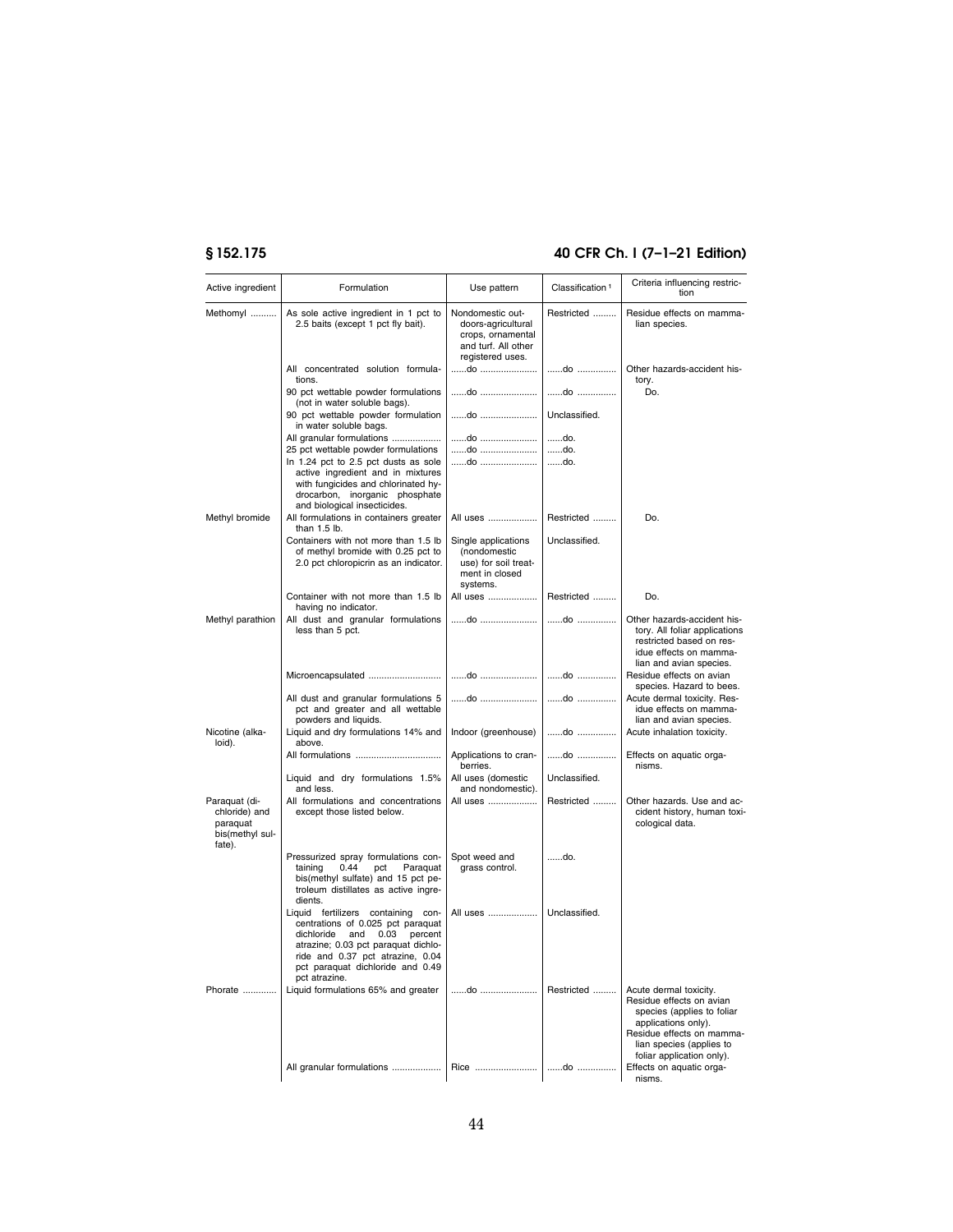| Active ingredient        | Formulation                                                                                    | Use pattern                                                               | Classification <sup>1</sup> | Criteria influencing restric-<br>tion                                                                        |
|--------------------------|------------------------------------------------------------------------------------------------|---------------------------------------------------------------------------|-----------------------------|--------------------------------------------------------------------------------------------------------------|
| Phosphamidon             | Liquid formulations 75% and greater                                                            |                                                                           | do                          | Acute dermal toxicity.<br>Residue effects on mamma-<br>lian species.<br>Residue effects on avian<br>species. |
|                          | Dust formulations 1.5% and greater                                                             | do                                                                        | do                          | Do.<br>Residue effects on mamma-<br>lian species.                                                            |
| $Picloram$               | All formulations and concentrations<br>except tordon 101 R.                                    | do                                                                        | do                          | Hazard to nontarget orga-<br>nisms (specifically nontar-<br>get plants both crop and<br>noncrop).            |
|                          | Tordon 101 R forestry herbicide con-<br>taining 5.4 pct picloram and 20.9<br>pct 2.4-D.        | Control of unwanted<br>trees by cut sur-<br>face treatment.               | Unclassified.               |                                                                                                              |
| Sodium cya-<br>$nide3$ . | All capsules and ball formulations                                                             | All uses                                                                  | Restricted                  | Inhalation hazard to hu-<br>mans.                                                                            |
| Sodium<br>fluoroacetate. | All solutions and dry baits                                                                    | do                                                                        | do                          | Acute oral toxicity. Hazard<br>to nontarget organisms.<br>Use and accident history.                          |
| Strychnine               | All dry baits, pellets and powder for-<br>mulations greater than 0.5 pct.                      | do                                                                        | do                          | Acute oral toxicity. Hazard<br>to nontarget avain spe-<br>cies. Use and accident<br>history.                 |
|                          | All dry baits, pellets and powder for-<br>mulations.<br>All dry baits, pellets and powder for- | All uses calling for<br>burrow builders.<br>All uses except sub-          | do<br>do                    | Hazard to nontarget orga-<br>nisms.<br>Do.                                                                   |
|                          | mulations 0.5 pct and below.                                                                   | soil.                                                                     |                             |                                                                                                              |
| Sulfotepp                | Sprays and smoke generators                                                                    | All subsoil uses<br>All uses                                              | Unclassified.<br>Restricted | Inhalation hazard to hu-<br>mans.                                                                            |
| Zinc Phosphide           | All formulations 2% and less                                                                   | All domestic uses<br>and non-domestic<br>uses in and<br>around buildings. | Unclassified.               |                                                                                                              |
|                          | All dry formulations 60% and great-<br>er                                                      |                                                                           |                             |                                                                                                              |
|                          |                                                                                                | Non-domestic out-<br>door uses (other<br>than around build-<br>ings).     | do                          | Hazard to non-target orga-<br>nisms.                                                                         |
|                          | All dry formulations 10% and greater                                                           | Domestic uses                                                             |                             | do    Acute oral toxicity.                                                                                   |

1 "Under evaluation" means no classification decision has been made and the use/formulation in question is still under active<br>eview within EPA.<br><sup>3</sup> Percentages given are the total of dioxathion plus related compounds.<br><sup>3</sup>

[43 FR 5790, Feb. 9, 1978, as amended at 44 FR 45132, Aug. 1, 1979; 46 FR 5698, Jan. 19, 1981. Redesignated and amended at 53 FR 15988, May 4, 1988; 60 FR 32096, June 19, 1995]

# **Subparts J–T [Reserved]**

# **Subpart U—Registration Fees**

SOURCE: 53 FR 19114, May 26, 1988, unless otherwise noted.

#### **§ 152.400 Purpose.**

Subpart U prescribes fees to be charged for the pesticide regulatory activities set forth in §152.403 as performed by the Environmental Protection Agency (as authorized by 31 U.S.C. 9701 and Pub. L. 100–202) and provisions regarding their payment.

#### **§ 152.401 Inapplicability of fee provisions to applications filed prior to October 1, 1997.**

No fee required by this subpart U shall be levied with respect to any application filed during the period beginning on October 25, 1988, and ending on September 30, 1997. See FIFRA section 4(i)(7) (added to FIFRA by Pub. L. 100– 532, October 25, 1988, 102 Stat. 2654).

[53 FR 11923, Mar. 22, 1989]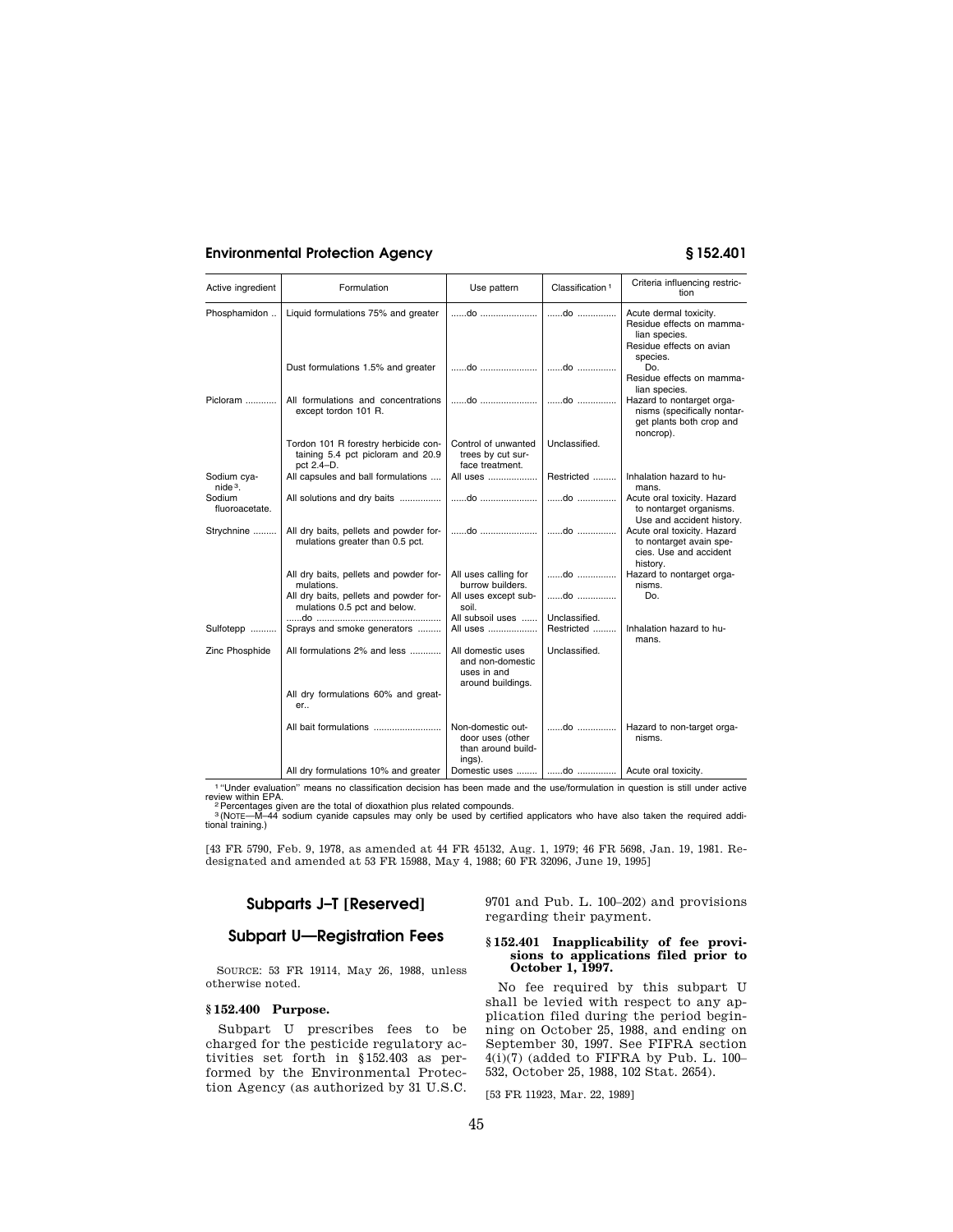#### **§ 152.403 Definitions of fee categories.**

(a) *New chemical registration review*  means review of an application for registration of a pesticide product containing a chemical active ingredient which is not contained as an active ingredient in any other pesticide product that is registered under FIFRA at the time the application is made.

(b) *New biochemical and microbial registration review* means review of an application for registration of a biochemical or microbial pesticide product containing a biochemical or microbial active ingredient not contained in any other pesticide product that is registered under FIFRA at the time the application is made. For purposes of this subpart, the definitions of biochemical and microbial pesticides contained in §158.2000 and §158.2100, respectively, shall apply.

(c) *New use pattern registration review*  means review of an application for registration, or for amendment of a registration entailing a major change to the use pattern of an active ingredient contained in a product registered under FIFRA or pending Agency decision on a prior application at the time of application. For purposes of this paragraph, examples of major changes include but are not limited to, changes from nonfood to food use, outdoor to indoor use, ground to aerial application, terrestrial to aquatic use, and non-residential to residential use.

(d) *Old chemical registration review*  means review of an application for registration of a new product containing active ingredients and uses which are substantially similar or identical to those currently registered or for which an application is pending Agency decision.

(e) *Amendment review* means review of any application requiring Agency approval to amend the registration of a currently registered product, or for which an application is pending Agency decision, not entailing a major change to the use pattern of an active ingredient.

(f) *Experimental use permit review*  means review of an application for a permit pursuant to section 5 of FIFRA to apply a limited quantity of a pesticide in order to accumulate information necessary to register the pesticide.

**§ 152.403 40 CFR Ch. I (7–1–21 Edition)** 

The application may be for a new chemical or for a new use of an old chemical. The fee applies to such experimental uses of a single unregistered active ingredient (no limit on the number of other active ingredients, in a tank mix, already registered for the crops involved) and no more than three crops. This fee does not apply to experimental use permits required for smallscale field testing of microbial pest control agents (40 CFR 172.3).

[53 FR 19114, May 26, 1988, as amended at 72 FR 61028, Oct. 26, 2007]

#### **§ 152.404 Fee amounts.**

The fee prescribed by the following table must be submitted with each application for registration, amended registration or experimental use permit. Fees will be adjusted annually in accordance with §152.410. The Agency may waive or refund fees in accordance with §152.412.

TABLE—REGISTRATION FEES

| Type of review | Fee       |
|----------------|-----------|
|                | \$184.500 |
|                | 64.000    |
|                | 33.800    |
|                | 4.500     |
|                | 4.000     |
|                | 700       |

[53 FR 19114, May 26, 1988, as amended at 58 FR 34203, June 23, 1993]

#### **§ 152.406 Submission of supplementary data.**

Applicants may submit data to supplement pending applications without incurring additional charges if the proper fee was paid with submission of the original application and subsequent submissions of supplementary data do not constitute a change in the type of registration action requested.

[53 FR 19114, May 26, 1988, as amended at 58 FR 34203, June 23, 1993]

#### **§ 152.408 Special considerations.**

(a) If two or more applicants apply for a new chemical registration for products having the same active ingredient and each applicant provides a set of data in support of the registration developed independently of the other applicants' data, then each applicant submitting an independent set of data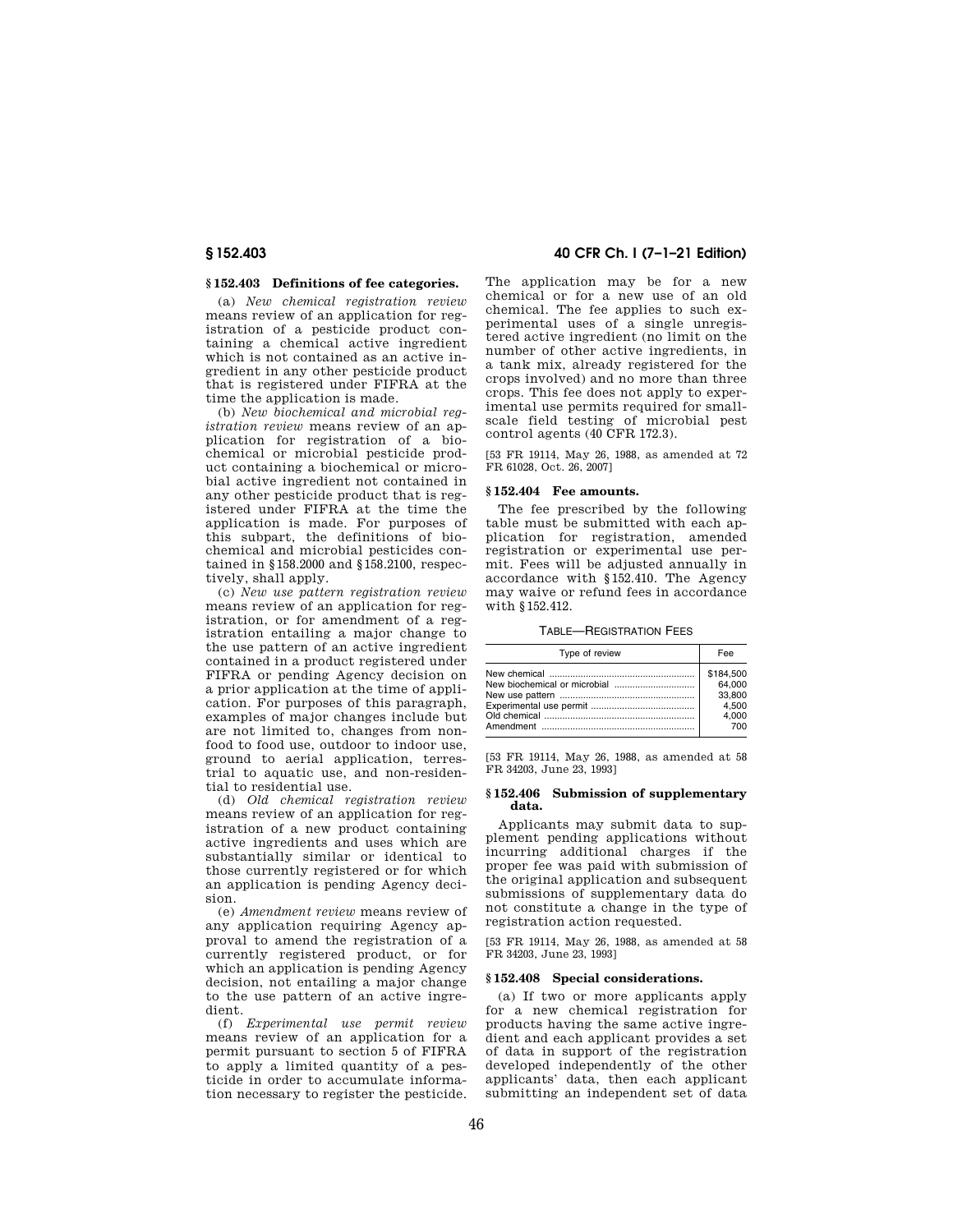shall be charged the full new chemical registration review fee.

(b) If two or more applicants apply for a new chemical registration for products having the same active ingredient and the applicants have jointly developed or paid for the joint development of a common set of data to support their applications for registration, then each applicant shall be charged an equal share of the total fee for review of the applications for all of the subject products. The total fee will include the sum of the new chemical registration review fee for one product and one old chemical registration review fee for each additional product.

(c) If an application is received for registration of a product that contains two or more new chemical active ingredients and a different set of generic data is required by the Agency for each new chemical for the purpose of registration, the applicant will be required to pay the full new chemical registration review fee for each active ingredient.

### **§ 152.410 Adjustment of fees.**

(a) The fee schedule will be adjusted annually by the same percentage as the percent change in the Federal General Schedule (GS) pay scale. Such adjustments will be published in the FEDERAL REGISTER as a final rule and will be effective 30 days or more after promulgation.

(b) Processing costs and fees will be reviewed periodically and changes will be made to the schedule as necessary. Such adjustments will be published for notice and comment in the FEDERAL REGISTER.

#### **§ 152.412 Waivers and refunds.**

(a) *Refunds.* If an application is not accepted for processing because it is incomplete, the fee, less \$1,200 for handling and initial review (or the amount of the fee, whichever is less), shall be returned. If an application is withdrawn by the applicant before significant Agency scientific review has begun, the fee, less \$1,200, shall be returned. If an unacceptable or withdrawn petition is resubmitted, it shall be accompanied by the fee that would be required if it were submitted for the first time.

(b) *Waiver of fees for activities initiated by the Agency.* The Agency may waive fees for amended registrations where the amendment has been initiated solely by the Agency. The Agency retains sole discretion in determining when this fee will be waived. The announcement of the fee waiver will accompany the EPA request for an amendment. The Agency will not approve any individual requests for waivers of EPA-initiated activity fees.

(c) *Waiver of fees for activities initiated by applicants.* Upon request by an applicant, together with the supporting documentation or justification described in this paragraph, the Agency may waive or refund fees in whole or in part. A request for waiver must be submitted in accordance with §152.414(a). An application for which a waiver of fees has been requested will not be accepted for review until the waiver has been granted, or until the waiver has been denied and thereafter the proper fee has been submitted.

(1) *Minor use.* Fees may be waived for applications limited to minor uses that lack commercial feasibility for the pesticide applicant. An applicant requesting a waiver on this basis must provide supporting information that demonstrates that anticipated revenues from the uses that are the subject of the application would be insufficient to pay back the cost of the fee. The burden of proof of the reasonableness of this estimate rests with the applicant.

(2) *IR–4.* Fees will be waived for registration actions that are determined to be specifically associated with tolerance petitions submitted by the Inter-Regional Research Project Number 4 (IR–4 program) when such waiver is deemed by the Agency to be in the public interest.

(3) *Severe economic impact.* The Agency may waive two-thirds of any cumulative registration fee payment in a 12 month period following completion of the applicant's most recent fiscal year that exceeds 3 percent of the applicant's pesticide sales in its most recently completed fiscal year. An applicant requesting a waiver on this basis must provide documentation (e.g. copy of an annual report, or income tax forms filed with the Internal Revenue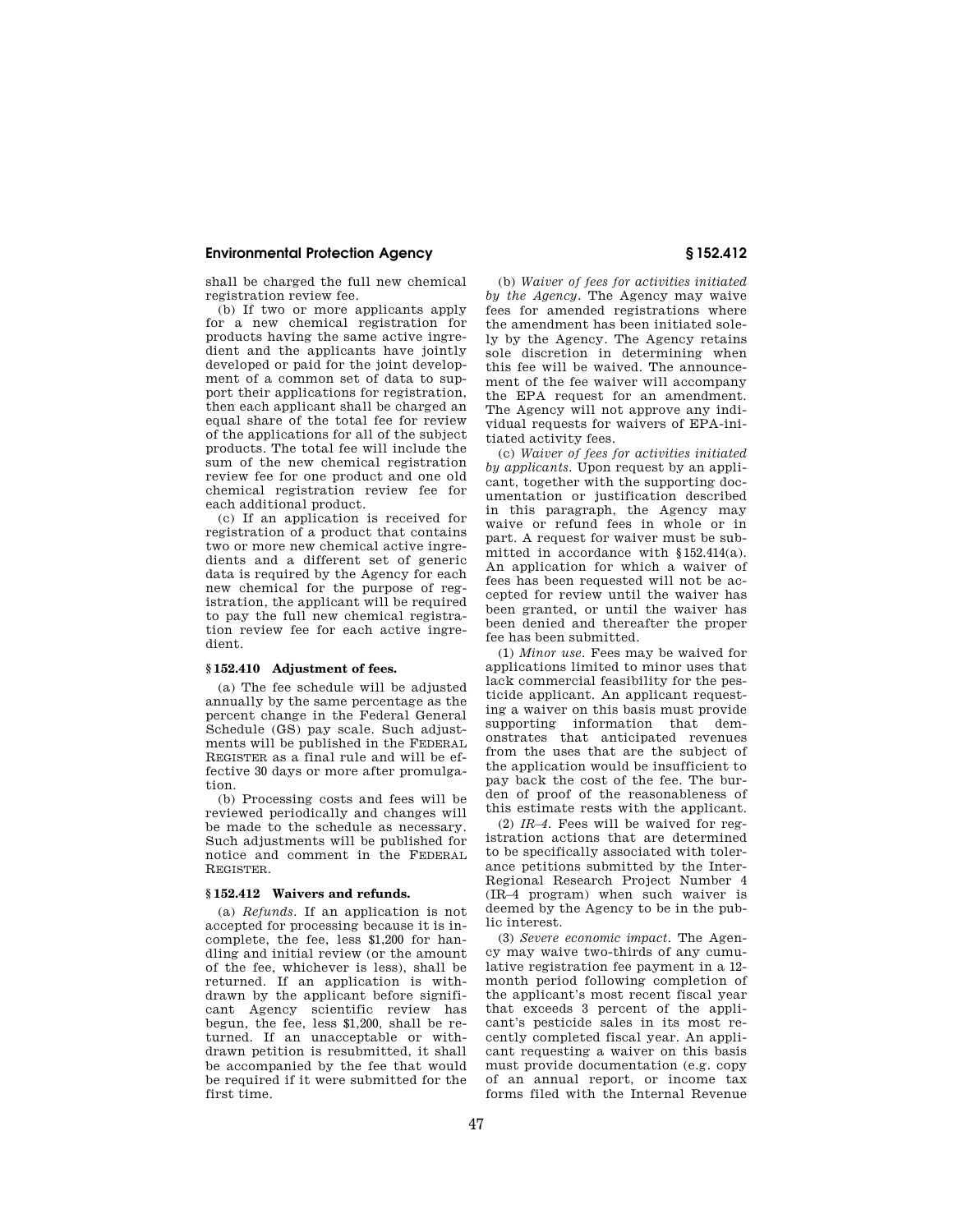Service, or if needed, a notarized statement signed by a corporate officer regarding annual pesticide sales) demonstrating that:

(i) The company applying had less than \$40 million in gross revenue (including all revenue sources) in the most recently concluded fiscal year of operation, and a single fee would constitute more than 3 percent of the applicant's gross revenue from pesticide sales in the most recently completed fiscal year of operation, or

(ii) The company applying had less than \$40 million in gross revenue (including all revenue sources) in the most recently concluded fiscal year of operation, and the cumulative registration fees paid during the 12 months following the applicant's most recently completed fiscal year, including any registration fees paid for the applicant for which a waiver is requested, constitute more than 3 percent of the applicant's gross revenue from pesticide sales in the most recently concluded fiscal year of operation.

(iii) The Agency will not grant such a waiver if it determines that the entity submitting the application has been formed or manipulated to qualify for such a waiver.

(4) *Public interest.* The Agency, in its discretion, may waive in whole or in part any of the fees established herein in the public interest. Examples include, but are not limited to, pesticides offering unique advantages for reducing public health risks, those that significantly reduce a current environmental risk, or a product with extraordinary utility for use in Integrated Pest Management (IPM).

[53 FR 19114, May 26, 1988, as amended at 58 FR 34203, June 23, 1993]

#### **§ 152.414 Procedures.**

(a) *Procedures for requesting a waiver.*  (1) A request for a waiver must be submitted in writing at the time the application is submitted to the Office of Pesticide Programs' Document Processing Desk at the appropriate address as set forth in 40 CFR 150.17(a) or (b).

(2) A payment of \$1,200 for processing the waiver or the amount of the actual fee, whichever is less, must be submitted simultaneously to the address set forth in paragraph (b) of this sec-

# **§ 152.414 40 CFR Ch. I (7–1–21 Edition)**

tion. This fee will be refunded (or applied to any resulting partial fee) if the waiver is granted. Payment of fees for the registration activities, in contrast to the waiver fee, shall not be required until the Agency makes a determination on the waiver request. Since the actual fee is submitted to an address different than the one to which the waiver request is submitted, a copy of the payment document must be submitted with the waiver request that is submitted to the Office of Pesticide Programs' Document Processing Desk as described in paragraph  $(a)(1)$  of this section. No fee is required from a person who has no financial interest in the application.

(b) *Procedures for payment of fees.* All fees required by this section must be paid by money order, bank draft, or certified check drawn to the order of the Environmental Protection Agency. All payment of fees must be forwarded to the Environmental Protection Agency, Headquarters Accounting Operations Branch, Office of Pesticide Programs (Registration Fees), P.O. Box 360277M, Pittsburgh, PA 15251. The payments should be specifically labeled ''Registration Fees'' and should be accompanied only by a copy of the registration application form or the experimental use permit application form, as appropriate. An application will not be accepted for processing until the required fees have been submitted.

(c) *Procedures for submitting application and supporting data.* The application, along with supporting data, shall be forwarded within 30 days of payment to the Washington DC address set forth in paragraph (a)(1) of this section.

[53 FR 19114, May 26, 1988, as amended at 58 FR 34203, June 23, 1993; 69 FR 39864, July 1, 2004; 71 FR 35545, June 21, 2006]

# **Subparts V–Y [Reserved]**

### **Subpart Z—Devices**

#### **§ 152.500 Requirements for devices.**

(a) A device is defined as any instrument or contrivance (other than a firearm) intended for trapping, destroying, repelling, or mitigating any pest or any other form of plant or animal life